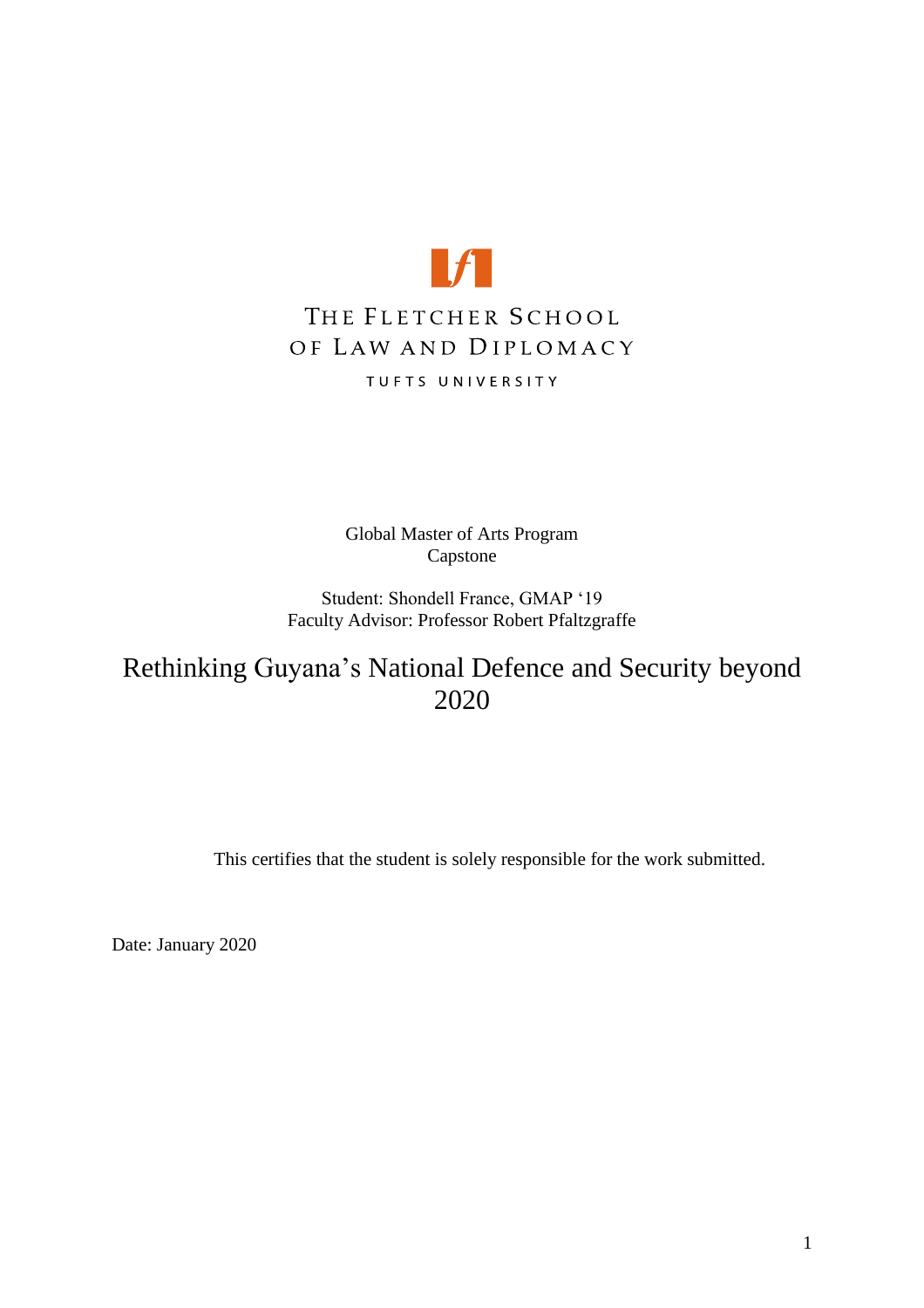## **Table of Contents**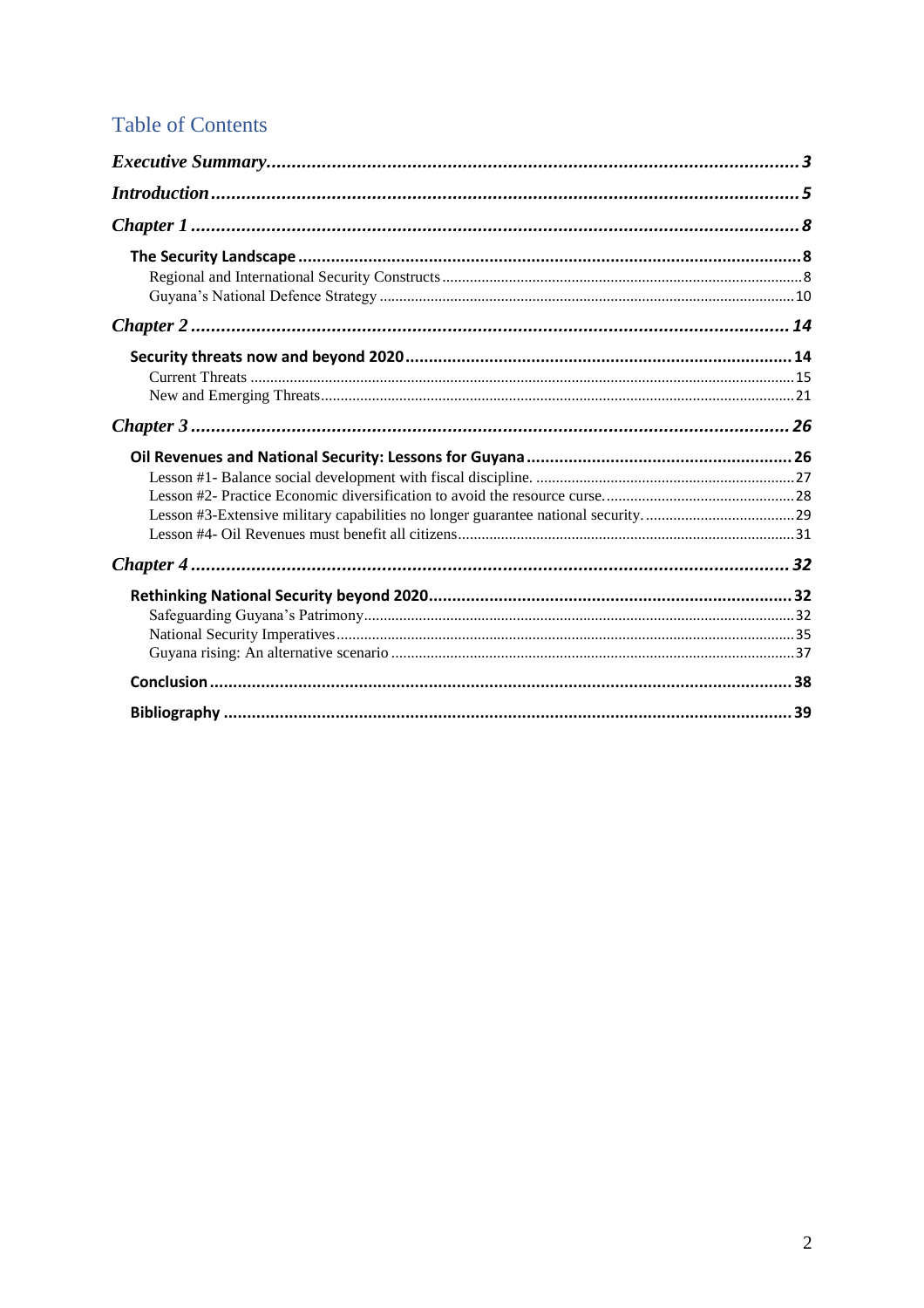## <span id="page-2-0"></span>Executive Summary

Internationally, natural resources are becoming important drivers of national security. Guyana, or the Cooperative Republic of Guyana as it is officially known, lies in the north-east of South America and is well endowed with sizeable reserves of natural resources which generate revenue for the economy. However, despite its significant natural resource wealth, Guyana has remained relatively underdeveloped. The World Bank's 2014 World Development Report rated Guyana as the second poorest country in CARICOM on the basis of per capita income, 1 and a UNICEF situation analysis in 2016 noted it as the third poorest in the western hemisphere after Haiti and Nicaragua.<sup>2</sup> Further, its defence policy has been historically driven by the need to defend its sovereignty and deter external threats, especially from its western neighbor Venezuela. While successive governments have outlined the broad focus for Guyana's defence, a detailed overall strategy has not been finalized to date.

In November 2014, Guyana's parliament was prorogued, and general elections were held in May  $2015<sup>3</sup>$  A new coalition government won the election and took office, replacing the previous administration which had been in power for 23 years. While Guyanese were still adjusting to the change in government, United States oil company ExxonMobil and its partners Hess and CNOOC Nexen, announced a major oil discovery 123 miles offshore Guyana, in what is known as the Stabroek Block.<sup>4</sup> The announcement attracted international attention due to its size and potential to significantly improve the country's economic prospects. To date,

<sup>&</sup>lt;sup>1</sup> "On Basis of per Capita Income... World Bank Ranks Guyana Second Poorest in Caricom," Stabroek News (blog), December 30, 2013, https://www.stabroeknews.com/2013/12/30/news/guyana/basis-per-capitaincomeworld-bank-ranks-guyana-second-poorest-caricom/.

<sup>&</sup>lt;sup>2</sup> "UNICEF\_Situation\_Analysis\_2016.Pdf," accessed October 26, 2019,

https://www.unicef.org/guyana/UNICEF\_Situation\_Analysis\_2016.pdf.

<sup>3</sup> "President Issues Proclamation to Prorogue Parliament - Speaker," *Stabroek News* (blog), November 10, 2014, https://www.stabroeknews.com/2014/11/10/news/guyana/president-issues-notice-prorogue-parliament/.

<sup>4</sup> "ExxonMobil Announces Significant Oil Discovery Offshore Guyana," ExxonMobil News Releases, accessed October 26, 2019, https://news.exxonmobil.com/press-release/exxonmobil-announces-significant-oil-discoveryoffshore-guyana.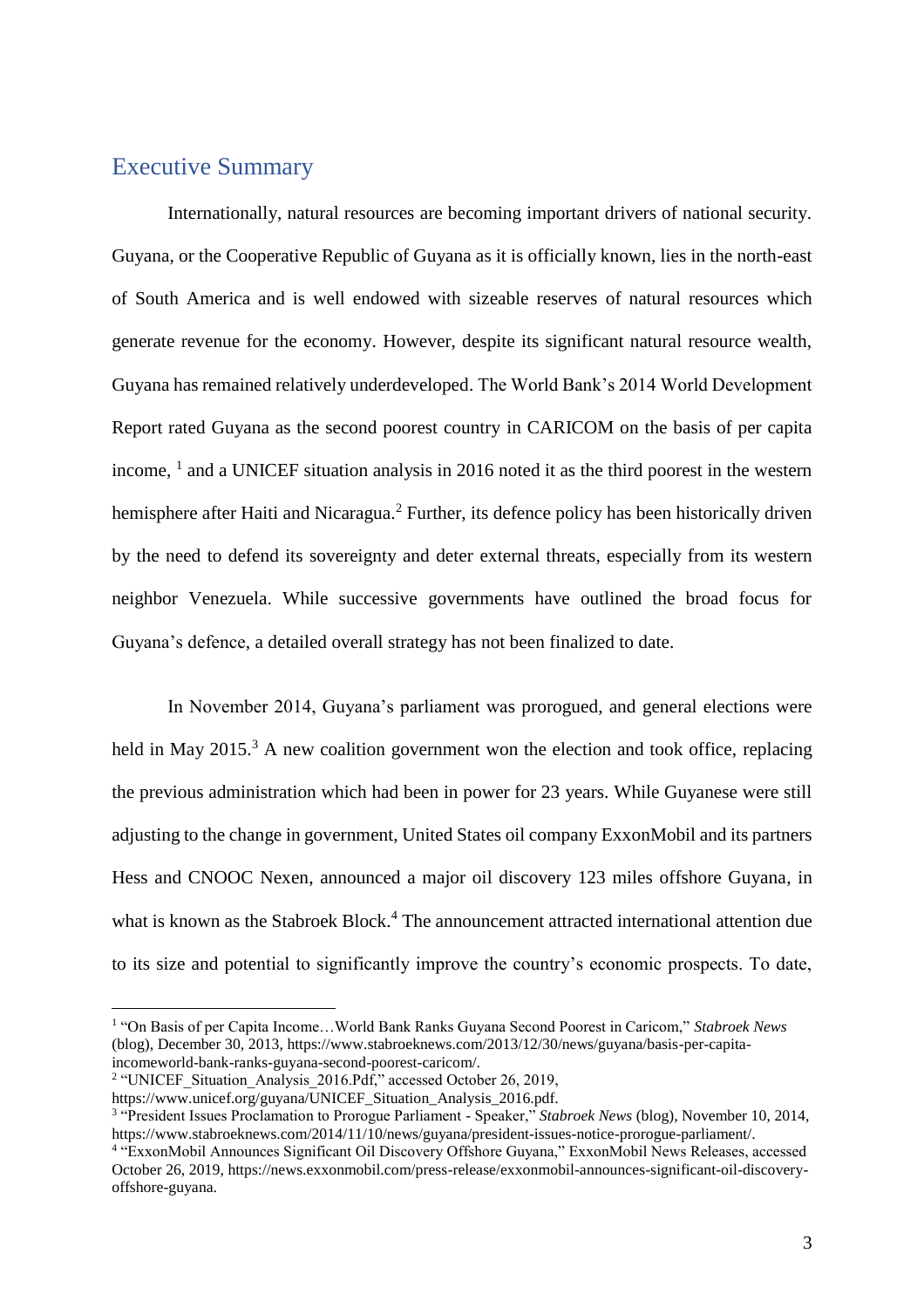fifteen (15) discoveries have been made by ExxonMobil and oil production, which was scheduled to begin in early 2020, commenced on December 20, 2019, catapulting Guyana into the ranks of oil producing nations. During 2019, UK based oil company, Tullow Oil, also made two (2) discoveries offshore, adding to de- risking of the Guyana basin<sup>5</sup> and bringing total discoveries in Guyana to seventeen (17).

It is in context of this rapidly developing environment, that the importance of a comprehensive National Security and Defence strategy comes to bear. Further, considering its impending wealth from oil production, Guyana's rise can become a gamechanger regionally and internationally. The changing geopolitical constructs in the Caribbean and Latin America, the increased interest of China and Russia in the region and the crisis unfolding in Venezuela, provide a ripe environment to solidify Guyana's position. This paper aims to examine the current national defence landscape of Guyana and identify considerations for "Rethinking Guyana's National Defence and Security beyond 2020". It is envisioned that the contents will contribute meaningfully to available research on national security and defence for Guyana, to ensure its natural resources are protected now and for future generations.

Chapter 1 will review the current security landscape including regional security constructs and Guyana's participation and integration into the regional security apparatus. It will also examine Guyana's current defence policy. Chapter 2 will identify the most pressing current and future security threats facing Guyana. Chapter 3 will focus on case studies from Brazil, Saudi Arabia and Venezuela, in an attempt to understand their experiences and garner lessons from their successes and failures with managing security, in tandem with natural resources development. The final chapter will delve into future considerations for Guyana as

<sup>5</sup> Svetlana Marshall, "Tullow Strikes Oil," *Guyana Chronicle* (blog), August 13, 2019, http://guyanachronicle.com/2019/08/13/tullow-strikes-oil.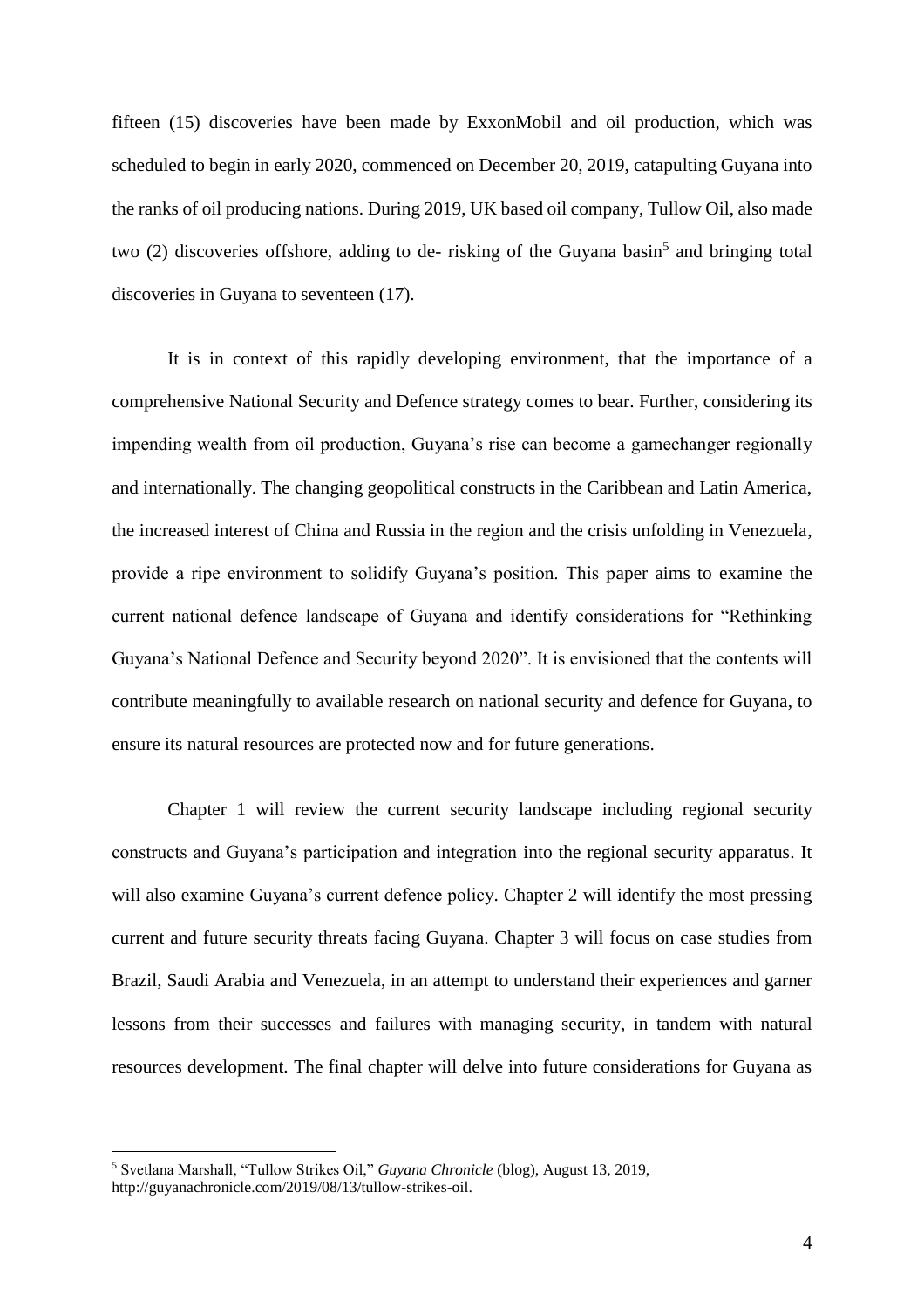it embraces massive development and a green economy model, while simultaneously moving towards sustained oil production.

#### <span id="page-4-0"></span>**Introduction**

 $\overline{a}$ 

Guyana is bordered by Venezuela, Brazil and Suriname on the west, south and east respectively, and extends North to the Atlantic Ocean.<sup>6</sup> Guyana is the third smallest country on the continent of South America, and is the only country where English is the official language. It is known as a land of six (6) peoples because of its ethnic composition of Africans, East Indians, Europeans, Chinese, Portuguese and Indigeneous Amerindians<sup>7</sup>. The last census conducted in 2012 recorded a population of 746,955. <sup>8</sup> Synonymous with its name which means "land of many waters", Guyana has many rivers and waterfalls including the famous Kaieteur Falls, which drops to 741ft, and is one of the largest single drop waterfalls in the world.

Guyana's resource rich portfolio includes gold, bauxite, precious and semi-precious minerals, sand, stone and extensive forests that cover more than 87 percent of its landmass. Natural resources and agriculture are the two main sources of economic activity for Guyana and account for almost one third of its Gross Domestic Product (GDP).<sup>9</sup> The Ministry of Natural Resources provides oversight of the natural resources sector except for oil and gas, which currently receives oversight from the Ministry of the Presidency. The Ministry of Natural Resources manages the sector through three (3) agencies, namely the Guyana Geology and Mines Commission (GGMC), The Guyana Forestry Commission (GFC) and the Guyana Gold Board (GGB). The GFC is responsible for the forestry sub-sector, while the GGMC and GGB focus on mining and the sale of gold respectively. Mining is part of the fabric of Guyanese

<sup>&</sup>lt;sup>6</sup> "Guyana | The Commonwealth," accessed October 26, 2019, https://thecommonwealth.org/our-membercountries/guyana.

<sup>7</sup> National Bureau of Statistics, "Final 2012 Census- Compendium 2," July 2016.

<sup>8</sup> "Bureau of Statistics - Guyana," accessed October 26, 2019, https://statisticsguyana.gov.gy/census.html#comp. 9 "Guyana First Voluntary National Review High-Level – Ministry of Finance," accessed October 26, 2019, https://finance.gov.gy/publications/7498/.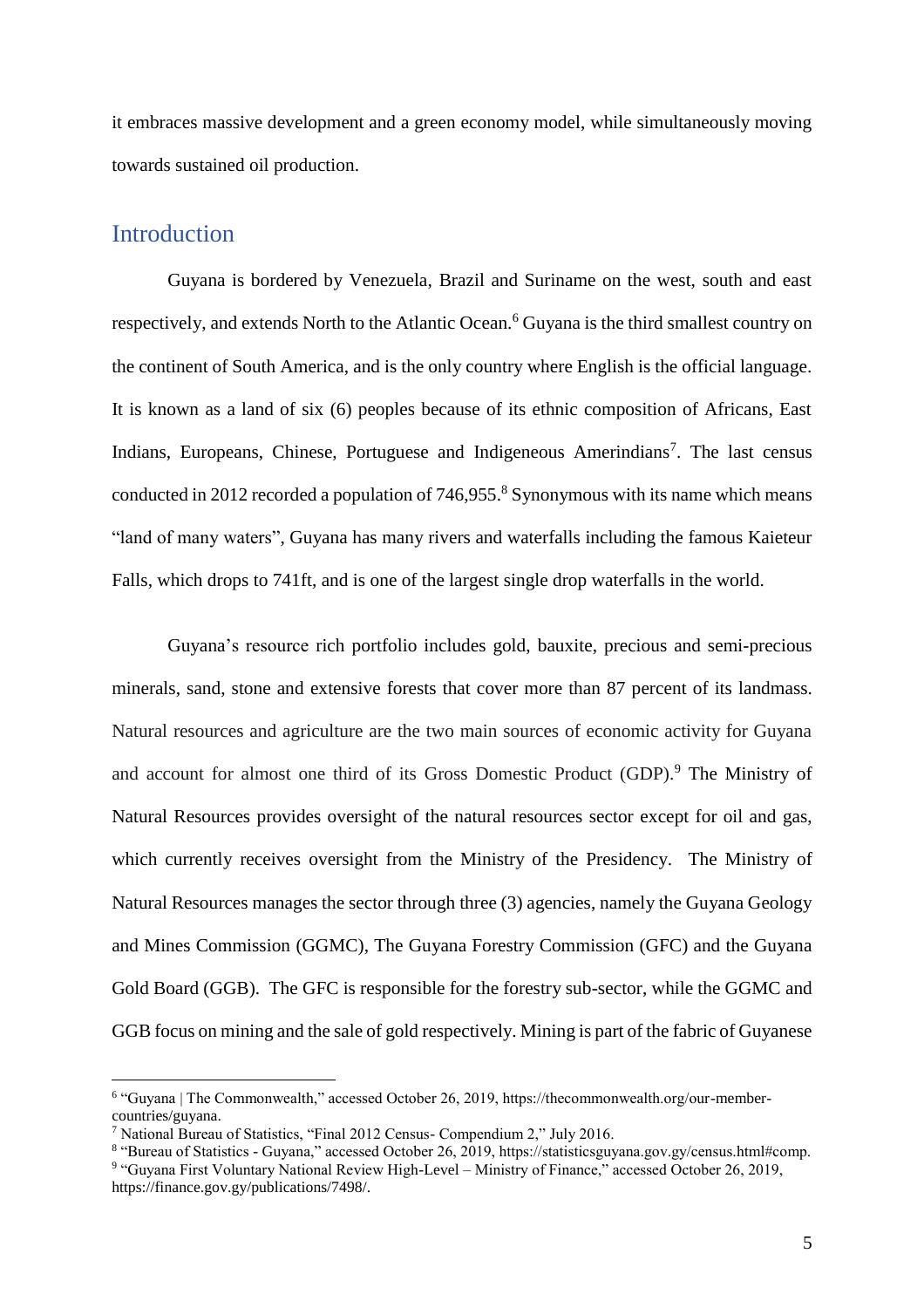society and began with the Indigenous Peoples who first inhabited the Guiana's. It evolved into formal mining in the 1870's. <sup>10</sup> Though gold mining is predominant, alumina and manganese were produced between 1960 to 1982. Significant deposits of sand and stone are used mainly for local markets but Guyana's large gold, diamond and bauxite reserves, have allowed it to enjoy the reputation as a favourable location for mining.

Another of Guyana's valued resources is its forests which cover more than 87 percent of its landmass. Guyana is also one of the four regions of the world that make up the Guiana Shield<sup>11</sup>, which represents some 18 percent of the world's tropical forest.<sup>12</sup> With historically low deforestation rates of approximately 0.1 percent to 0.3 percent per annum, Guyana is classified as a High Forest Cover Low Deforestation Rate (HFLD) country.<sup>13</sup> Apart from logging, Guyana's forests also have potential to offer carbon sequestration,<sup>14</sup> ecosystem services including biodiversity and ecotourism, watershed protection, production of food and water as well as disaster prevention from floods and soil erosion. Over the years, Guyana has received international recognition connected to its environmental management and in March 2019, Guyana was named as the world's #1 "Best in Ecotourism" and one of the Top 10 Sustainable Destinations by the Green Destination Foundation and ITB in Berlin. Recognition was also received for the best destination video at the Golden City Gate Foundation at ITB. Again, in June 2019, the Latin American Travel Association (LATA) recognized Guyana as

<sup>&</sup>lt;sup>10</sup> "Mining Information Kit for Guyana  $2012.Pdf$ ," accessed October 26, 2019,

https://www.goldsourcemines.com/\_resources/guyana/Mining\_Information\_Kit\_for\_Guyana\_2012.pdf.

<sup>&</sup>lt;sup>11</sup> "Guiana Shield Facility," UNDP in Guyana, accessed December 21, 2019,

https://www.gy.undp.org/content/guyana/en/home/operations/projects/environment\_and\_energy/project\_sample 2.html.

<sup>&</sup>lt;sup>12</sup> "The Guiana Shield, the 'Greenhouse of the World,'" Mongabay Environmental News, October 19, 2016, https://news.mongabay.com/2016/10/experts-warn-more-monitoring-needed-for-the-guiana-shield-thegreenhouse-of-the-world/.

<sup>&</sup>lt;sup>13</sup> "Guyana | The REDD Desk," accessed October 27, 2019, https://theredddesk.org/countries/guyana. <sup>14</sup> Environmental Protection Agency Guyana, "State of the Environment Report," 2016,

http://www.epaguyana.org/epa/downloads/epa-reports/download/18-epa-reports/280-state-of-the-environmentreport.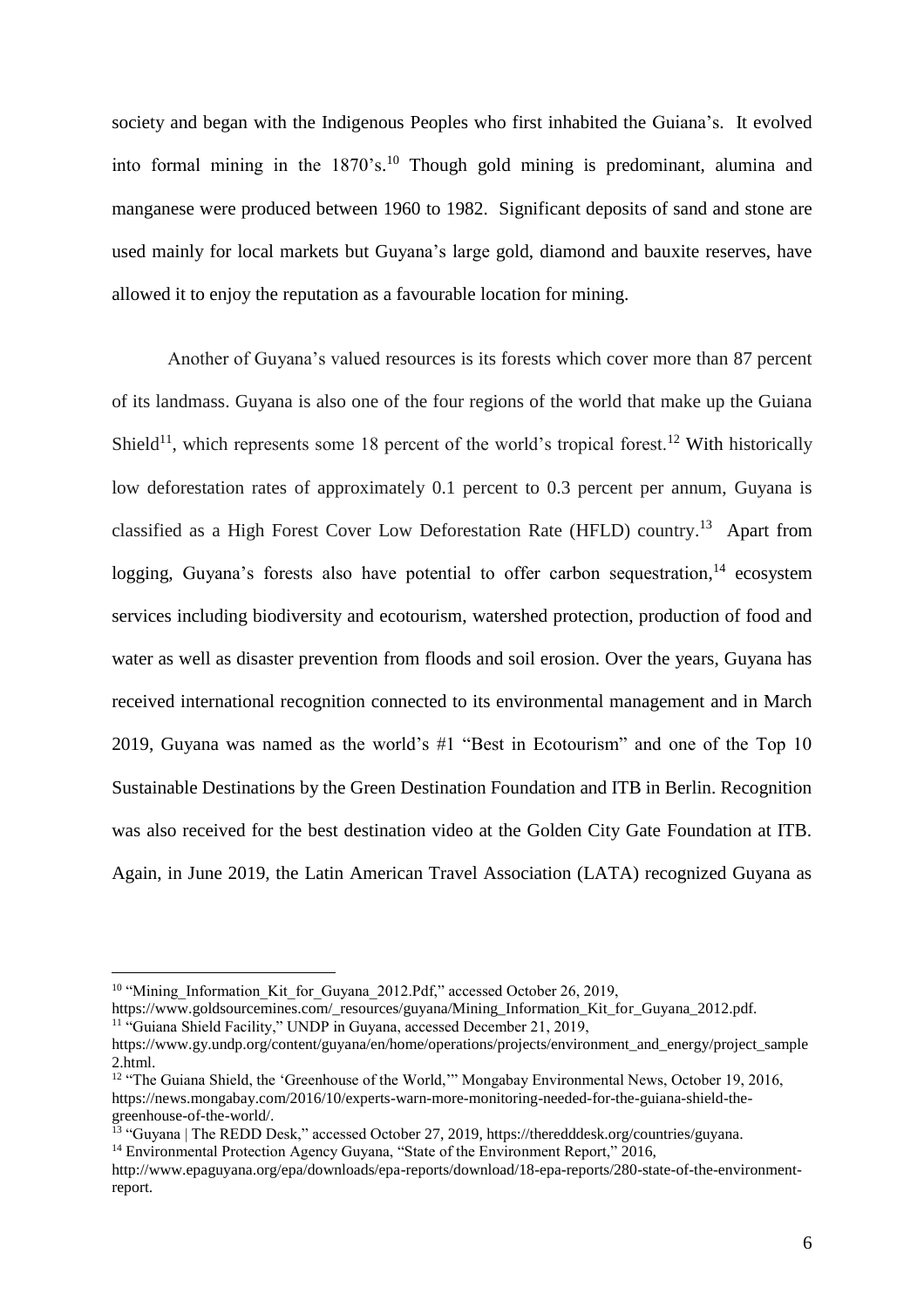the "Best in Sustainable Tourism". <sup>15</sup> Water is also increasingly gaining recognition as a resource for development, preservation and investment and Guyana's many rivers and waterfalls have considerable hydroelectric potential.<sup>16</sup>

As if gold and precious stones, forests, unlimited water, rich biodiversity and ecotourism are not enough, oil and gas discovered in commercial quantities offshore Guyana has significantly increased Guyana's economic and developmental prospects. Guyana is surrounded by oil producing nations including Trinidad and Tobago, Venezuela, Brazil and Suriname and has long been seen as a country with huge potential. The Liza discovery in 2015, which was considered one of the largest of the decade, $17$  confirmed this belief. ExxonMobil and its partners went on to make fourteen (14) more discoveries bringing the estimated gross recoverable resource for the Stabroek Block to more than 6 billion oil equivalent barrels. <sup>18</sup> The size of Guyana's discovery is comparable to that of Angola, a member of the Organization of the Petroleum Exporting Countries (OPEC) and the second-largest oil producer in sub-Saharan Africa after Nigeria.<sup>19</sup> Industry expert, Wood McKenzie noted that with oil production expected to be around 350,000-400,000 b/d by 2026, Guyana will become one of top oil producers in Latin America".<sup>20</sup>

<sup>15</sup> "In Guyana, Sustainability Is the Journey and the Destination," *Guyana Tourism* (blog), October 16, 2019, https://www.guyanatourism.com/in-guyana-sustainability-is-the-journey-and-the-destination/.

<sup>&</sup>lt;sup>16</sup> "Water Resources Assessment of Guyana," accessed October 27, 2019,

https://www.sam.usace.army.mil/Portals/46/docs/military/engineering/docs/WRA/Guyana/Guyana%20WRA.pd f.

<sup>&</sup>lt;sup>17</sup> "Guyana: ExxonMobil Capitalizes on Largest Oil Find in 10 Years," accessed October 28, 2019, https://www.telesurenglish.net/news/Guyana-ExxonMobil-Capitalizes-on-Largest-Oil-Find-in-10-Years-20170624-0004.html.

<sup>18</sup> "Guyana Project Overview," ExxonMobil, accessed October 28, 2019,

https://corporate.exxonmobil.com:443/Locations/Guyana/Guyana-project-overview.

<sup>19</sup> Clifford Krauss, "With a Major Oil Discovery, Guyana Is Poised to Become a Top Producer," *The New York Times*, January 13, 2017, sec. Business, https://www.nytimes.com/2017/01/13/business/energyenvironment/major-oil-find-guyana-exxon-mobile-hess.html.

<sup>20</sup> "ExxonMobil's Guyana Deepwater Discovery Could Total 2 Bbbl, WoodMac Says," accessed July 9, 2019, https://www.worldoil.com/news/2017/10/6/exxonmobils-guyana-deepwater-discovery-could-total-2-bbblwoodmac-says.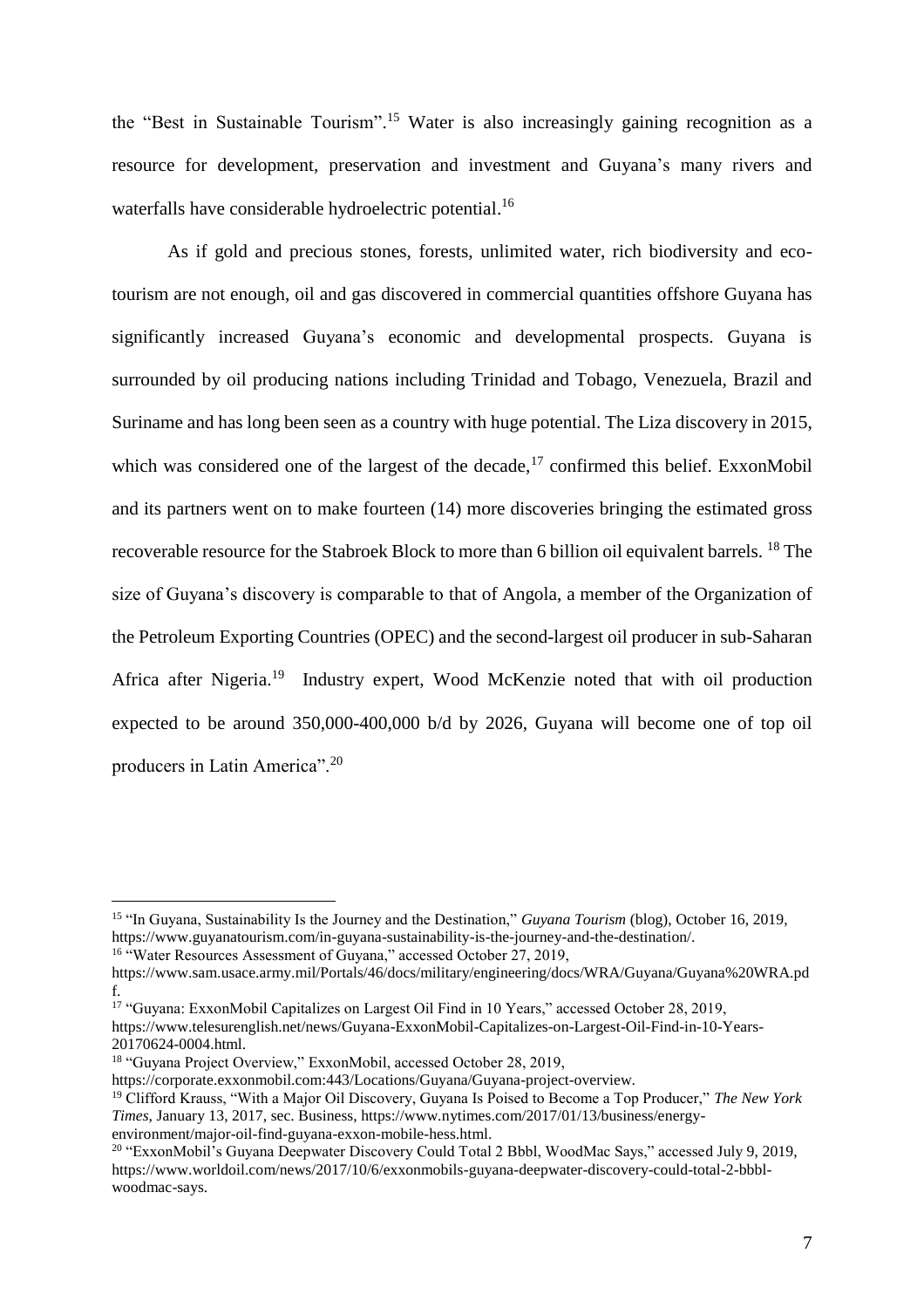# <span id="page-7-0"></span>Chapter 1

 $\overline{a}$ 

## <span id="page-7-1"></span>The Security Landscape

#### <span id="page-7-2"></span>Regional and International Security Constructs

Though Guyana is geographically located in South America, it is considered a part of the Caribbean, since its history and culture are more interconnected with countries in the region than with its South American counterparts. As part of its integration into the Caribbean region, Guyana is a member of the Caribbean Single Market and Economy (CARICOM), a grouping of twenty countries: fifteen-member states and five associate members.<sup>21</sup> CARICOM is the region's premier regional integration mechanism and is headquartered in Georgetown, Guyana.

CARICOM's quest to create a collective security mechanism for the region dates back to 1962, in response to threats faced by its member states. However, these attempts saw measured success for various reasons until 1990, when a group of militant insurgents tried to overtake the Parliament of Trinidad and Tobago. This led to the Kingston Declaration,<sup>22</sup> which included a commitment by CARICOM members for the establishment of a regional security mechanism. The mechanism began to materialize in July 2005, when CARICOM Heads of Government recognized "crime and security" as the forth pillar of the Caribbean Community<sup>23</sup> alongside the traditional three pillars of foreign policy, trade and economic development and functional cooperation. The decision meant that security would be incorporated into the provisions in the revised treaty of Chaguaramas, which is considered the community's constitution. CARICOM Heads of Government agreed on a protocol to amend the Revised Treaty of Chaguaramas to incorporate the Council for National Security and Law Enforcement

<sup>&</sup>lt;sup>21</sup> "Who We Are — Caribbean Community (CARICOM)," accessed October 28, 2019, https://caricom.org/about-caricom/who-we-are.

<sup>&</sup>lt;sup>22 "T</sup>HE KINGSTON DECLARATION — Caribbean Community (CARICOM)," accessed November 9, 2019, https://caricom.org/communications/view/the-kingston-declaration.

<sup>23</sup> David A. Granger, "Guyana Review: Security, Stability, Sovereignty in Small States," in *Caribbean Geopolitics: Security, Stability and Sovereignty in Small States*, Guyana Review, 2008.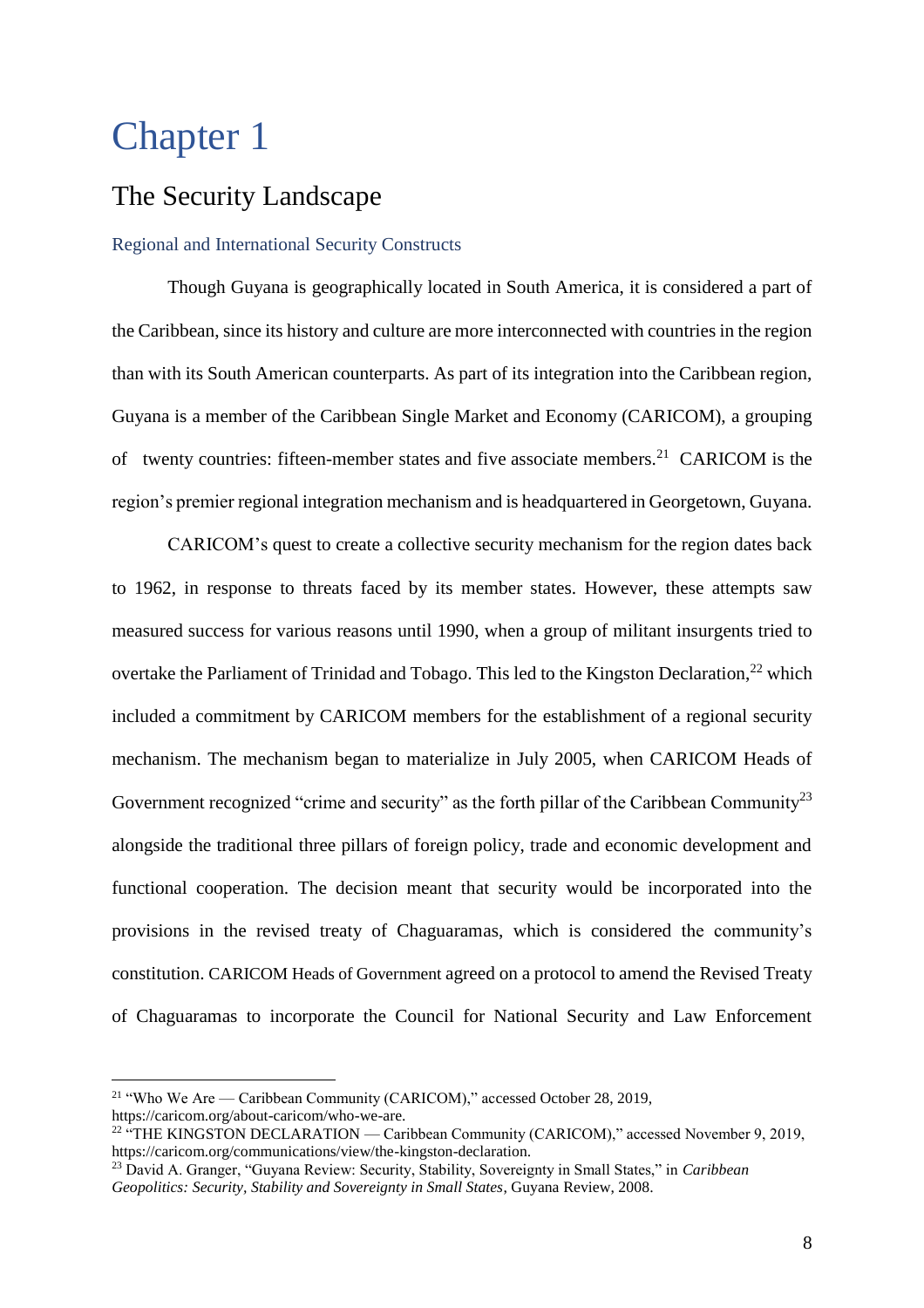(CONSLE) as an organ of the community, and the Implementation Agency for Crime and Security (IMPACS) as an institution. However, though the protocol was opened for signature since March 2009, it was not until February 2016 that Trinidad became the first country to sign the protocol. $^{24}$ 

Nonetheless, Caribbean forces do work together and participate in standing plans that are activated annually, to support disaster relief efforts through the Caribbean Disaster and Emergency Relief Agency (CDERA). CEDERA deploys troops in support of host countries when needed. The Coast Guards of the region work together by facilitating the free passage of intelligence, assistance in search and rescue operations and free passage in regional waters. There has also been cooperation in sport, medical assistance, and training. For example, the annual Caribbean Nations Security Conference (CANSEC) brings together Caribbean military leadership with partners in the United States to discuss issues of mutual concern, and to exchange ideas and knowledge and synchronize action where possible.

The United States has played a significant role in regional security because of the region's strategic importance, as well as the perception that the size and weakness of Caribbean states make them unable to safeguard their own security and in turn create problems for the US. As a result, the US has pursued security related agreements with the region and facilitated collaboration, equipment transfers and training courses. One such effort is the Caribbean Basin Security Initiative (CBSI), which was established in 2010 to "support efforts to reduce illicit trafficking, increase citizen security, and promote crime prevention".<sup>25</sup> Though well meaning, the effectiveness of the CBSI has been called into question notably by David Granger, President of the Cooperative Republic of Guyana. In his book titled "Caribbean Geopolitics:

<sup>24</sup> "COMMUNIQUÉ Issued at Conclusion of 27th CARICOM Intersessional Meeting," *CARICOM Today* (blog), February 19, 2016, https://today.caricom.org/2016/02/19/communique-issued-at-conclusion-of-27thcaricom-intersessional-meeting/.

<sup>25</sup> "Caribbean Basin Security Initiative," *United States Department of State* (blog), accessed October 28, 2019, https://www.state.gov/caribbean-basin-security-initiative/.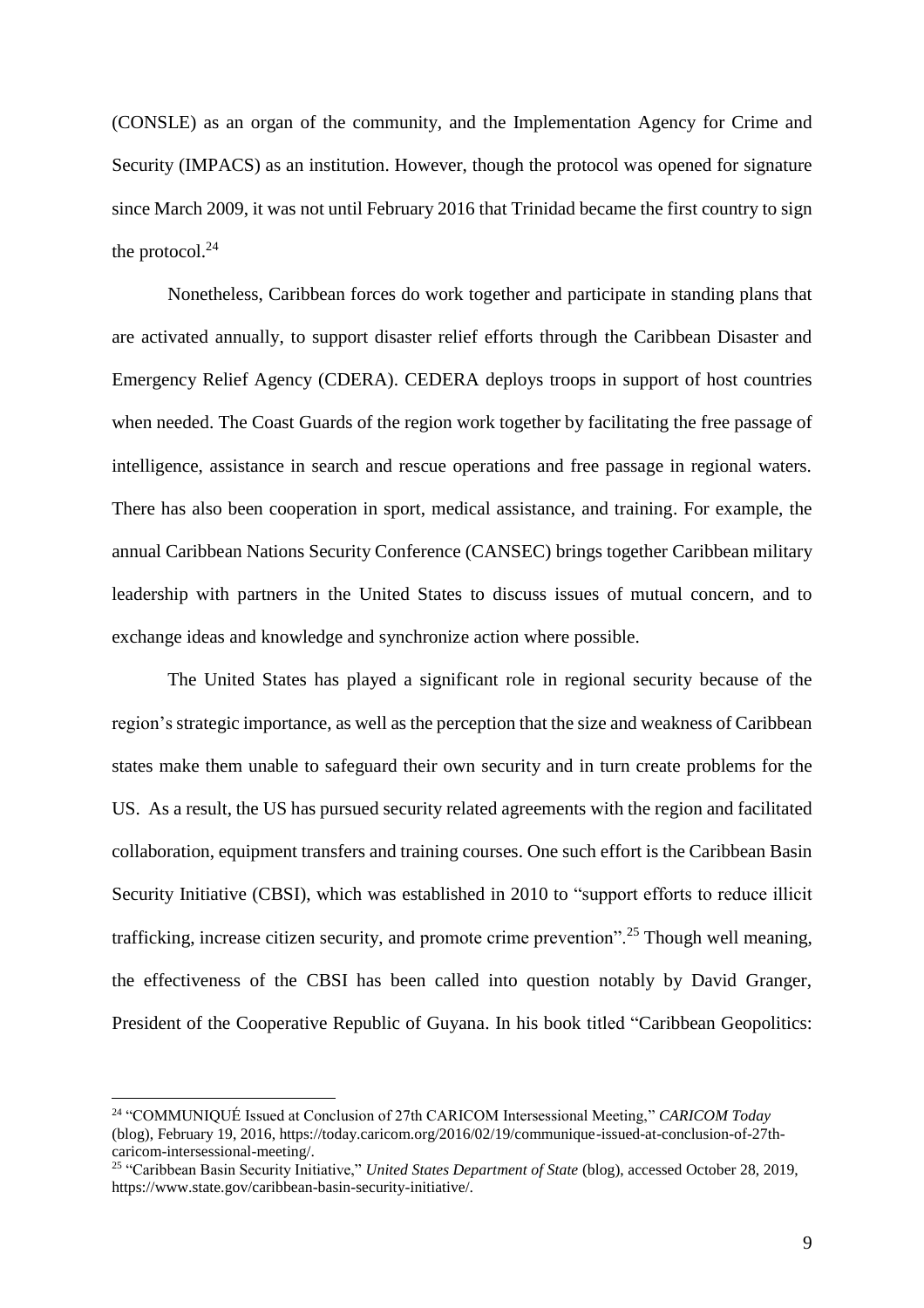security, stability and sovereignty in small states", he opined that "the initiative more or less seemed to have little to do with the contemporary concept of CARICOM security and, the Merida Initiative from which it was conceptualized, has had the unintended consequence of diverting narco-trafficking away from Central America and into the Caribbean". He further noted that in "the form proposed by the US Department of Defence, the Caribbean Basin Security Initiative will be of limited usefulness, especially to the larger states"<sup>26</sup>.

Nonetheless, Guyana has been keen to support regional security by establishing itself as a reliable partner. It also recognizes that it needs the assistance and cooperation of other states to combat the combined challenges of transnational organized crime and internal criminal violence.<sup>27</sup> The country has provided assistance to its neighbors during disasters, supported humanitarian missions and also participate regularly alongside other Caribbean Defence and Police Forces in 'Exercise Tradewinds', a programme sponsored by the United States Southern Command. Guyana is a signatory to the Treaty of Security Assistance among Caribbean States<sup>28</sup> and the protocol to the Treaty which established the Caribbean Operations Planning and Coordinating Staff (COPACS), an associate of the Regional Security System (RSS). It is also a signatory to the Maritime Cooperation and Airspace Agreements. Further, Guyana has expanded its diplomatic relations with a number of regional and international organizations including UNASUR, CELAC, MERCOSUR, the Organisation of American States (OAS) and the Association of Caribbean States (ACS).

#### <span id="page-9-0"></span>Guyana's National Defence Strategy

 $\overline{a}$ 

Article 197 A (1) of the Constitution of the Cooperative Republic of Guyana, outlines the scope of Guyana's defence strategy by noting that "the State's defence and security policy shall be to defend national independence, to preserve the country's sovereignty and integrity,

<sup>26</sup> David A Granger, *Caribbean Geopolitics: Security, Stability and Sovereignty in Small States* (Ministry of the Presidency, Government of Guyana, 2015).

<sup>27</sup> David A. Granger, "The Securitization of Regional Integration," in *Caribbean Geopolitics: Security, Stability and Sovereignty in Small States*, 2008.

<sup>28</sup> "Treaty on Security Assistance among CARICOM Member States," accessed November 10, 2019, https://www.rss.org.bb/wp-content/uploads/2017/12/treaty\_security\_assistance.pdf.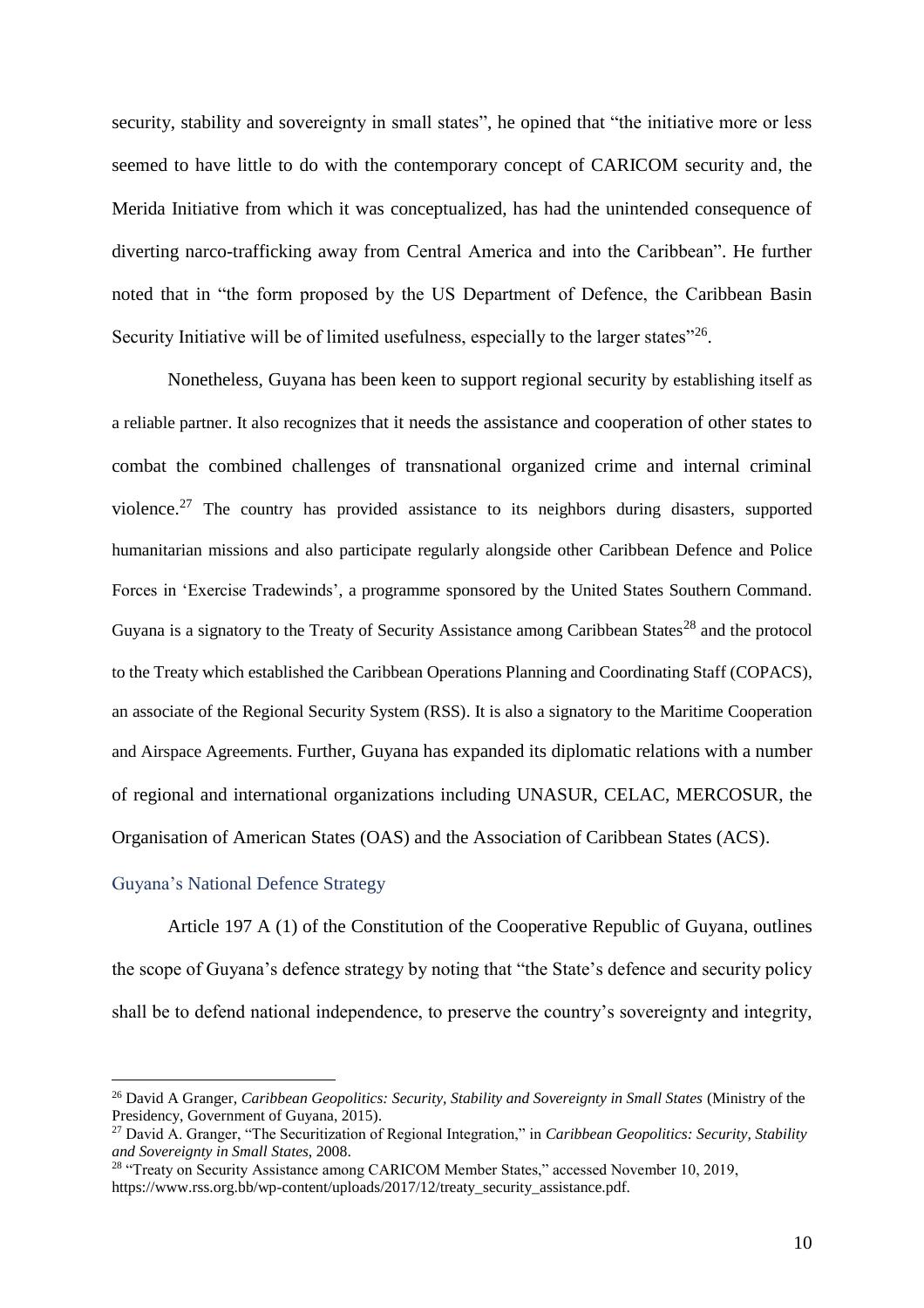and to guarantee the normal functioning of institutions and the security of citizens against any armed aggression".<sup>29</sup> Further, the Defence Act, which is a part of Guyana's Constitution, empowers the Guyana Defence Board to carry out the mandate of the constitution. Under the act, the President is Minister of Defence and Chairman of the Guyana Defence Board, which is responsible for "the command, discipline and administration of and all other matters relating to the force". 30 The Defence Board operationalizes its activities through the Guyana Defence Force (GDF). It is on this foundation that national defence policy has as its two objectives 'defence and maintenance of order in Guyana'.

Beginning in the 1970's, reduction in public expenditure, removal of subsidies on food items and retrenchment of state employees, fueled an economic crisis in Guyana. The tension from the economic crisis, accelerated a political crisis partly due to dissatisfaction with the results of elections held in 1968 and then in 1973.<sup>31</sup> Thus, Guyana's defence policy in the 1980s was characterized by a two-track approach, focused on consolidating the internal security system, which sprang up after independence, $32$  and responding to external geopolitical events that influenced its security. These included the assertiveness of Venezuela and the North Atlantic powers (US, UK, France and the Netherlands) as well as a growing wave of radicalism in the Eastern Caribbean. Further, worsening relations between Venezuela and Cuba, and between Guyana and Venezuela that were fueled by the perception that Guyana was a Cuban surrogate, are also notable. 33

<sup>29</sup> "Constitution | Parliament of Guyana," accessed January 11, 2020, http://parliament.gov.gy/constitution.  $30$  "Laws of Guyana - Ministry of Legal Affairs," accessed January 11, 2020,

https://mola.gov.gy/information/laws-of-guyana?limit=1000&limitstart=1000.

<sup>31</sup> David A. Granger, *National Defence: A Small State in the Subordinate System* (Georgetown, Guyana: Institute for Security and International Studies, 2012).

<sup>32</sup> David A. Granger.

<sup>&</sup>lt;sup>33</sup> David A. Granger.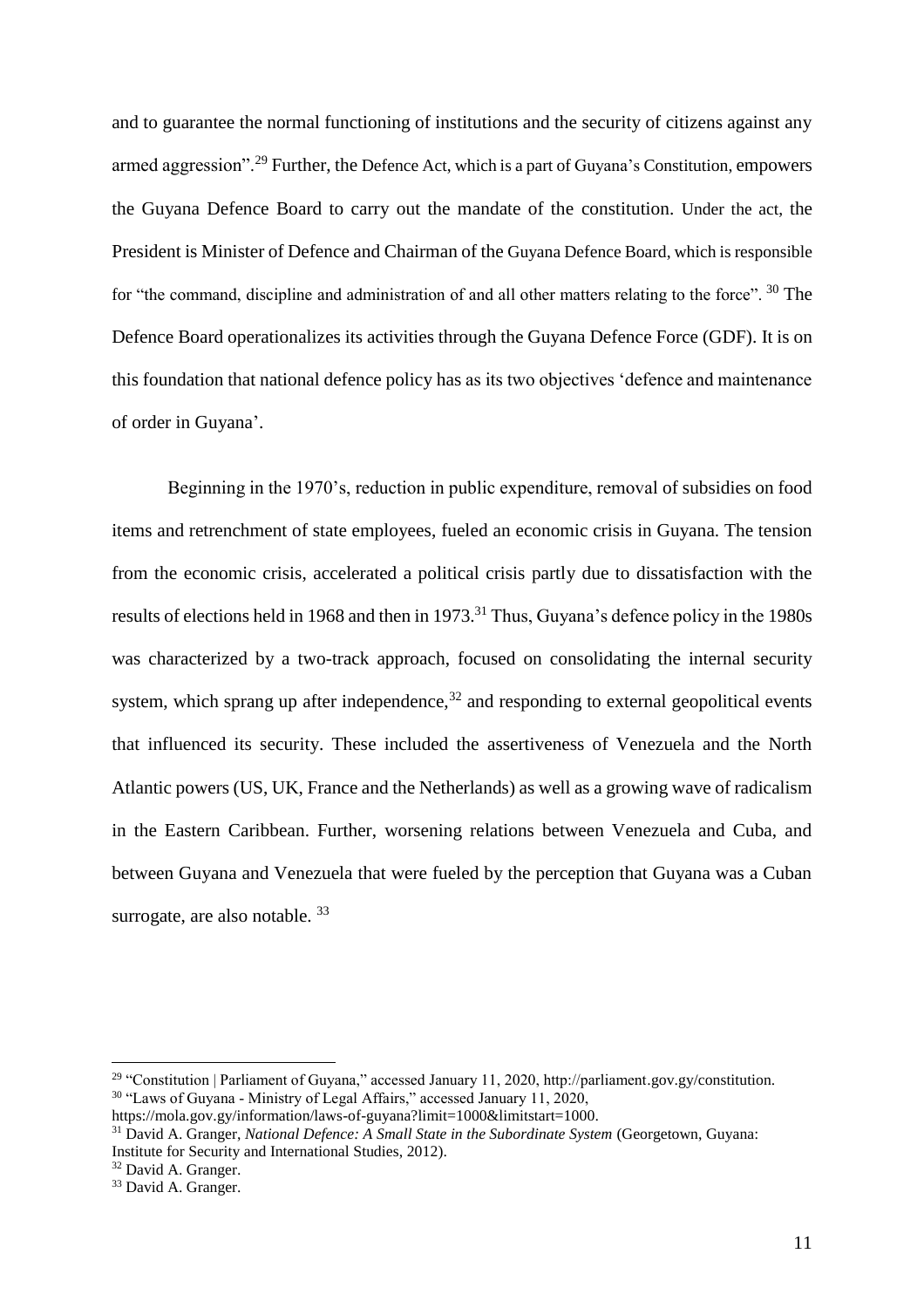Guyana's defence priorities have changed through the years in tandem with the change in successive leadership. Upon assuming office, then President, Linden Forbes Sampson Burnham, announced the reformulation of Guyana's defence policy to what he called 'Defence in Depth': a strategy that emphasized the need for economic, psychological and political measures to complement military defence.<sup>34</sup> Upon his death in 1984, his successor, Hugh Desmond Hoyte, embarked on a policy to drastically align the Defence Forces in keeping with his vision to have an efficient force with high standards. In 1987, he introduced the concept of 'affordability' suggesting that expenditure would be kept within strict limits to make the force 'compact', efficient and highly mobile.

In 1992, his successor, President Cheddi Jagan, adopted a policy focusing less on the need to improve the force's defence capacity and more on the need "to embark on economic revenue-earning enterprises".<sup>35</sup> This saw the role of the GDF expanding beyond its traditional tasks of supporting the preservation of internal peace and protecting the territorial integrity of the country, to take on a more income generation role. This general direction did not divert significantly from that of previous administrations and seemed to have been adapted in its main forms by the new PPP-Civic administration from the 1990s into the new millennium.

Defence doctrine continued to shift away from national defence issues to public order after the death of Dr. Cheddie Jagan in 1997. When Janet Jagan, became president, her administration's position was that the fundamental threat to Guyana was not one of territoriality and sovereignty but our tenuous socio-economic stability". <sup>36</sup> Her own vision of the GDF was one "evolving to perform a substantial and committed role in law enforcement"<sup>37</sup>. This led to the operational integration of the army into the national law enforcement sector".<sup>38</sup> However,

<sup>&</sup>lt;sup>34</sup> David A. Granger.

<sup>35</sup> Francis Ferriera, "Rice of Rifles. Defence Policy for the 1990's," *Guyana Review*, no. 1.2 (1993): 20–21.

<sup>36</sup> Francis Ferriera, "Which Way to the Front," *Guyana Review*, no. 7.94 (1999): 34–35.

<sup>37</sup> Francis Ferriera.

<sup>38</sup> Francis Ferriera.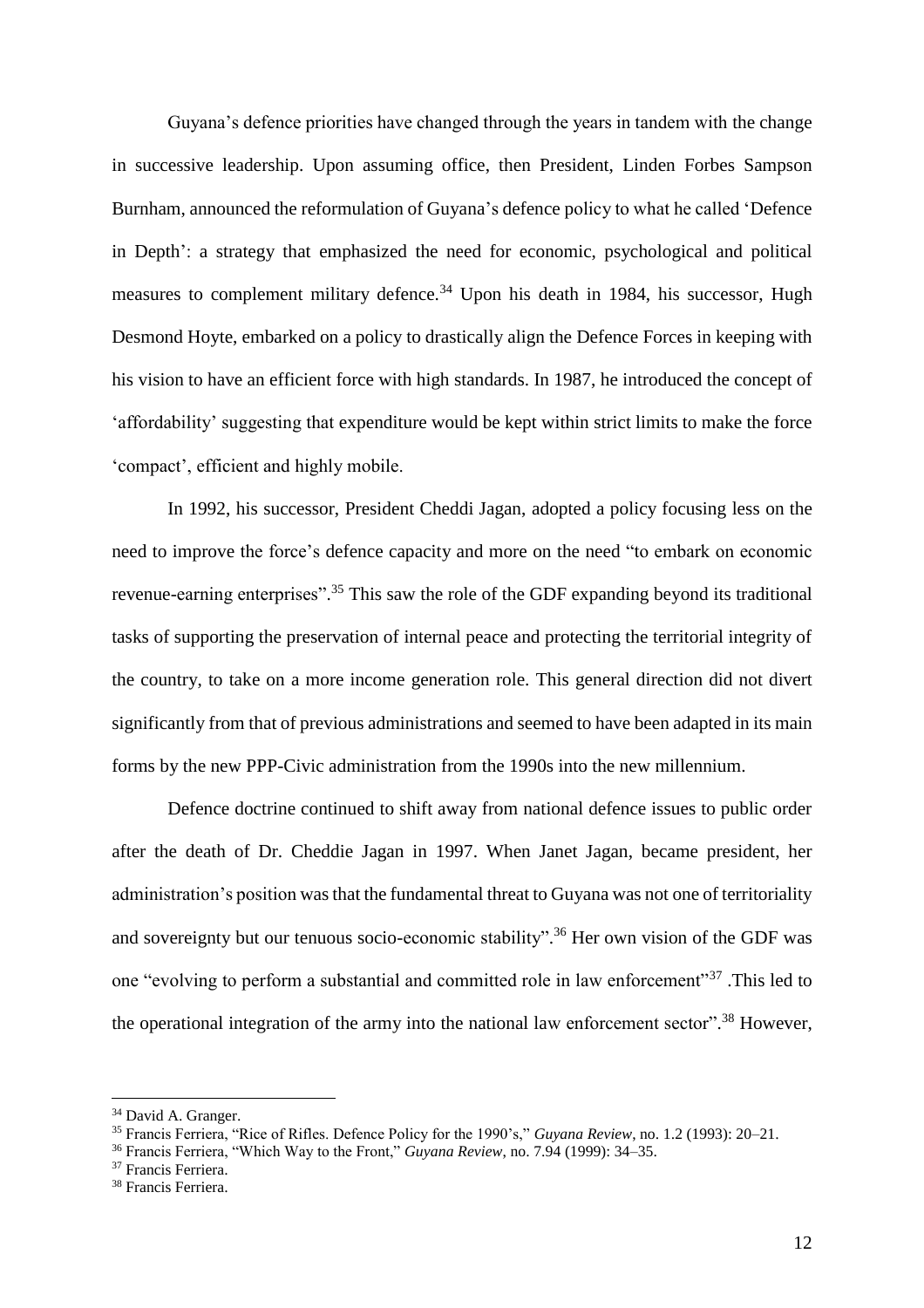though funds allocated to the GDF were increased in support of this directive, it was still insufficient to procure or replace the resources necessary to perform the force's operational role. Her successor Bharrat Jagdeo was elected to the Presidency in 1999, and announced his Administration's commitment to the concept of a small well-equipped, professional army supported by a larger reserve. This seems similar to the defence policy adopted by former president Hugh Desmond Hoyte during his time in office; however though the army was assured of the Government's commitment to its improvement, the new President proceeded to close several key defence organizations.<sup>39</sup>

Elections held in May 2015 saw the ascension of a coalition Government, led by Brig. David Arthur Granger, himself a former commander of the Defence Force and National Security Advisor. President Granger favoured a doctrine of "Total National Defence" based on a Singaporean concept that every citizen plays a part in the nation's defence as individuals and collectively, to build a strong, secure and cohesive nation.<sup>40</sup> The President's pronouncements have pointed out that for Guyana, "all the elements and instruments of national power need constantly to be employed in order to protect our territory".<sup>41</sup> He sees the long-term objective as ensuring that Guyanese can depend on defence forces to assure the safety of the citizens and the security of the country. Therefore, Guyana's current national defence policy is founded on the four pillars of military, civil, social and environment defence. However, though the general trust of Guyana's defence policy has been announced, Guyana does not currently have a welldeveloped defence strategy.

<sup>39</sup> David A. Granger, *National Defence: A Small State in the Subordinate System*.

<sup>40</sup> "MINDEF Singapore," accessed December 18, 2019, /web/portal/mindef/defence-matters/defencetopic/defence-topic-detail/total-defence.

<sup>&</sup>lt;sup>41 "</sup>President Granger Outlines 'Total National Defence' Policy -at Meeting with GDF Officers," accessed January 24, 2020, https://motp.gov.gy/index.php/2015-07-20-18-49-38/2015-07-20-18-50-14/376-presidentgranger-outlines-total-national-defence-policy-at-meeting-with-gdf-officers.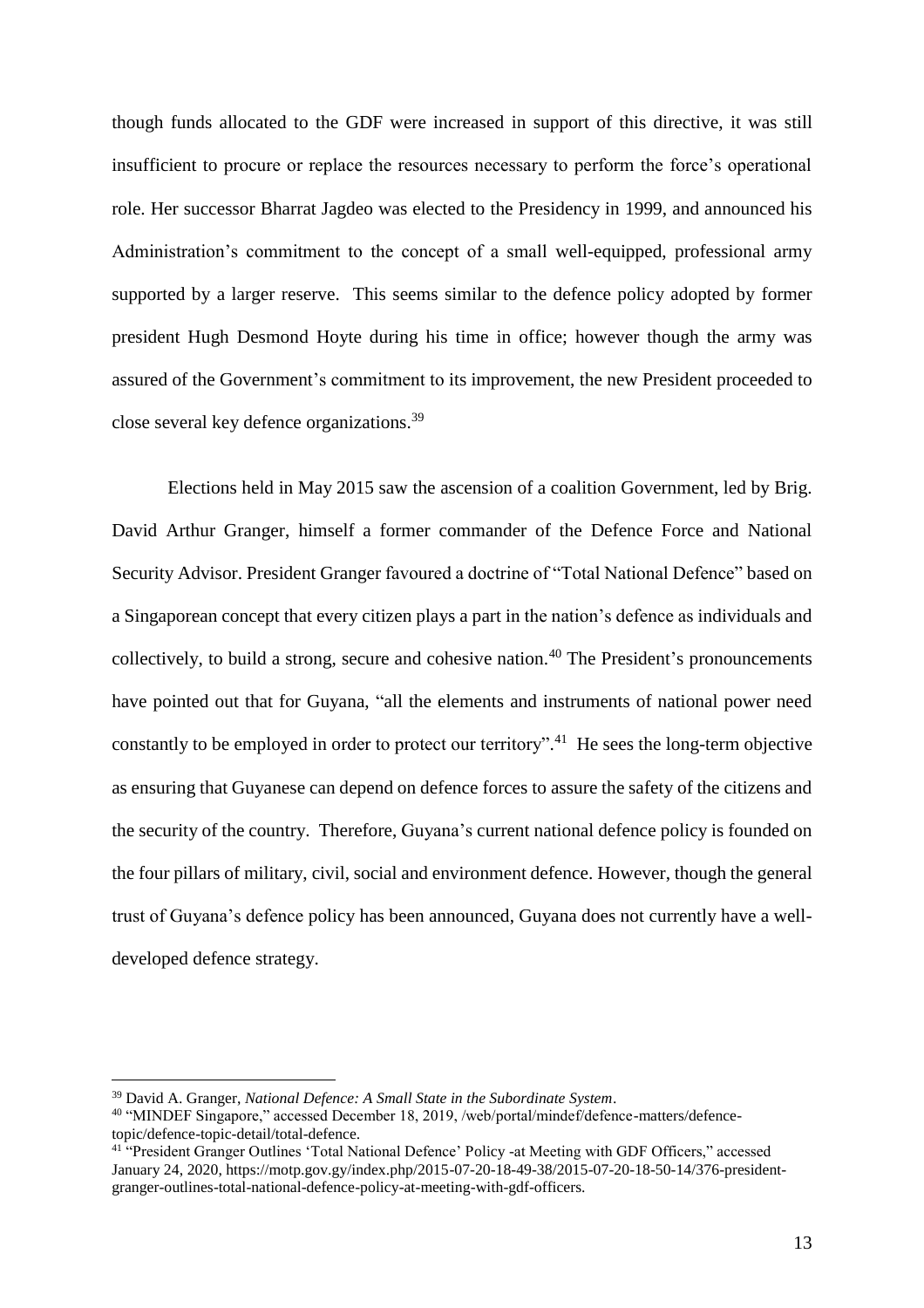Historically, Guyana's defence priorities have been shaped in response to internal and external threats. External threats have come from its neighboursto the west and east; Venezuela and Suriname respectively. A long-standing dispute with Suriname over the New River Zone in southern Guyana was partly settled in  $2007<sup>42</sup>$  however, the country's territorial dispute with Venezuela has continued through the years, and was reignited in 2015, after the announcement of significant petroleum reserves in Guyana's territorial waters. Guyana has opted to use diplomacy as its primary line of defence. For all intents and purposes, this is not unacceptable by international standards however, as Guyana moves swiftly into oil production, public pronouncements need to be translated into definitive, workable strategies to truly secure the national patrimony.

## <span id="page-13-0"></span>Chapter 2

 $\overline{a}$ 

## <span id="page-13-1"></span>Security threats now and beyond 2020

Traditional definitions of 'national security' have emphasized the state as the main unit of analysis, and hostile external action as the main threat. Military prowess was seen as a measure of a nation's ability to protect itself from threats, and states were perceived as rational actors pursuing their national interest. However, it is now accepted, that both non-state actors and non-military threats, can seriously undermine national security. Guyanese regional security expert Professor Ivelaw Griffith, noted that "non-military developments can pose genuine threats to long-term security and quality of life; that traditional concepts of sovereignty cannot cope with torrential trans-border flows of narcotics, money, arms and immigrants; that no single country can combat these threats alone; and that new regional and international rules

<sup>42</sup> "Frontiers: The Guyana-Suriname Maritime Boundary Award," *Stabroek News* (blog), October 30, 2007, https://www.stabroeknews.com/2007/10/30/guyana-review/frontiers-the-guyana-suriname-maritime-boundaryaward/.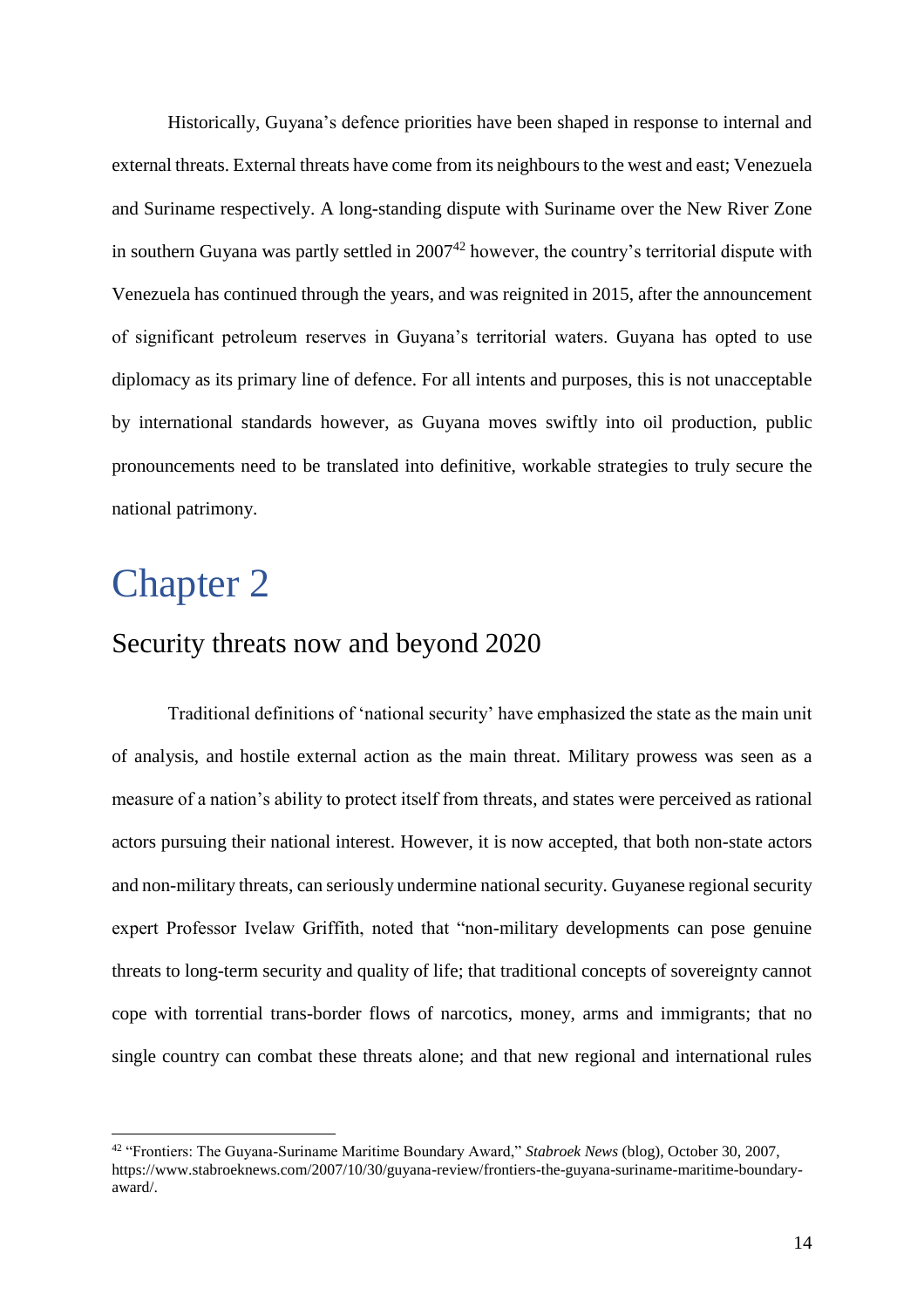and institutions will be needed to cope with the non-military threats facing most countries".<sup>43</sup> Therefore, while the importance of the economic, political and environmental tenets of security remain serious, internal security challenges have become almost as important as external threats. More often, internal issues aggravate external ones causing the lines differentiating the two to become blurred. Further, states are no longer the primary actors and non-state actors who wield considerable powers have emerged.

#### <span id="page-14-0"></span>Current Threats

 $\overline{a}$ 

As a small developing state in the Caribbean region, Guyana has experienced many of the threats faced by its Caribbean counterparts and has also been the victim of violation of its maritime zone and the illegal occupation of its territory. This is partly due to its long coastline, land and river borders, expansive hinterland and extensive network of waterways, which limit its ability to control its territory effectively.<sup>44</sup>

Firstly, and paradoxically, Guyana's Defence Force, the primary vehicle through which Guyana defends itself from aggression, is also the basis of one of its foremost internal threats. The force is mandated to protect the nation from external attacks, yet lacks adequate resources to perform its duties effectively. Further, under successive governments, the role of the Defence Force shifted away from its defence and security responsibility. As a result, the military is illequipped to protect against a sustained attack on Guyana, thus posing a threat to national security. While efforts have been made under the current government to increase defence spending, the small size of the economy constrains its ability to equip the Defence Force to respond effectively to internal and external threats. Budgetary allocations increased by more than 75 per cent from G\$8.0B in 2014 to G\$14.02B in 2019 and the Force is working to

<sup>43</sup> Ivelaw L Griffith, "Caribbean Security on the Eve of the 21st Century," n.d., 91.

<sup>44</sup> "GDF Must Always Be Ready to Secure State," *Stabroek News* (blog), January 25, 2019,

https://www.stabroeknews.com/2019/01/25/news/guyana/gdf-must-always-be-ready-to-secure-state/.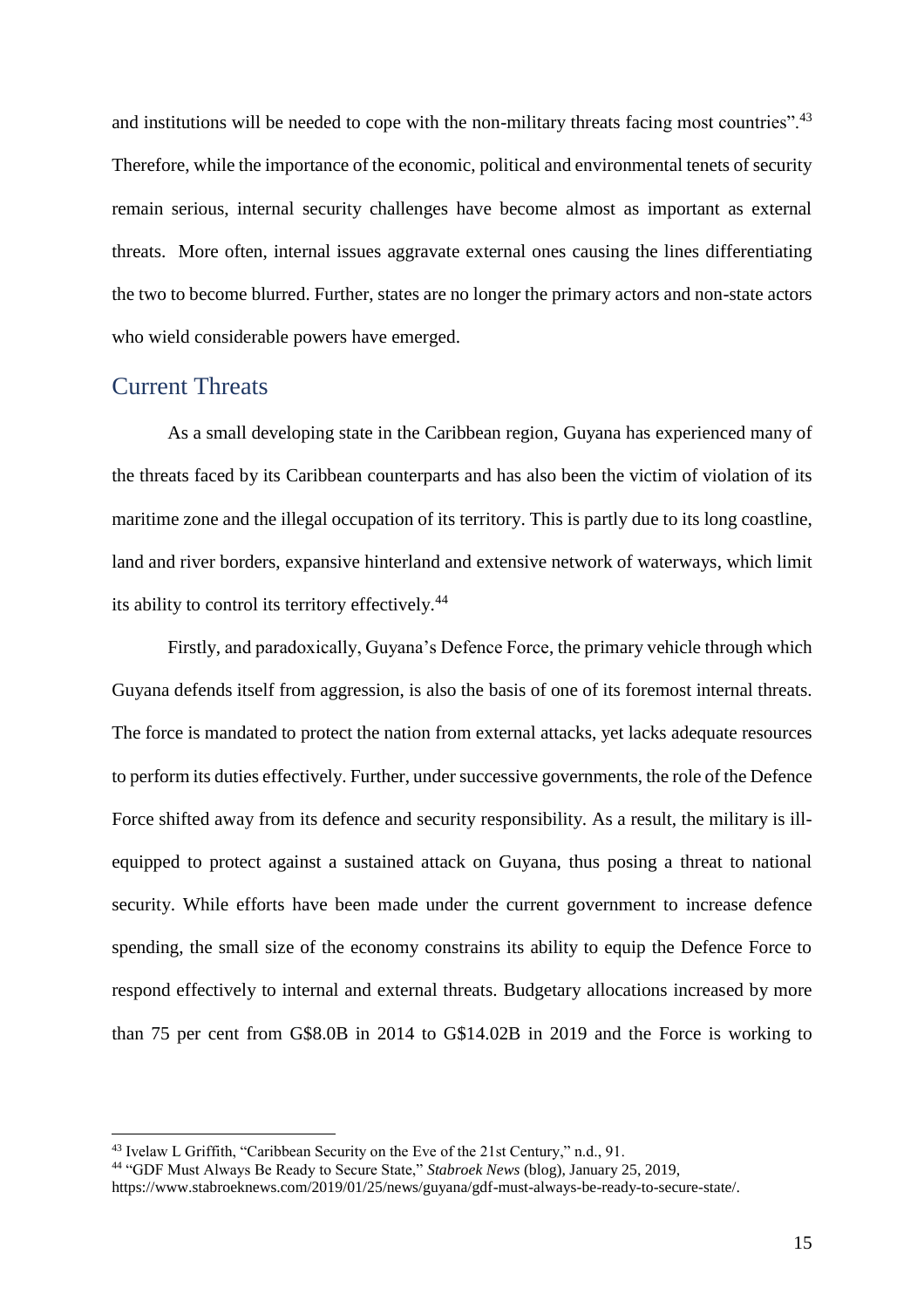improve its physical infrastructure. <sup>45</sup> Drones have been acquired for border surveillance and inshore patrol vessels and engineering and transport equipment are to be acquired. Development of Guyana's military capabilities is especially important considering Venezuela's military strength and alleged nuclear proliferation through its ties with Russia.<sup>46</sup>

Secondly, Guyana's tenuous political environment has been historically polarized along racial lines. The passing of a no-confidence motion against the current government in December 2018, and subsequent calls for early elections alongside preparations for oil production, create a difficult political environment. Elections are expected to be held in March 2020, and their outcome will influence the future development of Guyana for decades to come. Additionally, internal strife and acts of sabotage by disgruntled sections of the population can lead to incidences of civil protest.

Thirdly, while benefits from oil production will allow the population of approximately 750,000 people to experience unprecedented wealth, by the same measure, Guyana lacks the human capacity at present to support the emerging sector. Initial development will heavily depend on the help and support of external experts and consultants while Guyanese become better equipped to play a more meaningful role in the management of the sector. Lack of capacity to adequately manage its resources, can result in significant loss of benefits for average Guyanese if not properly monitored. As a result, calls for strong local content policies have become predominant in the conversation about development of the sector.

<sup>&</sup>lt;sup>45</sup> "Address of His Excellency Brigadier David Granger, President of the Cooperative Republic of Guyana to the Guyana Defence Force Annual Officers' Conference 2019.01.24," accessed January 24, 2020,

https://motp.gov.gy/index.php/2015-07-20-18-49-38/2015-07-20-18-50-58/3357-address-of-his-excellencybrigadier-david-granger-president-of-the-cooperative-republic-of-guyana-to-the-guyana-defence-force-annualofficers-conference-2019-01-24.

<sup>46</sup> "Address of His Excellency Brigadier David Granger, President of the Cooperative Republic of Guyana to the Guyana Defence Force Annual Officers' Conference 2019.01.24."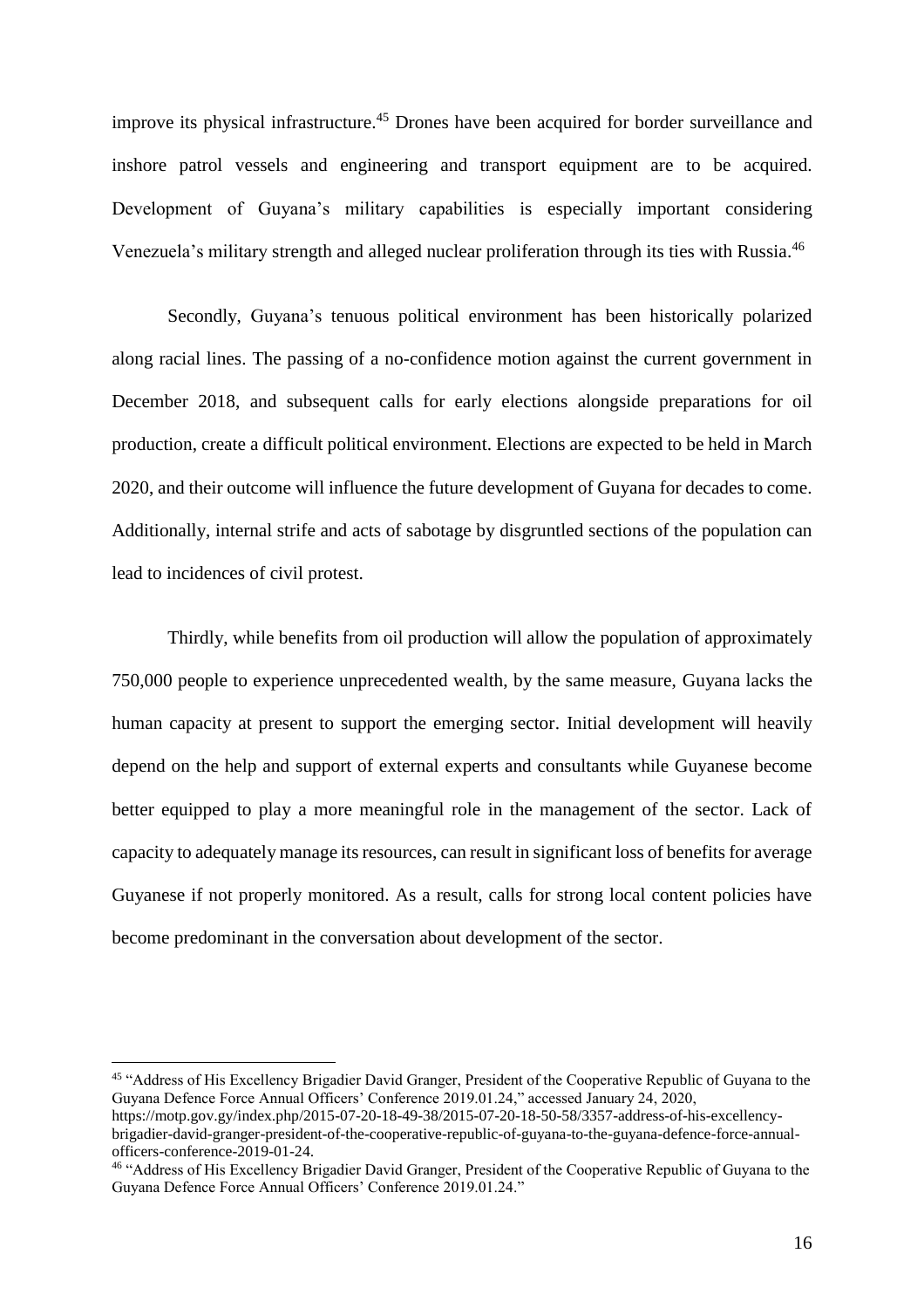A fourth threat is crime and violence. CARICOM's 2013 Crime and Security Strategy noted that "most CARICOM member states have high rates of homicide and violent crime which has reduced citizen security, impeded socio-economic development, eroded confidence in nation building and heightened fear among the population.<sup>47</sup> The US Overseas Security Advisory Council in its 2019 Crime and violence report on Guyana, painted a bleak picture of crime and security when it issued a travel advisory to US citizens. The report cited the UN Office on Drugs and Crime report which noted Guyana's 2016 homicide rate as 18.37 per 100,000 people, the fourth highest murder rate in South America behind Colombia, Venezuela, and Brazil.<sup>48</sup> A 2017 Inter-American Development Bank (IDB) report titled "Understanding and Combating Crime in Guyana" stated that high crime rates are known to impede growth by deterring foreign investment, stem development by diverting scare resources towards security, and contribute to migration of the highest skilled professionals." <sup>49</sup> The report also highlighted the impact of crime and violence on Guyana specifically when it noted that "if the change in homicide rates in Guyana had been the same as the global average, from 1995–2011 (years of most data), GDP growth could have been an estimated 0.4 percent higher per year." <sup>50</sup>

The Caribbean region including Guyana, has also become notorious as a transit zone for criminal networks supporting illegal drug shipments, human trafficking, money laundering, and corruption. The increase in illegal activities associated with criminal networks has been the catalyst for a significant increase in criminal activity to include an alarming rise in the murder rate throughout the region. Criminal organizations also tend to seek out weak governments and corruptible officials in the region to facilitate their activities. Further, piracy

<sup>47</sup> "CARICOM Crime and Security Strategy 2013," accessed November 9, 2019,

https://www.caricomimpacs.org/Portals/0/Project%20Documents/CCSS\_STRAT.pdf.

<sup>48</sup> "OSAC," accessed November 28, 2019, https://www.osac.gov/.

<sup>49</sup> "Understanding and Combatting Crime in Guyana | Publications," accessed November 23, 2019, https://publications.iadb.org/publications/english/document/Understanding-and-Combatting-Crime-in-

Guyana.pdf.

<sup>&</sup>lt;sup>50</sup> "Understanding and Combatting Crime in Guyana | Publications."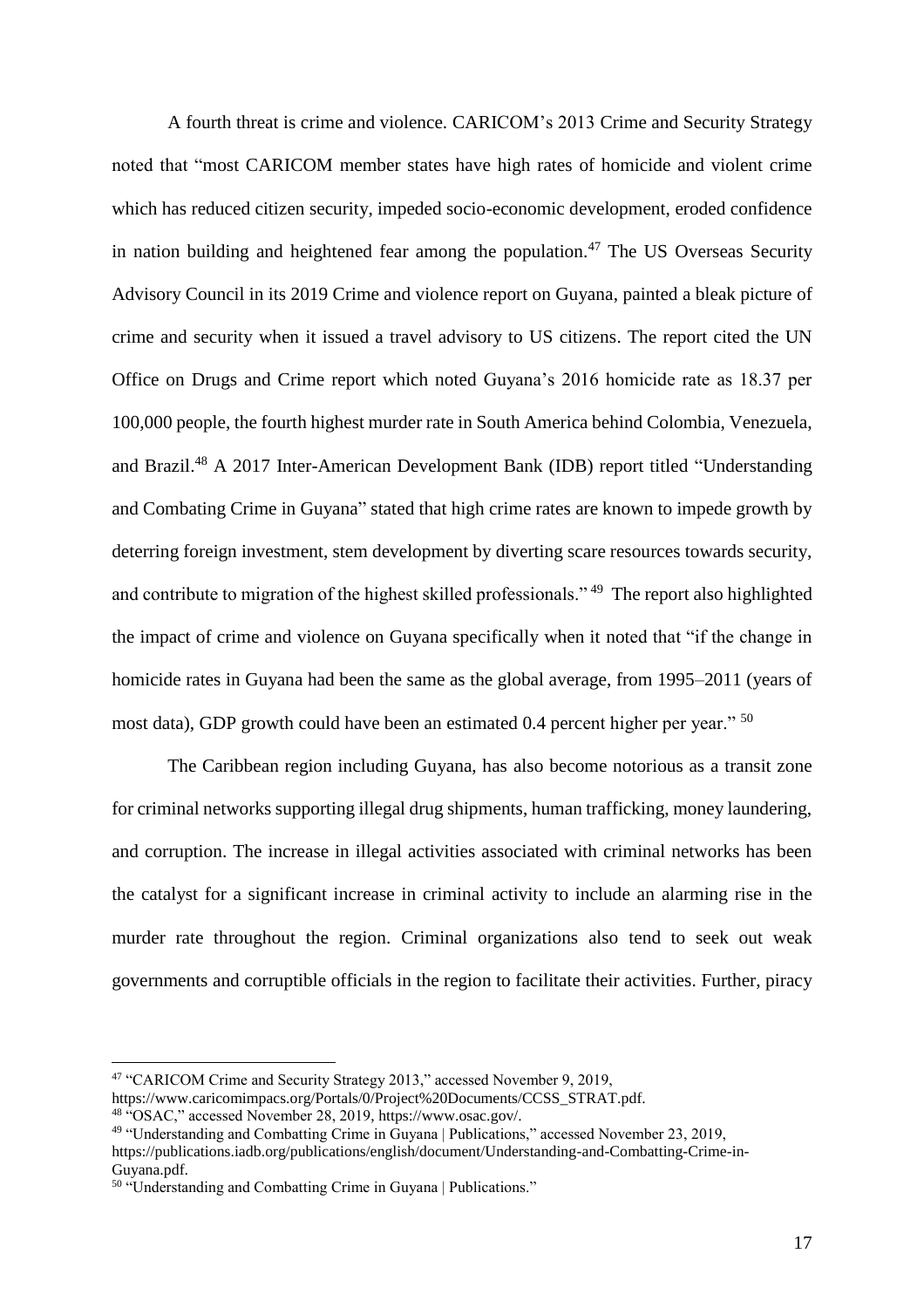on Guyana's waterways can become a serious threat to its offshore development. Considering the distance to Guyana's reserves offshore, supply vessels moving between the oilrig and onshore facilities may become targets for pirate attacks. These in turn, disrupt supply and production or put lives at risk. Other threats include migration as well as illegal mining, illegal logging, wildlife-trafficking and the smuggling of precious minerals.<sup>51</sup>

#### The Venezuela Question

 $\overline{a}$ 

The Guyana-Venezuela Border controversy continues to pose the single most serious threat to Guyana's national security due to its potential effect on Guyana's long-term development. Venezuela has become bolder in its assertions of ownership over Guyana's territory, evidenced by several incidences dating back to 2013. In October 2013, a petroleum exploration vessel – RV Teknik Perdana – was conducting a survey in an area offshore Guyana when it was intercepted by a Venezuelan Navy frigate and ordered to cease its activities. In May 2015, right on the heels of President Granger's ascension to office and the announcement of large oil reserves offshore Guyana, Venezuelan President Nicholas Maduro issued a decree titled "Presidential Decree 1.787 of the Bolivarian Republic of Venezuela" seeking to renew the claim, which now included all the Atlantic waters off the Essequibo Coast of Guyana. Venezuela then proceeded to issue an altered map of Venezuela's territory inclusive of the area being claimed, as well as the areas of the oil discoveries offshore. The decree was revised in June 2015, since it not only affected the maritime space of Guyana, but a number of other states as well. Also in 2015, President Maduro assigned a retired Army Colonel, Pompeyo Torrealba, to lead a new government agency, the "Essequibo Rescue Office," with plans that included issuing  $200,000$  Venezuelan identification cards to Guyanese living in the area.<sup>52</sup> This was followed by a third incident in December 2018, when an unarmed vessel undertaking seismic

<sup>51</sup> "Address of His Excellency Brigadier David Granger, President of the Cooperative Republic of Guyana to the Guyana Defence Force Annual Officers' Conference 2019.01.24."

<sup>52</sup> "Venezuela Planning to Offer E'bo Residents ID Cards," *Kaieteur News* (blog), July 11, 2015,

https://www.kaieteurnewsonline.com/2015/07/11/venezuela-planning-to-offer-ebo-residents-id-cards/.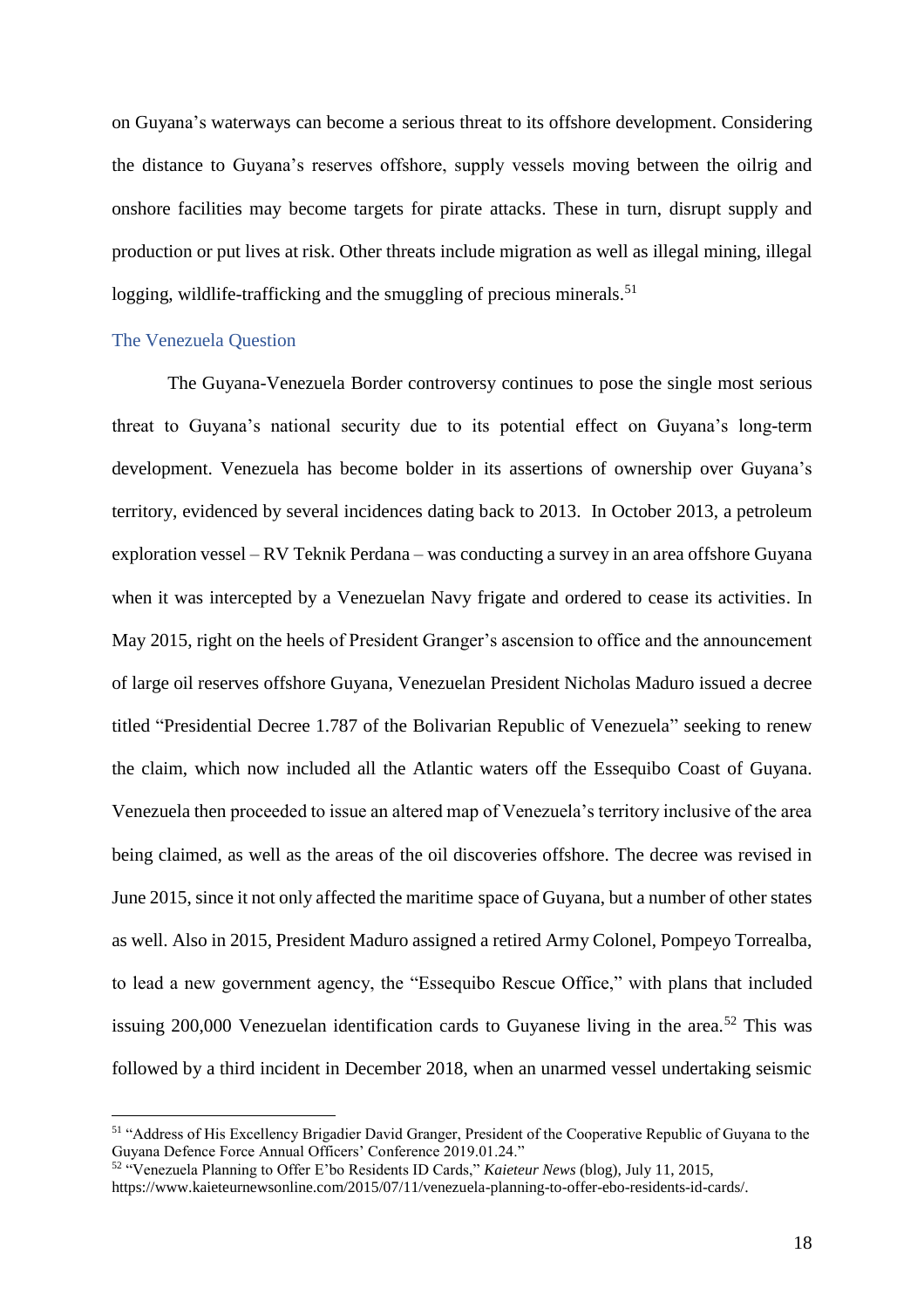surveys lawfully within Guyana's territory offshore, was forced to discontinue its operations after a Venezuelan military helicopter attempted to land on the vessel.

The area that Venezuela is claiming is larger than Cuba and represents about 60 percent of Guyana's territory. Venezuela describes it as the "Zona en Reclamación" and is contending that an International Arbitral Award of 1899 which effectively settled the boundary between the two countries, is null and void<sup>53</sup>. This is so despite Britain and Venezuela agreeing to the Treaty of Washington on February 2, 1897, which provided for the territorial controversy to be submitted to arbitration, the award of which would be a "full, perfect and final settlement."<sup>54</sup> In 1962, Venezuela declared that it would no longer abide by the 1899 award because it felt that the decision had not been based on a fair arbitral process. Efforts were made to resolve the controversy from 1966 to 1982, but with little success. In 1990, the parties sought the Good Offices of the UN Secretary General in another attempt at resolution but by 2016, there was still no resolution.

Thus, the UN secretary General (UNSG) announced that absent significant progress towards a solution of the controversy by the end of 2017, and unless both parties jointly request that he refrain from doing so, he would choose the International Court of Justice (ICJ), as the next means of settlement. Again, engagements were unsuccessful, and the Secretary General announced his decision to submit the dispute to the ICJ in January 2018. Venezuela objected to a joint application leaving Guyana to file a claim unilaterally. This also saw objection from Venezuela on grounds that the ICJ lacked competence to hear the dispute, along with a suggestion that diplomatic negotiations be resumed towards a resolution, and to evaluate

<sup>53</sup> "Guyana/Venezuela Controversy — Caribbean Community (CARICOM)," accessed November 23, 2019, https://caricom.org/guyana-venezuela-border-dispute.

<sup>54</sup> "The Trail of Diplomacy-Part 3," accessed January 12, 2020, http://www.guyana.org/features/trail\_diplomacy\_pt3.html.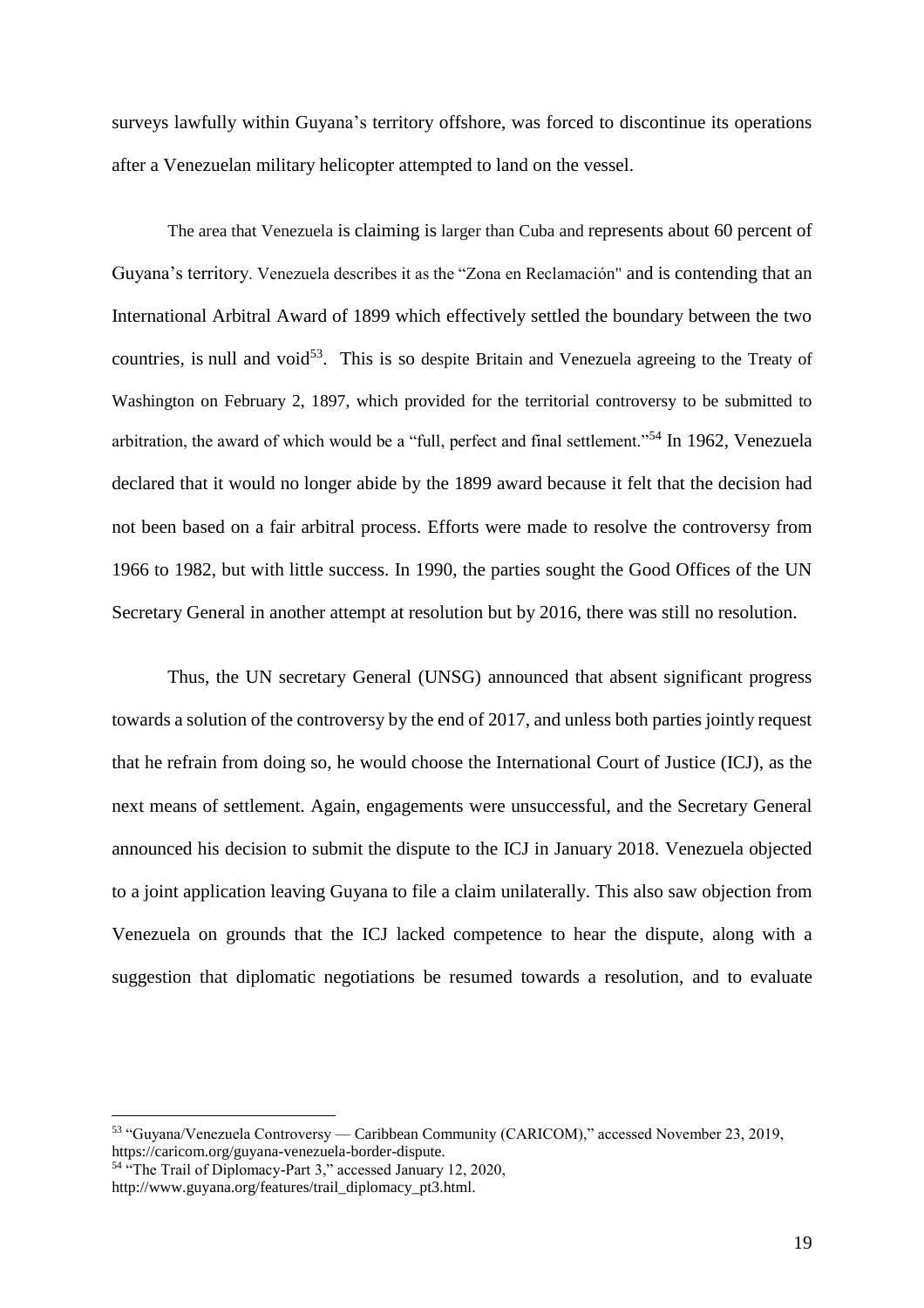whether the UNSG's Good Offices should continue. Guyana has insisted that both parties submit to the jurisdiction of the ICJ and abide by its decision.

While Venezuela's aggression continues externally, it is experiencing a major economic downturn internally because of the drop in global oil prices. Since its economy is heavily dependent on oil, the fall in oil prices have significantly reduced Venezuela's foreign currency reserves and resulted in increased debt. The country's annual inflation is now the highest in the world. The economic crisis has triggered a humanitarian crisis as well, resulting in thousands of Venezuelans fleeing to neighbouring countries to access basic health services and food supplies. As of December 2019, 4.7 million Venezuelans have fled the country and data from the Coordination Platform for Refugees and Migrants show, that by the end of 2020 the number is expected to reach 6.5 million.<sup>55</sup> Migrants fleeing economic distress in Venezuela have crossed into Guyana as well and though the Government of Guyana does not foresee any significant spillovers from the crisis at present, the influx of migrants into the hinterland and rural areas of Guyana could put socio-economic pressures on public services in these areas.

It may be considered curious that Nicholas Maduro would choose to focus so intently on Guyana while facing an economic and humanitarian crisis internally. A political crisis is also ongoing and has led to calls for him to step down in favour of opposition leader Juan Guaido, who has been endorsed by international leaders as the President. Many believe that President Maduro's actions are being used to deflect attention away from the challenges unfolding internally in Venezuela, especially in light of elections expected in early 2020. A Washington Post Article from 2015 that referenced the border controversy with Guyana, included a quote from Maduro telling Venezuelans that "We are going to take back what our

<sup>55</sup> "Misery for Venezuelans Continues Ahead of 2020 Elections: UN Rights Chief Bachelet," UN News, December 18, 2019, https://news.un.org/en/story/2019/12/1053791.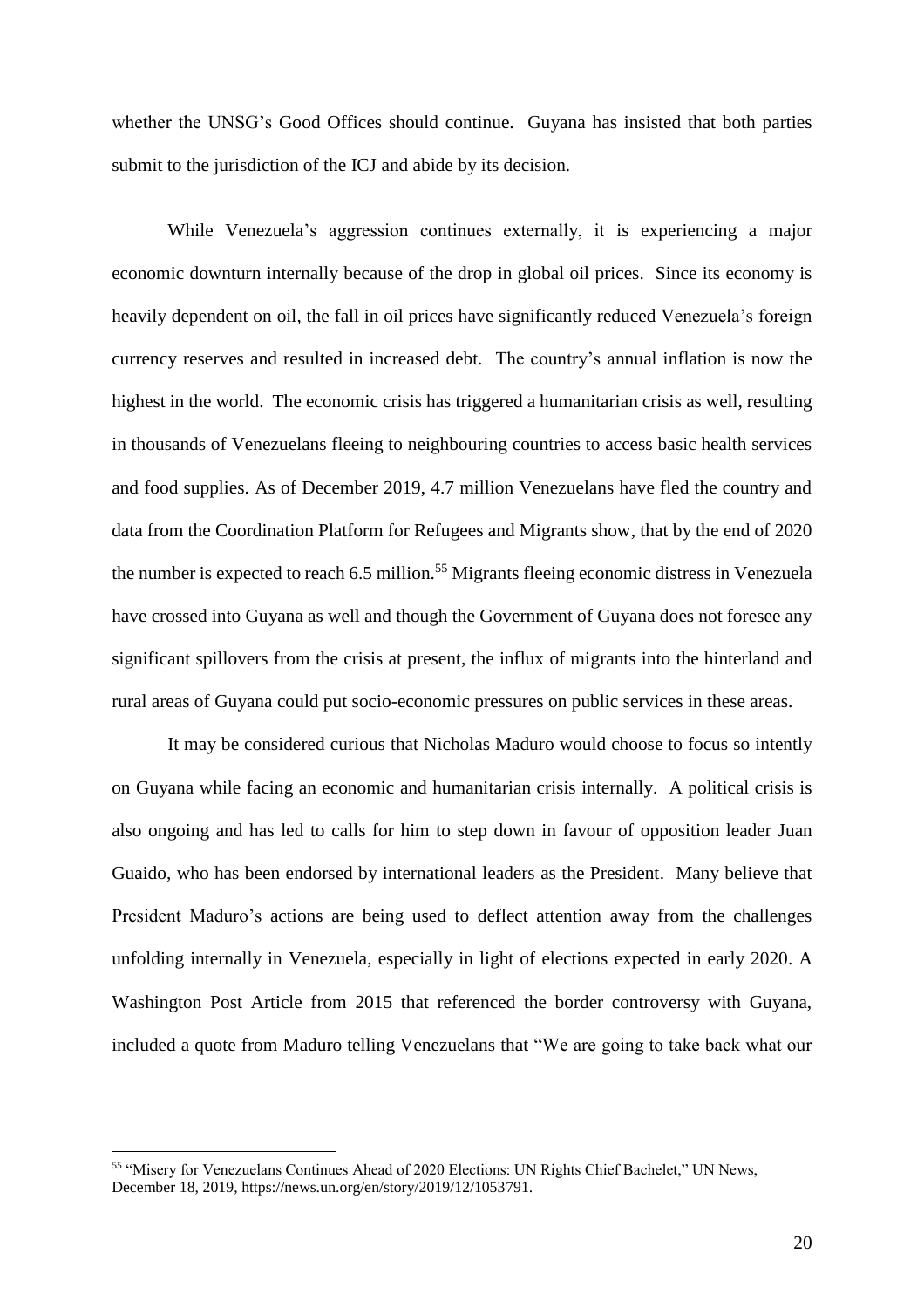grandparents left for us,"<sup>56</sup> Venezuela also has a long-running dispute with ExxonMobil stemming from previous president Hugo Chavez's nationalization of the company's properties in 2007. Exxon sued Venezuela for \$1.6 billion at the World Bank's International Center for Settlement of Investment Disputes, but Venezuela was ordered to pay back only \$188 million. While Venezuela's objections will not halt development in Guyana immediately, Exxon's development of Guyana's oil reserves and Venezuela's aggressive stance regarding the area being developed, has the potential to bring the two into conflict.

This dynamic context has been well noted by Guyana as reflected in President David Granger's address the Guyana Defence Forces' Annual Officers Conference in January 2019 and reiterated again in January 2020. He noted, "The Defence Force has been, and must always remain, ready to deter aggression, defend national sovereignty and ensure the development of our country as a safe, secure and strong state….the Guyana Defence Force therefore, must maintain itself in a state of readiness to secure our entire country and protect it from present and future dangers." 57

## <span id="page-20-0"></span>New and Emerging Threats

While Guyana's petroleum reserves have gained it international recognition and positioned the country to become an influential global player, it also becomes more susceptible to new threats experienced by oil producing nations globally. Some of the threats unique to Guyana's context are outlined below.

#### The Dutch Disease

 $\overline{a}$ 

<sup>57</sup> "Address of His Excellency Brigadier David Granger, President of the Cooperative Republic of Guyana, to the Annual Police Officers' Conference 2019 January 10, 2019," accessed December 22, 2019,

https://motp.gov.gy/index.php/2015-07-20-18-49-38/2015-07-20-18-50-58/3349-address-of-his-excellencybrigadier-david-granger-president-of-the-cooperative-republic-of-guyana-to-the-annual-police-officersconference-2019-january-10-2019.

<sup>&</sup>lt;sup>56</sup> Nick Miroff closeNick MiroffReporter covering immigration enforcement, the Department of Homel, and SecurityEmailEmailBioBioFollowFollowReporter, "Why Venezuela Wants to Annex Two-Thirds of the Country next Door," Washington Post, accessed December 22, 2019,

https://www.washingtonpost.com/news/worldviews/wp/2015/07/13/venezuela-guyana-essequibo-madurogranger/.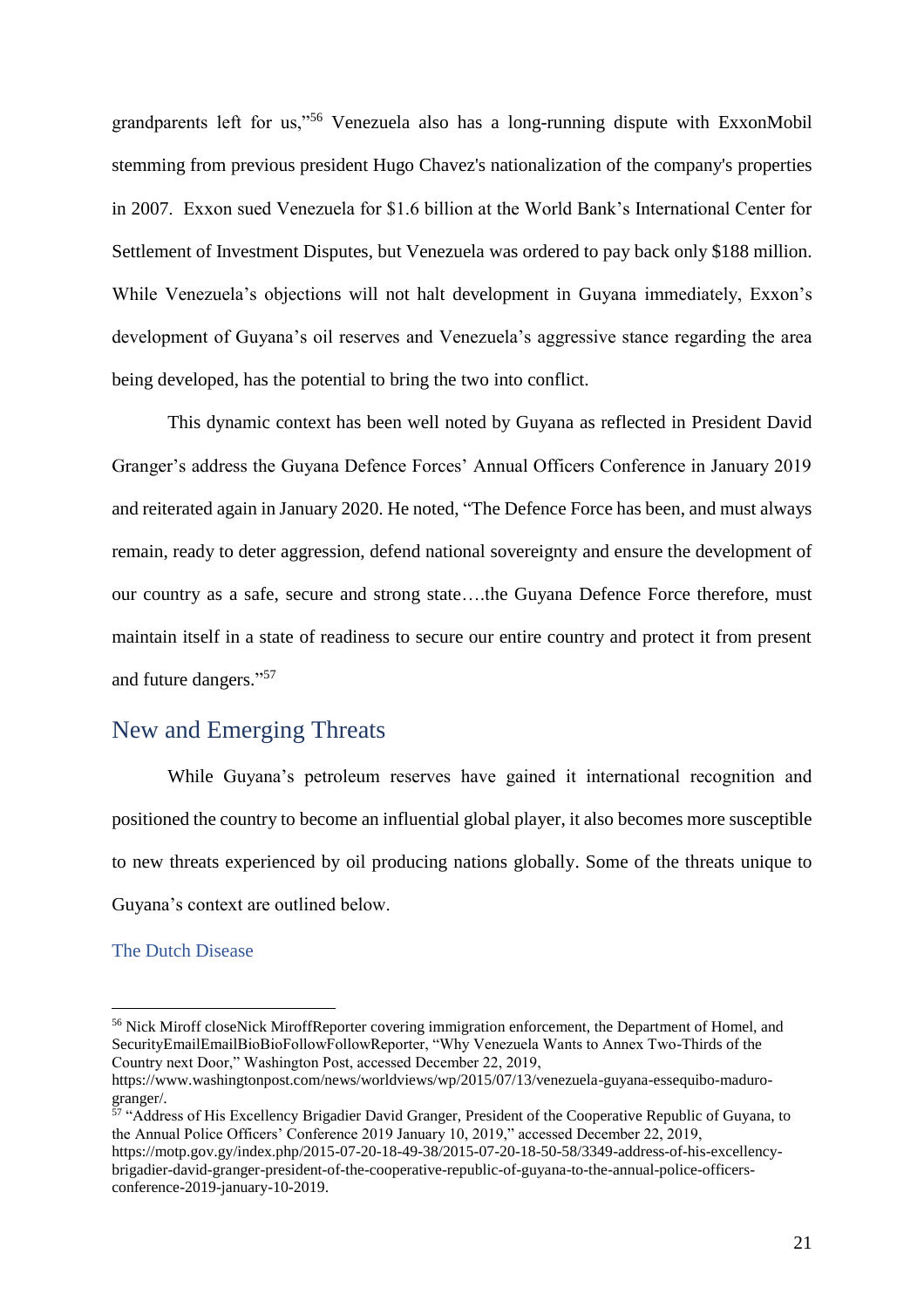One of the first cautions to Guyana, has been for the country to beware of the resource curse. Also known as the "paradox of plenty", it refers to the failure of resource-rich countries to benefit fully from their natural resource wealth, and governments' inability to respond effectively to public welfare needs.<sup>58</sup> Research done by the Natural Resources Governance Institute (NGRI) among countries with huge oil reserves, found that the resource curse has "threatened democracy, provoked and sustain internal conflict, facilitated overspending or inefficient spending and borrowing, promoted patriarchy and gender-based challenges, perpetuated social and environmental problems, weakened institutional development and resulted in limited government capture of benefits."<sup>59</sup> Susceptibility to the Dutch disease is a real threat for Guyana considering that its's GDP can triple in the next 10 years.<sup>60</sup> The effects of the resource curse and associated pitfalls can undermine its national security.

Guyana's economy has been heavily dependent on agriculture and mining and both industries stand to be affected if not properly transitioned. Guyana's Minister of Natural Resources has reinforced that Government does not envision that the country will completely escape the effects of the resource curse considering the massive transformation expected, but is keen to ensure the effects are minimized as far as possible. A manifestation of the resource curse can have devastating effects on Guyana's development and its national security capacity by extension.

#### Emigration and Population growth

 $\overline{a}$ 

Guyana has historically struggled to retain its population and its emigration rate is among the highest in the world. A 2016 World Bank report on Migration and Remittances

<sup>58</sup> "The Resource Curse: Political and Economic Challenges of Natural Resource Wealth," accessed November 28, 2019, https://resourcegovernance.org/sites/default/files/nrgi\_Resource-Curse.pdf.

<sup>&</sup>lt;sup>59</sup> "The Resource Curse: Political and Economic Challenges of Natural Resource Wealth."

<sup>60</sup> Morgan D. Bazilian Mahdavi Paasha, "New Oil Finds Could Mean a Tripling of Guyana's GDP," *Foreign Policy* (blog), accessed November 29, 2019, https://foreignpolicy.com/2019/11/26/new-oil-finds-triple-guyanagdp-avoid-resource-curse/.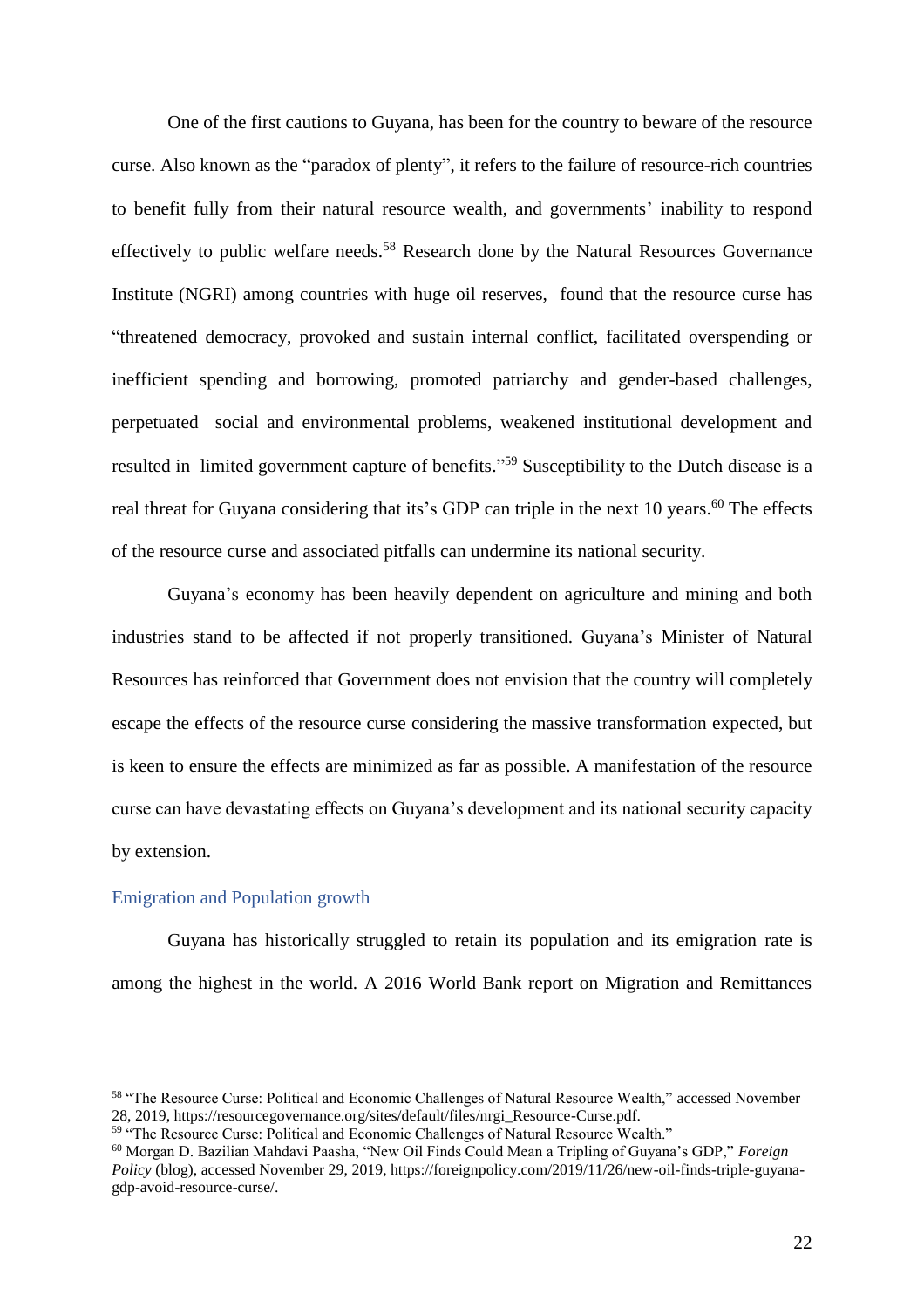noted that 93 percent of highly skilled persons born in Guyana live outside the country.<sup>61</sup> The US State Department's Bureau of Economic and Business Affairs, reported that Guyana has the highest percentage of "brain drain" of any country and its net emigration rate, estimated at 9.67 percent, is the seventh highest in the world.<sup>62</sup> As a result, the beginning of oil production has found Guyana without the skilled population needed to support the new industry. Guyana has to depend on foreign expertise to initiate the industry until more Guyanese are trained to support and manage the sector.

While emigration has left Guyana with a paucity of skilled Guyanese to support the country on one hand, its rapid ascension to the ranks of oil producing countries has caused an increase of immigrants on the other. Immigration records show a spike in nationals entering Guyana from countries and companies around the globe, keen on taking advantage of new opportunities that are emerging. While this is a positive development, the rate at which immigrants are arriving, and the speed at which the economy is developing are not consistent. This raises questions about the country's ability to absorb the new influx of immigrants as it can eventually put strain on the provision of services. For Guyana, emigration and population growth have implications for national security and economic development, by undermining its ability to respond effectively to threats in an increasingly unpredictable security environment.

#### Exposure to volatile Global Oil Market Prices.

 $\overline{a}$ 

Once Guyana begins earning revenue from oil production, it becomes open to volatile oil prices on the world market. Price fluctuations diminish expected revenue, which in turn affect annual budgets and overall development. A European Commission report from 2016 titled "The impact of Low Oil Prices on Oil Exporting Nations" analyzed the exposure of the

<sup>61</sup> "The Reasons Guyanese Migrate," *Kaieteur News* (blog), July 24, 2016,

https://www.kaieteurnewsonline.com/2016/07/24/the-reasons-guyanese-migrate/.

<sup>&</sup>lt;sup>62</sup> "Guyana's Brain Drain at Worrying Levels ... US State Dept. Highlights Shortage of Even Semi-Skilled Individuals," *Kaieteur News* (blog), October 20, 2018,

https://www.kaieteurnewsonline.com/2018/10/20/guyanas-brain-drain-at-worrying-levels-us-state-depthighlights-shortage-of-even-semi-skilled-individuals/.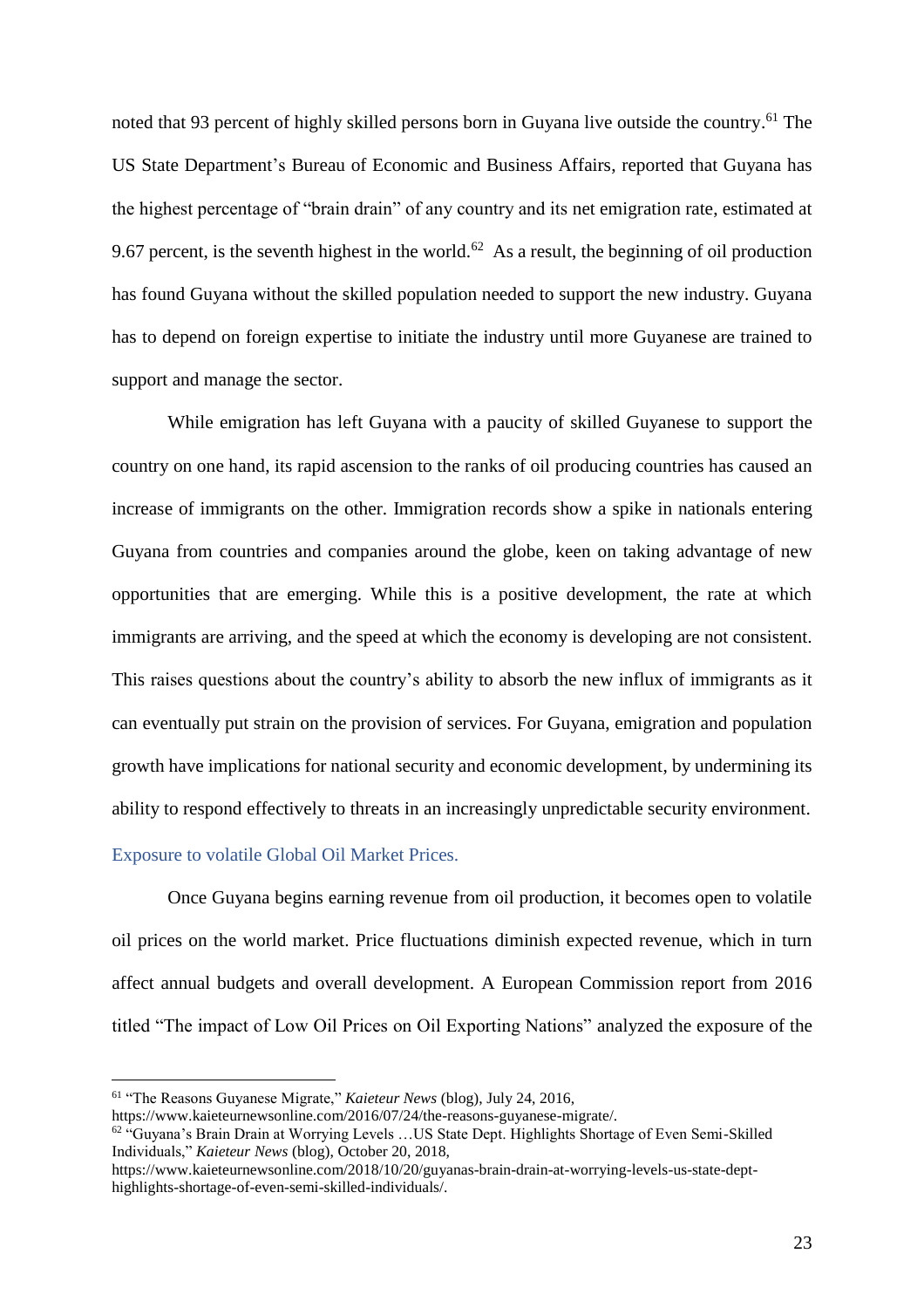main oil exporting countries to the oil market and found, that in Sub-Saharan African and North African countries, where GDP and government revenue are closely correlated, there was high exposure to the oil market which made countries more vulnerable. Guyana does not have to look far for examples of the negative effects of dependence on oil revenues, as Venezuela experiences provide ample proof. Conversely, high oil prices will have the opposite effect.

#### Potential for Environmental damage

 $\overline{a}$ 

Though Guyana's discoveries have been offshore, questions have been raised about the environmental risks that may arise once production begins. With current reserves at over 6 billion barrels of recoverable oil, Guyana can potentially face a new threat from environmental damage associated with offshore production or an oil spill. A recent study conducted by consultants from Environmental Resource Management (ERM), sought to map Guyana's coastal biodiversity potential ahead of oil production. The study recorded 230 species of birds including nine, which are of global and regional conservation interest, and seven not previously documented in Guyana. It also found several species of fish never before recorded in Guyana's waters.<sup>63</sup> Though direct environmental risks to these species are primarily associated with oil spills, there are potential risks from emissions from the operations and seismic activities.

Concerns have also been raised about the impact on sea turtles and sperm whales, as well as risks for communities that live along the coastline. In response, Guyana has begun to strengthen its internal mechanisms, which include drafting an oil spill contingency plan to respond to a potential crisis. Oil spill readiness training in partnership with both local and overseas stakeholders is ongoing, and ExxonMobil has committed to handling cleanup costs in the event of a spill. $64$ 

<sup>63</sup> "Case Study: ExxonMobil," ERM, accessed November 30, 2019, https://www.erm.com/projects/exxonmobil/. <sup>64</sup> "ExxonMobil Commits to Handle Costs to Clean up Spills from Guyana Operations That Affect T&T,

Venezuela & Others," *Georgetown Chamber of Commerce & Industry* (blog), October 22, 2019, https://gcci.gy/exxonmobil-commits-to-handle-costs-to-clean-up-spills-from-guyana-operations-that-affect-ttvenezuela-others/.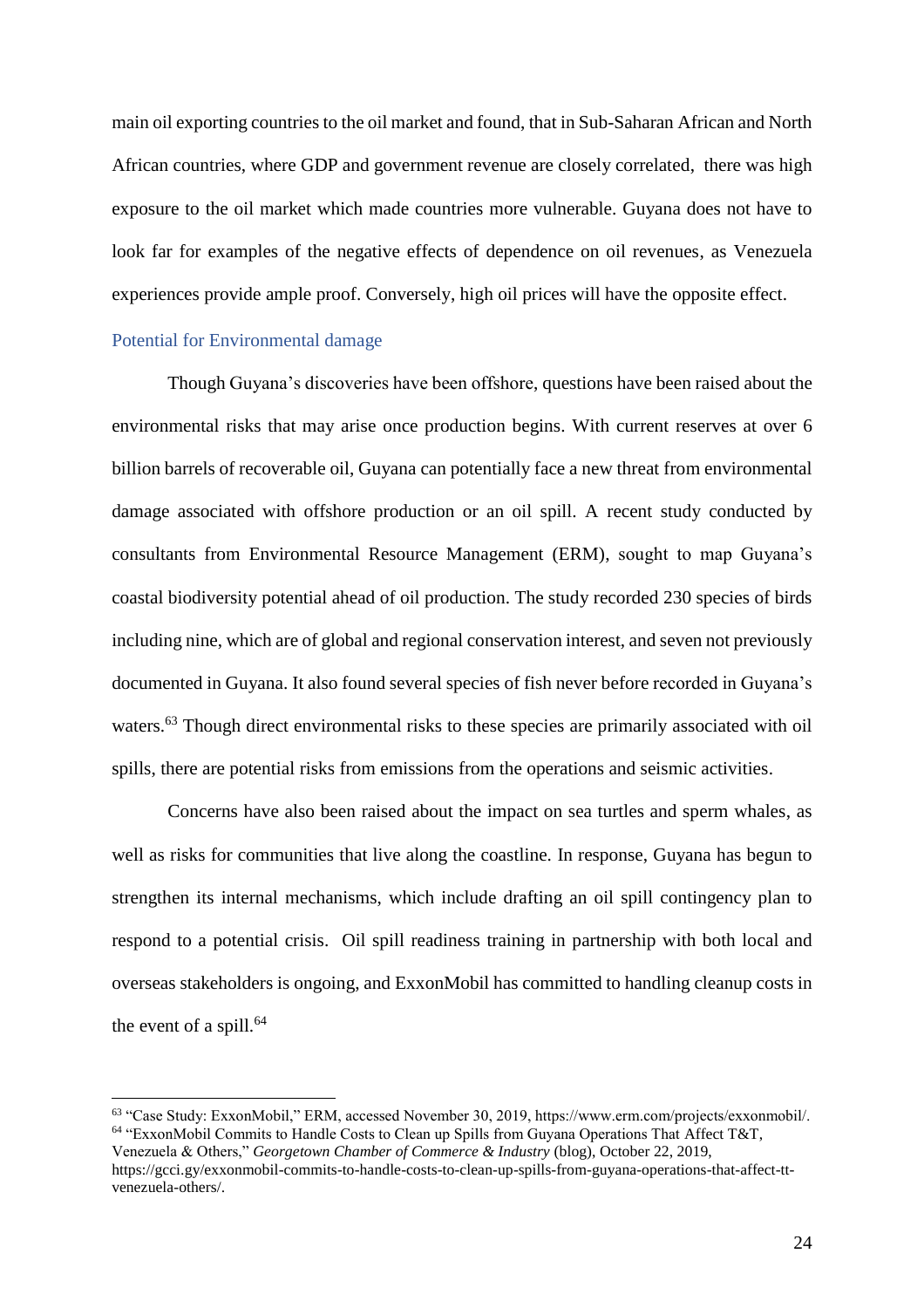#### Cyber Security

 $\overline{a}$ 

A 2016 joint report by the Inter-American Development Bank (IDB) and the Organization of American States (OAS), noted that the vast majority of countries in Latin America and the Caribbean are not yet prepared to counteract cybercrime, even though the region has seen an increase in these types of attacks. Cybersecurity has become a major concern especially for oil producing nations, because oilrigs and oilfields are incredibly lucrative targets for cybercriminals. Oil-producing countries continue to be vulnerable to serious cybersecurity breaches since, apart from attacks on oilrigs; hackers can initiate remote changes that disrupt communications of key infrastructural systems. These attacks can cut off the supply of electricity to hospitals, homes, schools and factories, as have been seen in the 2010 attack on Iran's nuclear plant and the March 2019 attack on the US Power grid, which left 93 million without electricity and caused a national crisis.

Locally, in March 2019, the Guyana Power and Light (GPL) Incorporated, which supplies power to most of the capital city Georgetown, was the victim of an attack on its information systems. The attack disrupted the provision of several services and resulted in delays in processing transactions. Since 2013, Guyana and the rest of the Caribbean region have seen an increase in cyberattacks and considering the expected rapid growth of Guyana's infrastructure development, major upgrades are already being planned. In August 2013, the Government of Guyana established its National Computer Security Incident Response Team (CSIRT.Gy), under the Ministry of Home Affairs. The CSIRT provides on-site collaboration, incident coordination, incident analysis, technical support, and literature and tips on cybersecurity. In 2019, a consultation process was launched for the development of a National Cyber Security Strategy for Guyana. 65

<sup>65</sup> "Govt. Launches Consultations for Cybersecurity Strategy," *Kaieteur News* (blog), July 3, 2019, https://www.kaieteurnewsonline.com/2019/07/03/govt-launches-consultations-for-cyber-security-strategy/.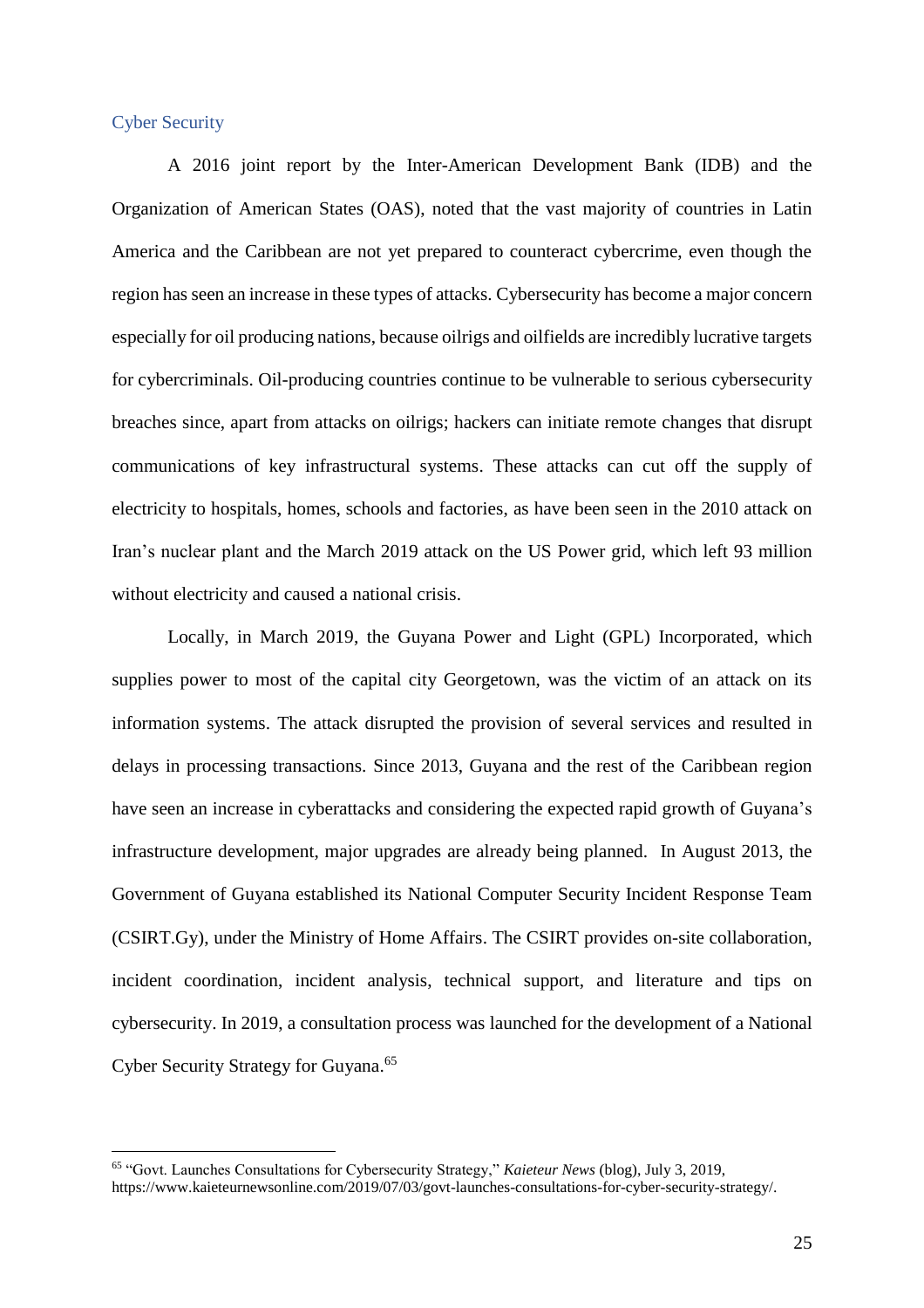#### **Terrorism**

Every sector of the oil and gas production cycle is vulnerable to terrorist threats of varying degrees, and neither intelligence services, nor military forces have been able to prevent them from happening. According to Aon's Terrorism and Political Violence map, 2016 brought a 14.2 percent increase in the number of terrorist attacks with many of the attacks being against the oil and gas industry – the commercial sector most targeted by terrorism worldwide.<sup>66</sup> This is due to its important role in driving government revenues and the often-remote locations of its key infrastructure. For the economies of countries with a large oil and gas sector, terrorist incidents can cause significant disruption across multiple industries, pushing up costs and driving down economic growth.<sup>67</sup> The Caribbean remains vulnerable not only to terrorist attack but to the recruitment of terrorists since countries are small, borders porous and resources inadequate. Incidences of terrorism based in or originating from Guyana have been low, but the development of the oil sector can trigger an increase in such occurrences. According to the Global Terrorism Index which measures the direct and indirect impact of terrorism, Guyana decreased to 0.04 in 2018 from 0.08 in 2017 on the index. Terrorism in Guyana averaged 0.65 from 2002 until 2018, reaching an all-time high of 2.94 in 2008 and a record low of 0 in 2013.<sup>68</sup>

# <span id="page-25-0"></span>Chapter 3

 $\overline{a}$ 

## <span id="page-25-1"></span>Oil Revenues and National Security: Lessons for Guyana

History is replete with examples of how countries with major oil reserves have used the revenues to the benefit or detriment of their economies. The conversation regarding how

<sup>66</sup> "Political Risk, Terrorism and Political Violence Maps - 2018 | Aon," accessed January 12, 2020, https://www.aon.com/2018-political-risk-terrorism-and-political-violence-maps/index.html.

<sup>&</sup>lt;sup>67</sup> "Terrorist Attacks And Political Violence: How Oil Is Impacted," The One Brief, April 6, 2017, https://theonebrief.com/terrorism-political-violence-risk-impact-to-oil-energy-industry/.

<sup>68</sup> "Guyana Terrorism Index | 2019 | Data | Chart | Calendar | Forecast | News," accessed December 1, 2019, https://tradingeconomics.com/guyana/terrorism-index.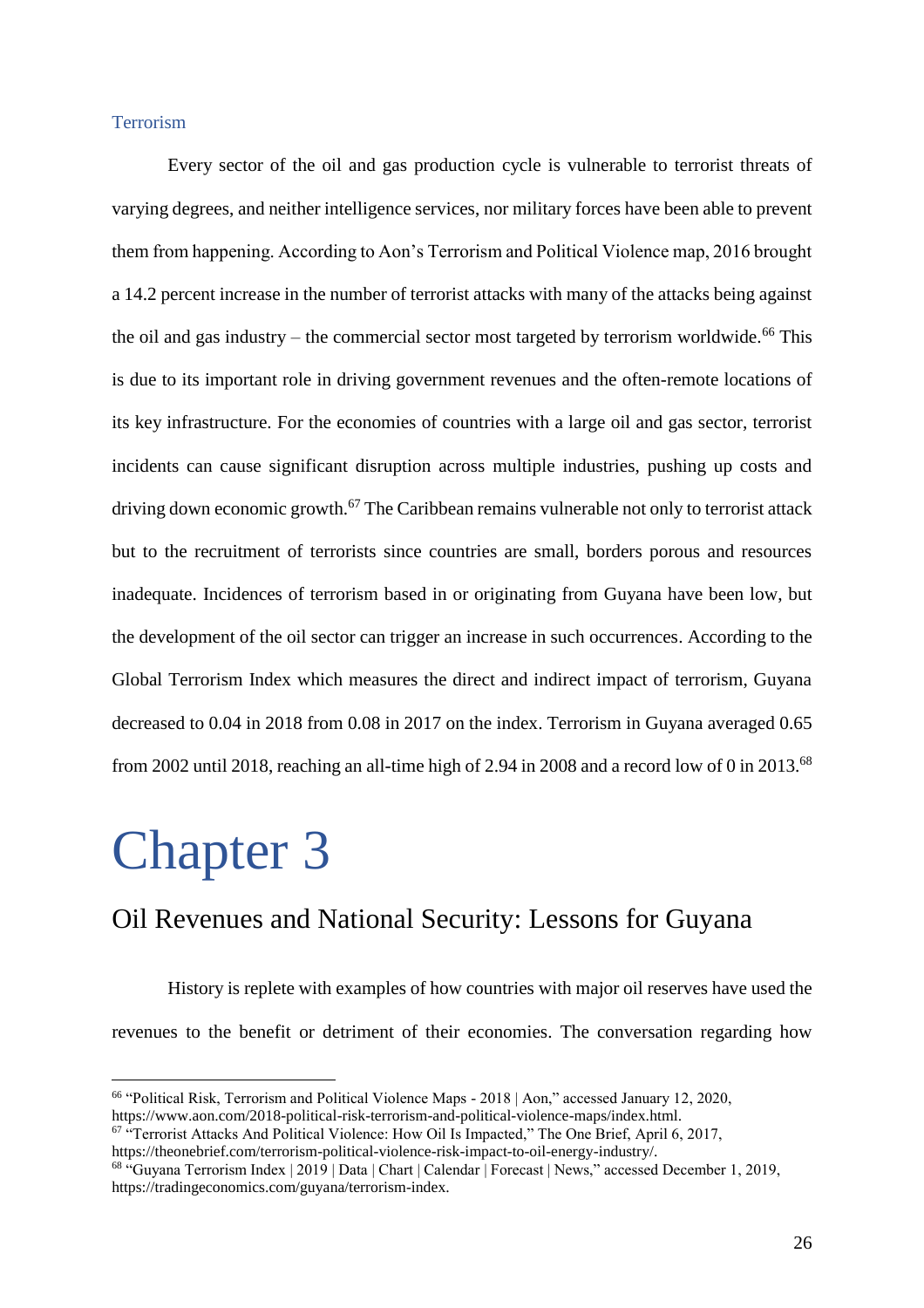Guyana's oil revenues will be used is still ongoing, but the Government has signaled its intention to initially use incoming revenues to fund infrastructural development in Guyana, improve connectivity of its ten regions and establish a Sovereign Wealth Fund (SWF). <sup>69</sup> The vision of the current President of Guyana is that the country follows a green development pathway and a significant portion of the revenues, will be used to catapult Guyana on its journey to becoming a green economy. While infrastructural development and conservation are important, it is also paramount that Guyana integrate a strong national security policy and framework into its development plans to ensure the protection of its vast resources.

Countries are increasingly using their vast oil wealth to enhance and safeguard their security position. The experiences of Saudi Arabia, Venezuela and Brazil will be examined to provide lessons for Guyana as it moves toward transformational development and greater energy security. The specific countries were selected because they provide a wide cross section of experiences for Guyana along the range of oil production activities. Venezuela has been producing oil for over a hundred years; Brazil is still relatively new but has made strides in alternative energies and diversification, while Saudi Arabia mirrors Guyana as a small country, with a small population that experienced record transformation because of oil revenues.

#### <span id="page-26-0"></span>Lesson #1- Balance social development with fiscal discipline.

 $\overline{a}$ 

While Guyana can look to Venezuela, the fifth largest oil exporting country in the world, for an example of transformational development with revenues from oil, Venezuela has completely failed to adopt fiscal discipline to manage its revenues. Poor management, insufficient investment and a series of economic reforms that should have revived the economy have led to even deeper crisis and hurt Venezuela instead. Further, successive governments failed to prioritize the creation of foreign reserves or set up a Sovereign Wealth Fund. The

<sup>69</sup> "Green Paper – Managing Future Petroleum Revenues and Establishment of a Fiscal Rule and Sovereign Wealth Fund," *Ministry of Finance* (blog), August 10, 2018, https://finance.gov.gy/sdm\_downloads/greenpaper-managing-future-petroleum-revenues-and-establishment-of-a-fiscal-rule-and-sovereign-wealth-fund/.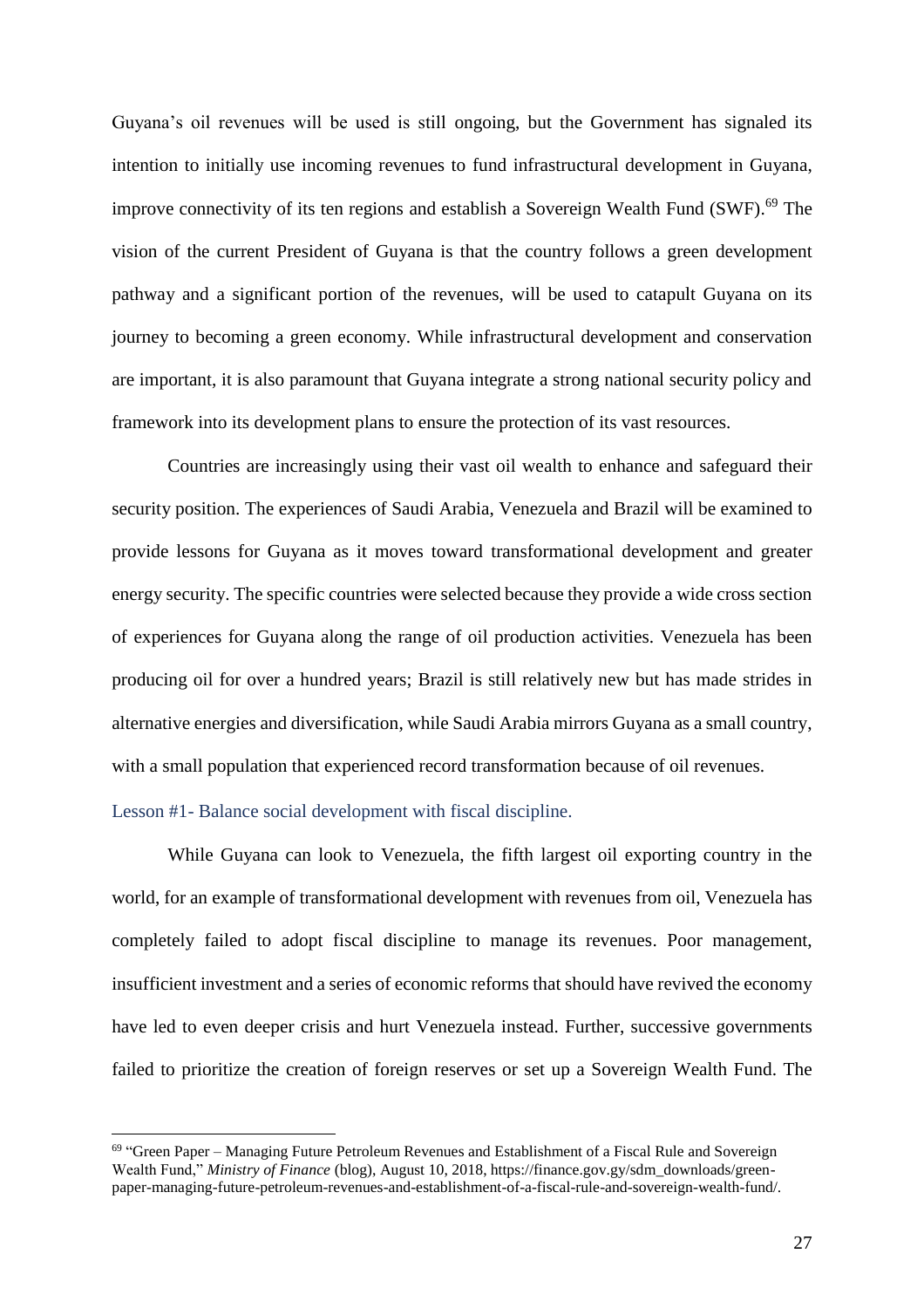country chose to increase the supply of its national currency, the Bolivar and borrowed heavily on the expectation that oil prices would remain high. Instead, oil prices fell, Venezuela defaulted on its external debt and the Bolivar has continued to suffer, losing more than 99 percent of its value since 2013.<sup>70</sup>

Guyana can look to Brazil, which has been able to successfully pursue strict fiscal discipline policies that provided a solid starting point for optimizing the use of the oil revenues for development. For example, the Brazilian Government has established limits for personnel expenditures and indebtedness at all levels of government. Permanent spending mandates are only allowed if they are based on permanent revenue increases. Strong government balances at the federal and subnational levels reduced the net public sector debt-to-GDP ratio from 57 percent in 2002 to below 40 percent at the end of 2011 and targeting the poor for social expenditures and improving the quality of public spending are already priorities in Brazil. The country also has an excellent record of targeting its conditional cash transfers (CCTs) program. Lesson #2- Practice Economic diversification to avoid the resource curse.

<span id="page-27-0"></span>Both Saudi Arabia and Venezuela have struggled to diversify their economies away from petroleum revenues especially after a decline in oil prices in 2014. Saudia Arabia's challenges relate to its inability to expand its private sector and adequately respond to growing demographic pressure to properly educate, employ, and support over 500,000 young people, who have reached the age to enter the labour force. The Saudi government has issued 10 development plans since 1970, each covering five years, and economic diversification is a main objective of all of the plans.<sup>71</sup> However, it continues to struggle to address this challenge in a meaningful way. Venezuela, Guyana's western neighbor, offers a stark example of the dept of

<sup>70</sup> "Nicolás Maduro: Corruption and Chaos in Venezuela," *United States Department of State* (blog), accessed January 12, 2020, https://www.state.gov/nicolas-maduro-corruption-and-chaos-in-venezuela-2/.

<sup>71</sup> Bassam A. Albassam, "Economic Diversification in Saudi Arabia: Myth or Reality?," *Resources Policy* 44 (June 1, 2015): 112–17, https://doi.org/10.1016/j.resourpol.2015.02.005.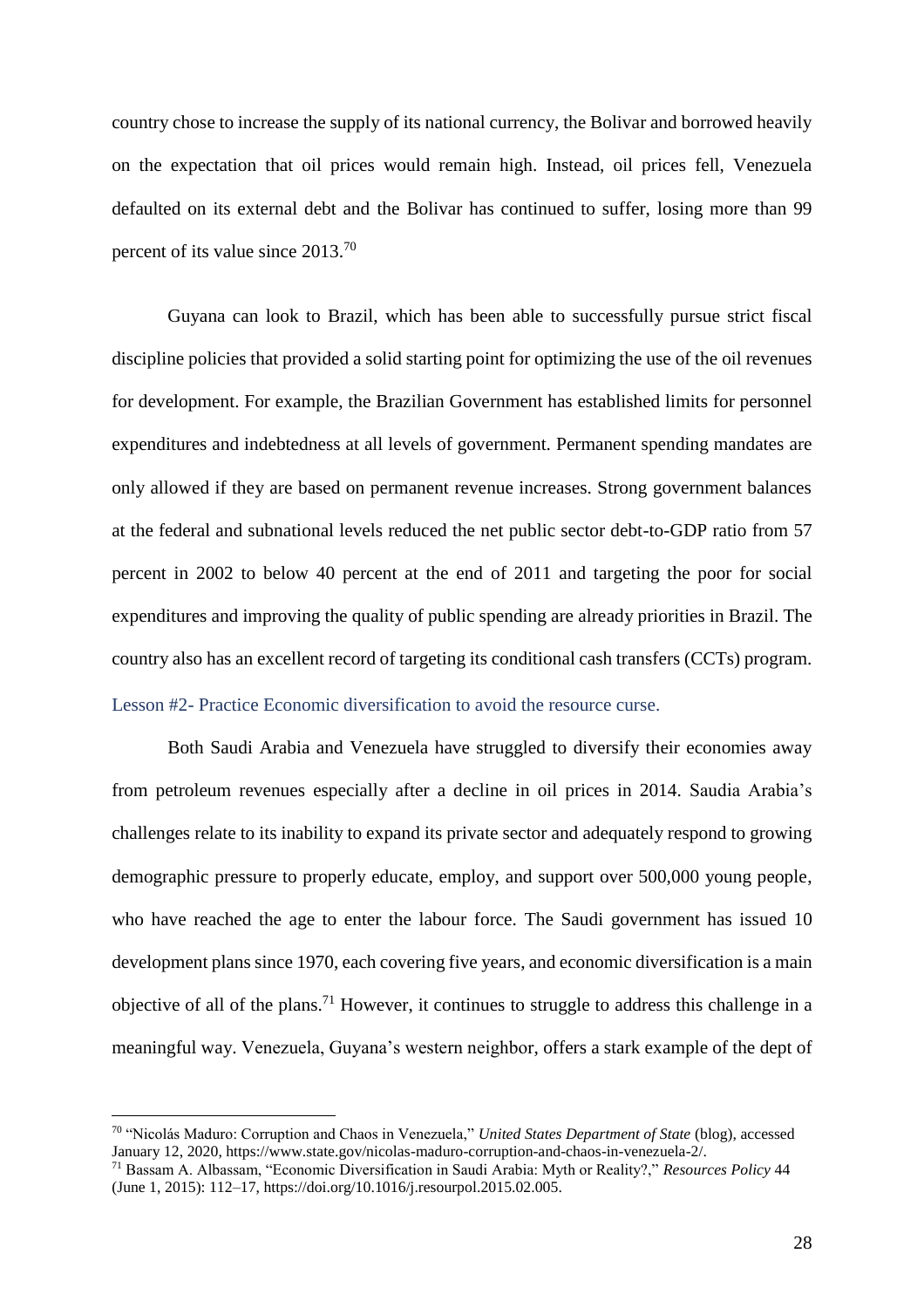economic, political and social disaster that can spin off from ineffective diversification of one's economy. Venezuela's dependence on revenue from petroleum has initiated the 'Dutch Disease' and concomitant humanitarian crisis. Global price fluctuations alongside internal political upheaval and an inordinate dependence on the state for provision of all resources has facilitated Venezuela's decline. The state in turn, has used the revenues from oil to maintain power by giving direct support to the military in exchange for support of the current regime.

It is to Brazil that Guyana can turn for an example of successful economic diversification. As the seventh largest economy in the world and possessing large reserves of oil, Brazil has successfully been able to diversify its economy away from oil revenues. In fact, oil revenue account for only 1.4% of the country's GDP and does not contribute heavily to the government's spending budget. In other words, oil is not as vital a resource to Brazil as it is in economies that rely almost exclusively on the energy sector. The country's energy independence was initiated following the 1973 oil crisis, which saw Brazil adopting a twoprong strategy for increasing domestic oil production and decreasing petroleum demand. By successfully developing sugarcane-based ethanol as a viable energy alternative, Brazil has significantly outpaced many countries, including more developed nations in terms of energy independence. Today, more than forty percent of Brazil's energy comes from renewable, alternative sources, which is far above the average of wealthier nations whose renewable energy accounts for only seven percent of energy supply.

#### <span id="page-28-0"></span>Lesson #3-Extensive military capabilities no longer guarantee national security.

Revenues from oil have been a catalyst for Saudi Arabia's security independence as the country has built up successful air and aid defense forces, effective counterterrorism forces, and key elements of effective ground and naval forces. The International Institute for Strategic Studies (IISS), which produces directly comparable national estimates report that Saudi Arabia spent 12.51 percent of its GDP in 2015, 12.61 percent in 2016, and 11.30 percent in 2017 on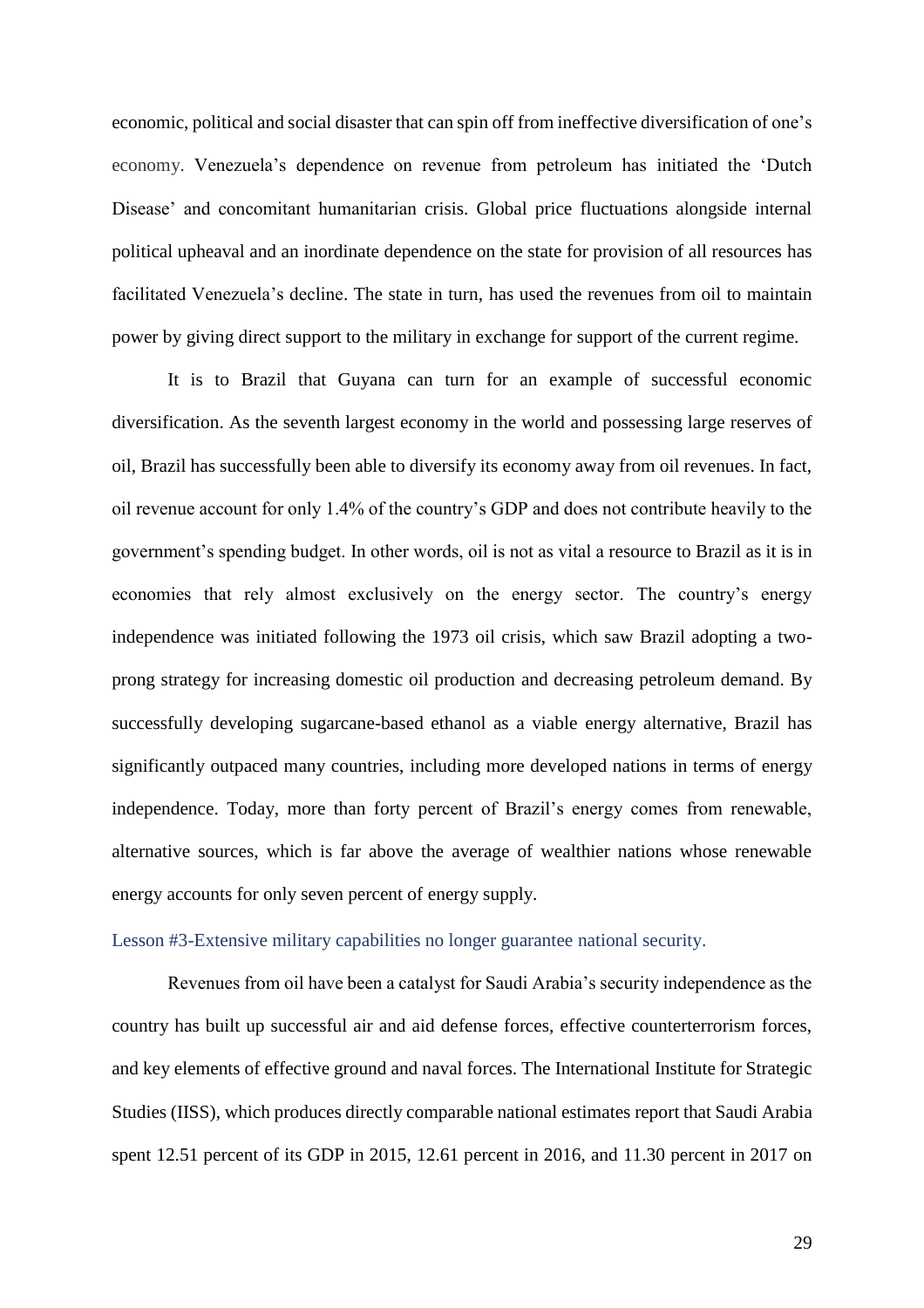military expenditure.<sup>72</sup> A report by the Stockholm International Peace Research Institute (SIPRI) on global military expenditures for 2018 stated that Saudi Arabia was No. 1 in highest military spending as a percentage of GDP.<sup>73</sup> Both Brazil and Venezuela also have significant military capabilities. Brazil has steadily increased defense spending and its military expenditure averaged 13456.32 USD million from 1957 until 2018. It reached an all-time high of 30769 USD million in 2018 from 29,283 USD million in 2017, and a record low of 1946 USD million in 1964<sup>74</sup>.

Venezuela's military in particular has enjoyed a privileged status as the recipient of off budget funding that are exempt from oversight by the National Assembly.<sup>75</sup> This is facilitated through the Fondo de Desarrollo Nacional, FONDEN, a special programme set up to expedite the availability of foreign exchange to fund a range of activities and project and pay external debt.<sup>76</sup> The fund received very little oversight, and became the primary means of support for Venezuela's military modernization programme. SIPRI's 2017 review noted that since 2005, a substantial amount of the country's oil revenue and state resources were diverted to the military using FONDEN thus increasing Venezuela's annual military spending by 26 per cent for the period  $2005-2015$ .<sup>77</sup>

However, despite massive investment in military capabilities, both Saudi Arabia and Venezuela still face challenges in responding to security threats. Saudi Arabia's impressive security portfolio, which developed as a direct result of revenues from petroleum production,

<sup>72</sup> "Military Spending: The Other Side of Saudi Security," accessed January 24, 2020,

https://www.csis.org/analysis/military-spending-other-side-saudi-security.

<sup>73</sup> "Saudi Arabia Ups Defence Spending in Face of Iranian Threats | Jareer Elass," AW, accessed December 1, 2019, https://thearabweekly.com/saudi-arabia-ups-defence-spending-face-iranian-threats.

<sup>74</sup> "Arms Transfers and Military Spending | SIPRI," accessed December 2, 2019,

https://www.sipri.org/research/armament-and-disarmament/arms-transfers-and-military-spending.

<sup>75</sup> "El Poder Militar También Alcanzó a Las Empresas Estatales | Transparencia Venezuela," accessed December 5, 2019, https://transparencia.org.ve/el-poder-militar-tambien-alcanzo-a-las-empresas-estatales/.

<sup>76</sup> "Explota La Crisis y Venezuela Sin Un Fonden Buchón Para Recuperar La Economía," *TalCual* (blog), July 20, 2018, https://talcualdigital.com/explota-la-crisis-y-venezuela-sin-un-fonden-buchon-para-recuperar-laeconomia/.

<sup>77</sup> "Arms Transfers and Military Spending | SIPRI."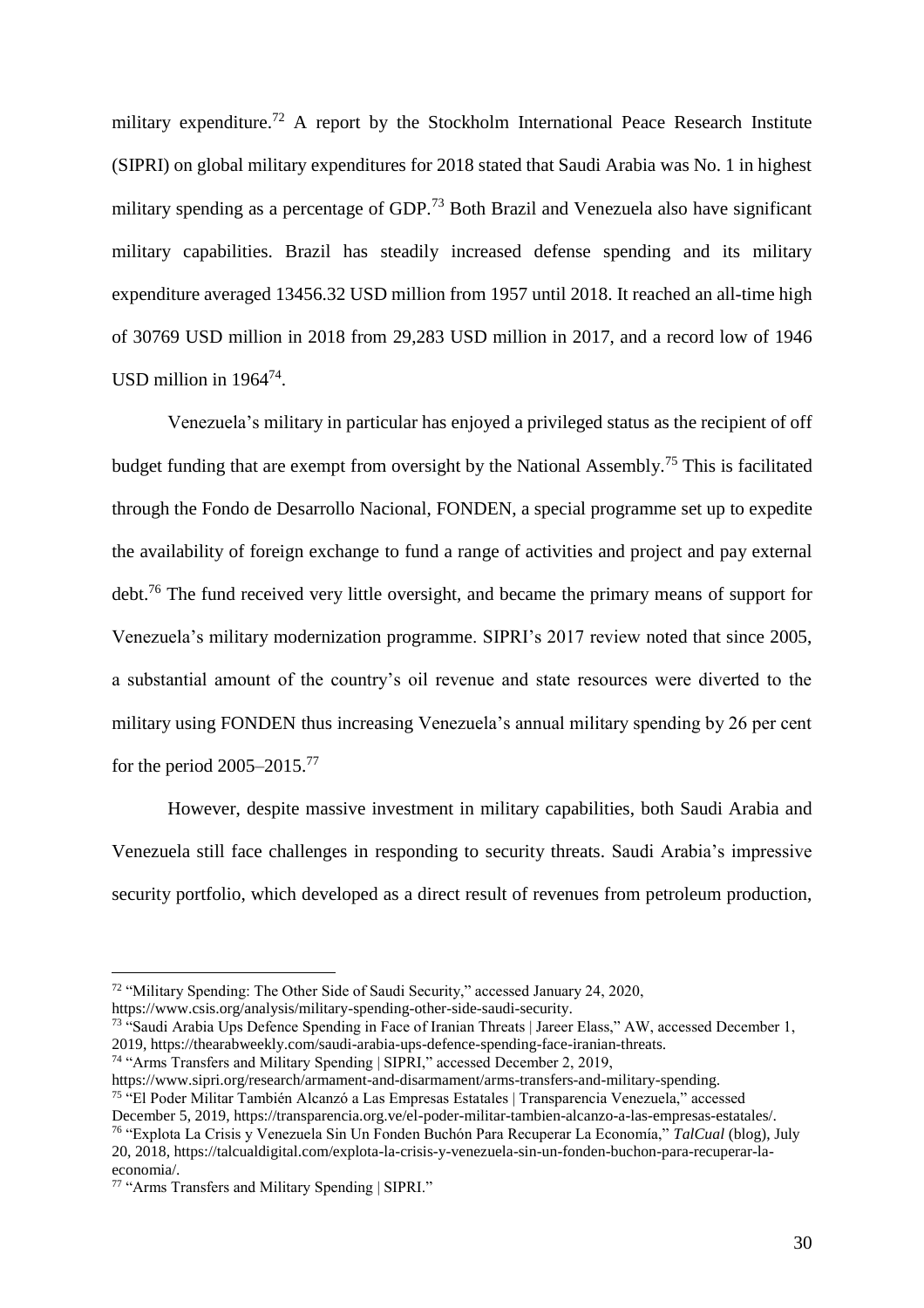has not been able to protect it from internal threats and it struggles with constant attacks on its oil industry infrastructure from terrorism. Further, Saudi Arabia is constantly threatened by ideological extremism and sectarian differences between its Sunni majority and Shiite minority. In the case of Venezuela, though its military has played a key role in keeping the Maduro government in place, its vast military capabilities have failed to stop the internal crisis that is unfolding. Brazil however, has chosen to rely on diplomacy to propel it onto the world stage, and maintains a policy of multilateralism and non-intervention in the affairs of other states, enabling it to maintain overall good diplomatic relationships.<sup>78</sup> Guyana can learn that as it expands its defence capabilities with revenues from oil, it is also critical that efforts are made to address any internal security threats that have the potential of destabilizing the economy and compromising national security.

#### <span id="page-30-0"></span>Lesson #4- Oil Revenues must benefit all citizens

Venezuela's use of oil revenues reminds Guyana to use its resources to improve the lives of all citizens. Venezuela's record in this regard has increasingly leaned towards support for the military supported by a new constitution: the Bolivarian Republic of Venezuela, also known as the Fifth Republic. The provisions in the constitution provided the foundation for the military to play an expanded role in every aspect of Venezuelan society, by incorporating the armed forces into the maintenance of social order and the formulation of Venezuela's national development plans. As an ally of the President, the military in Venezuela has been prioritized and military personnel are given key positions in state-owned companies, ministries and funding agencies. Ransparencia Venezuela noted that at least 60 of the 576 state-run companies were led by the military including Petróleos de Venezuela, S.A. (PDVSA), the Venezuelan state-owned oil and natural gas company. As of January 2019, 9 of 32 government ministries

<sup>78</sup> "Brazil | Energy and Security," The Strauss Center, accessed December 2, 2019, https://www.strausscenter.org/energy-and-security/brazil.html.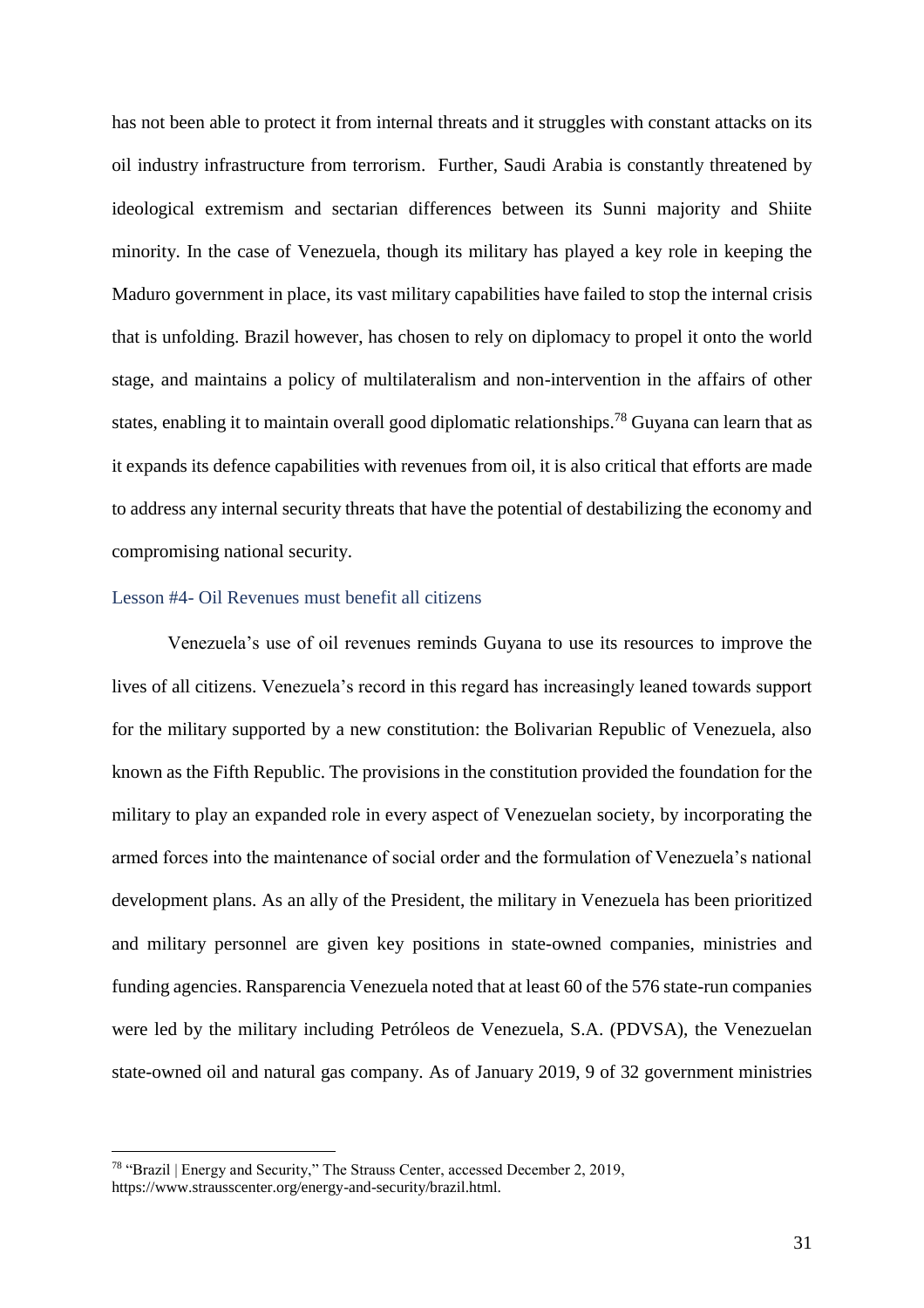were controlled by the military, including ministries of agriculture and energy.<sup>79</sup> Military spending is also prioritized over vital social needs such as education, housing and food. In 2018, when additional funding was needed for all government sectors in Venezuela, the military was one of the first to receive the additional resources. It was also among the sectors that received the highest allocations of the new funding. According to SIPRI's report, when money ran out, the military was given control over the country's food supply as a source of patronage. This allowed the military to import food at an advantageous rate of exchange and then sell it on the black market for much more than the government prices which is evidence of the long tradition in Venezuela of trading resources for political support.

### <span id="page-31-1"></span><span id="page-31-0"></span>Chapter 4

## Rethinking National Security beyond 2020

#### <span id="page-31-2"></span>Safeguarding Guyana's Patrimony

Guyana's emergence on the global energy market comes at a time when some key developments are taking place globally. Increased global oil production and consumption is juxtaposed against efforts to reverse climate change through the expansion of renewable energy efforts that reduce dependence on fossil fuels. The World Energy Outlook, a leading source of strategic insight on trends in energy demand and supply, gives a good snapshot of the kind of global energy environment that Guyana is entering into in its 2019 annual report. It notes that without any changes to current policy "energy demand rises by 1.3% each year to 2040, with increasing demand for energy services unrestrained by further efforts to improve efficiency." The report also considers changes in the US Shale production that can have an effect on global markets and notes that "Shale output from the United States stays higher for longer, reshaping global markets, trade flows and security. In terms of revenues from hydrocarbons, the report

<sup>&</sup>lt;sup>79</sup> "Arms Transfers and Military Spending | SIPRI."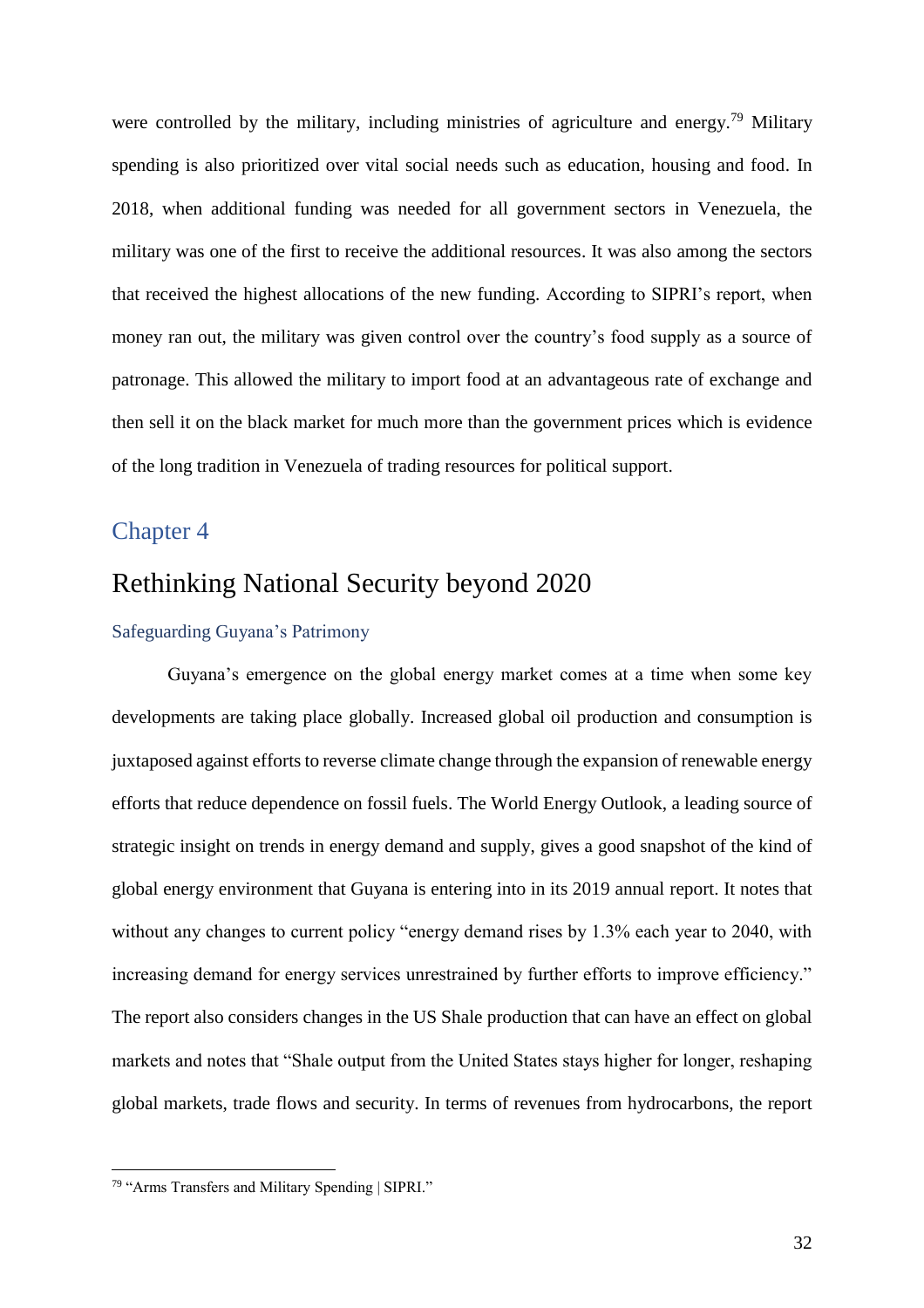projects that "pressures on the hydrocarbon revenues of some of the world's major producers also underline the importance of their efforts to diversify their economies." Globally, the world still relies heavily on oil supply from the Middle East and 80% of international oil trade ends up in Asia. However, looking forward to 2040, the report predicts, "Africa becomes increasingly influential for global energy trends with the rise in Africa's oil consumption to 2040 being larger than that of China, along with major expansion in natural gas use". $^{80}$ 

Guyana begun oil production in December 2019, after just four years from exploration and preparation to production, a record by industry standards. Its reserves are now set to be the biggest in South America after Brazil. Unlike the US' mostly very light shale oil, Guyana's oil is a medium-light crude closer to major Middle East grades. Further, with estimated low production costs well below current oil prices, and no major technical challenges to extraction, it is easier to shift in international markets. This will bring major benefits for Guyana, as the country is set to receive gross oil revenues of \$13 billion annually by the mid-2020s in contrast to its 2016 GDP of just \$3.4bn. According to Rystaad Energy, Guyana's total oil production is set to surpass 600,000 barrels per day by the end of the next decade. In addition, with 17 discoveries and over 6 billion barrels of recoverable oil to date, Guyana has now shed its frontier status. The country has been listed by NASDAQ as the fastest growing economy in the world with a projected growth rate of 16.3 per cent from 2018-2021.<sup>81</sup> The International Monetary Fund (IMF) also described Guyana's medium-term prospects as very favourable and the country's long-term outlook is expected to improve significantly as well.<sup>82</sup>

<sup>80</sup> "World Energy Outlook 2019 – Analysis," IEA, accessed January 23, 2020, https://www.iea.org/reports/world-energy-outlook-2019.

<sup>81</sup> "Guyana, Fastest Growing Economy in the World – NASDAQ," *Department of Public Information* (blog), June 28, 2019, https://dpi.gov.gy/guyana-fastest-growing-economy-in-the-world-nasdaq/.

<sup>82 &</sup>quot;Guyana: Staff Concluding Statement of the 2019 Article IV Mission," IMF, accessed July 9, 2019, https://www.imf.org/en/News/Articles/2019/06/17/mcs061719-guyana-staff-concluding-statement-of-the-2019 article-iv-mission.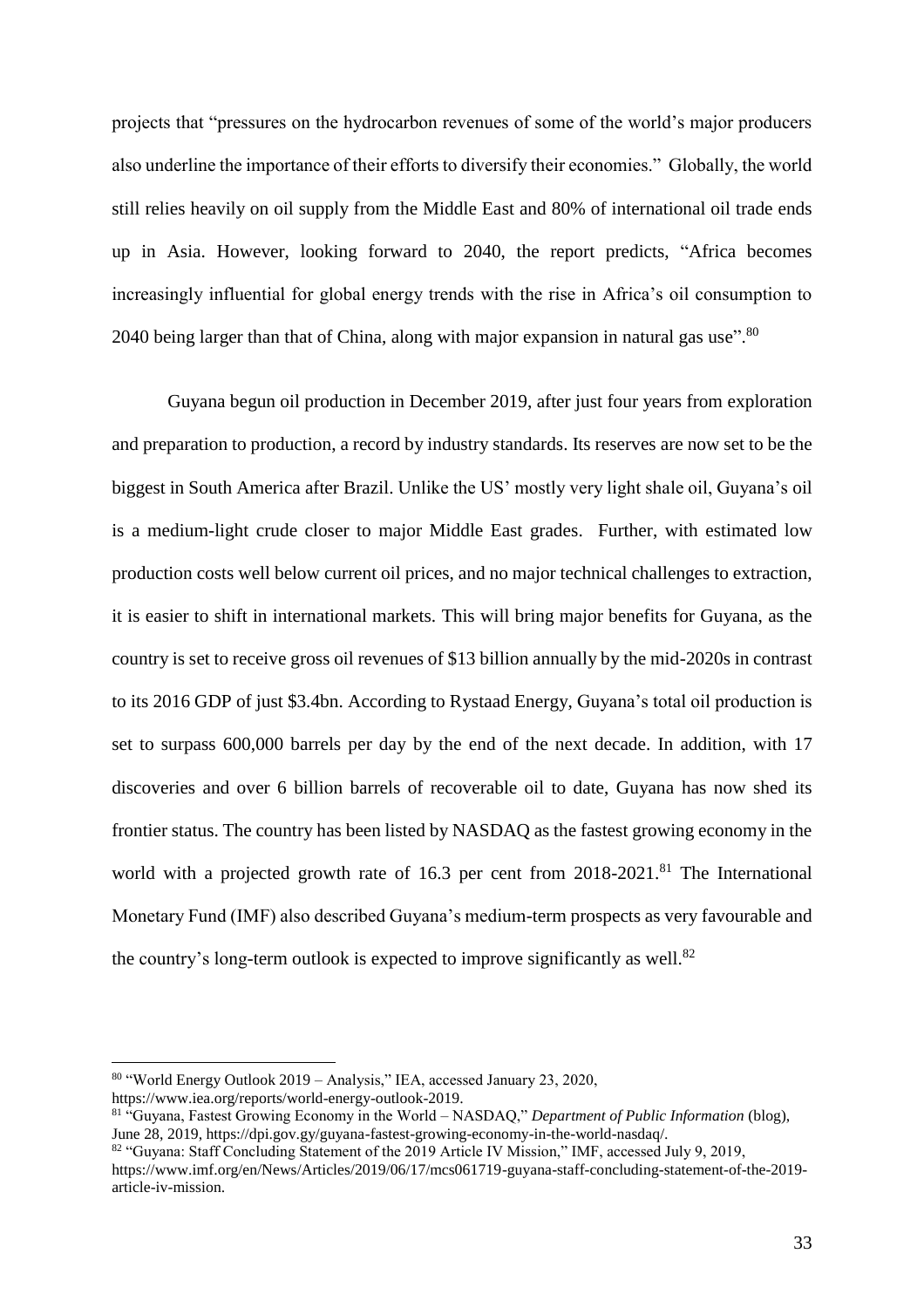Finding new conventional oil is important for the global industry since major oil reserves in OPEC countries and Russia have been mostly closed off to international firms by government policy, insecurity and sanctions. Guyana's emergence has the capacity to shift the geopolitics of the Caribbean and South American region even as both China and Russia have been making moves to expand their influence in the region. China, through its belt and road initiative, has been offering loans to many Caribbean countries for infrastructural projects in hopes of promoting its own political and economic model as an attractive alternative to the United States.<sup>83</sup> China has expanded investment in Cuba and trade between the two countries has increased since 2015 and now trails only Venezuela as the second largest exporter to Cuba. China has also increased its diplomatic and military outreach to the Caribbean. Russia is also keen to expand its reach in Latin America as a counter to US influence while at the same time, securing access to natural resources in the region. Its particular interest in Venezuela is connected to their reserves of crude oil and natural gas. Russia's oil company Rosneft, is the main supporter of the restructuring of Venezuela's declining oil industry and has become a strategically important military partner for Russia. Venezuela receives 73% of Russian arms sales in Latin America it is expected that by 2025, Venezuela will become the second largest recipient of Russian arms sales abroad, after India.<sup>84</sup>

The continuing decline of the Venezuelan economy has affected its regional power status even as Guyana develops closer ties with the US by virtue of ExxonMobil presence offshore. Further, lessening US interest in the Caribbean since the election of Donald Trump, the expansion of Russian and Chinese influence in the region as well as conflicts unfolding in Columbia, Ecuador and Argentina, are significant geopolitical events that can catapult Guyana

<sup>83</sup> COHA, "Filling the Void: China's Expanding Caribbean Presence," accessed December 1, 2019, http://www.coha.org/filling-the-void-chinas-expanding-caribbean-presence/.

<sup>84</sup> Roberto Mansilla Blanco "Russia in Latin America: Geopolitics and Pragmatism," Global Americans, November 28, 2018, https://theglobalamericans.org/2018/11/russia-in-latin-america-geopolitics-andpragmatism/.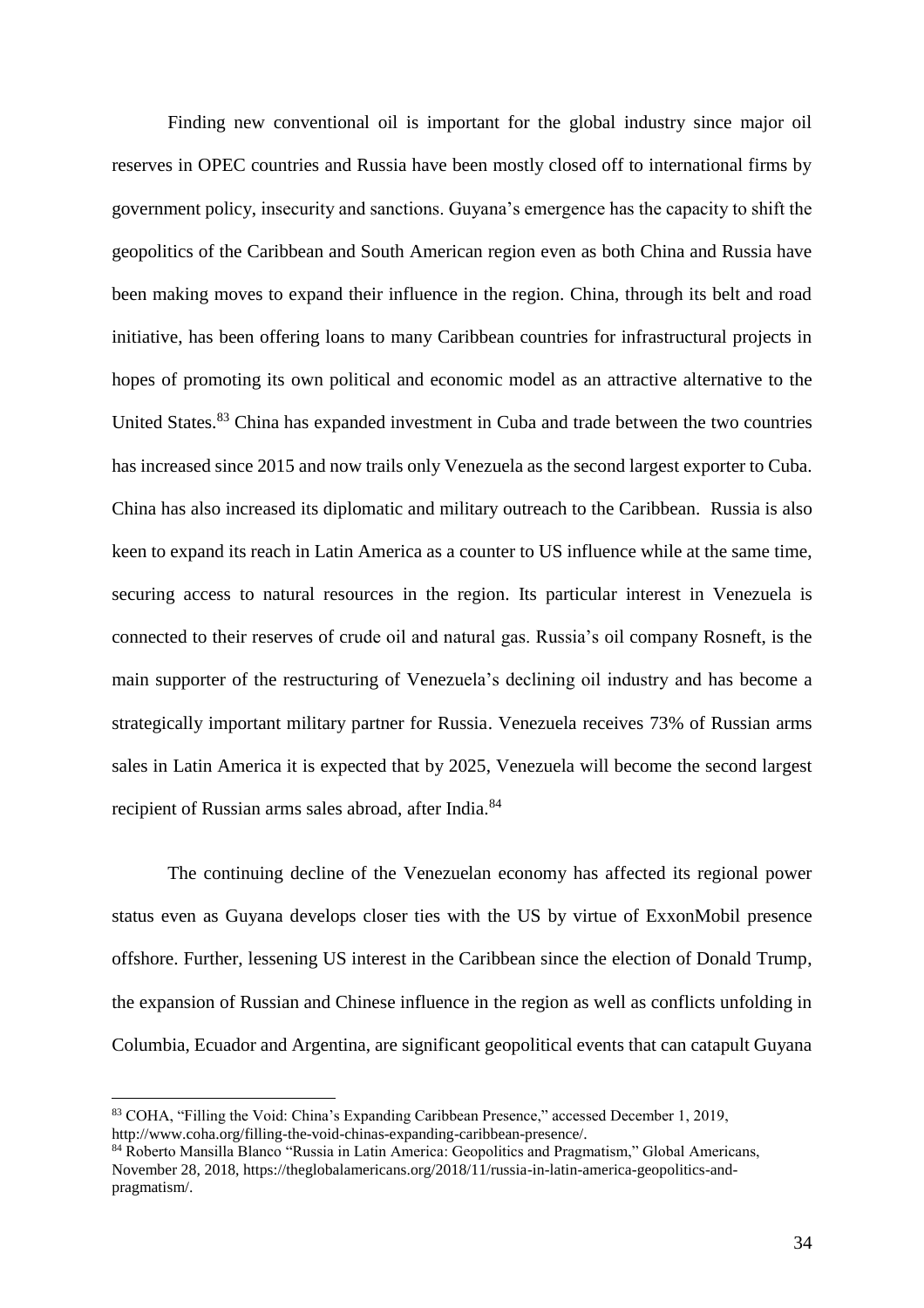as a regional force. As the Geopolitics evolve, and Guyana moves towards energy independence, both Russia and China have come offering support. However, for consideration there is the US, having already solidified its connections to Guyana via ExxonMobil, the increasing influence of Russia in Venezuela as well as ExxonMobil's history with Venezuela. Guyana has traditionally adopted a position of non-alignment, which will serve it well moving forward. It will also need a clearly defined national security strategy to ensure that it does not become a pawn in the unfolding power play but is able to assert itself in the best interest of the country and people.

#### <span id="page-34-0"></span>National Security Imperatives

Natural Resources and security are interconnected because the ability of a modern nation to defend itself or expand its territory in becoming increasingly dependent on reliable sources of energy which often comes from natural resources. Countries with large deposits of natural resources have sought to form strategic alliances with more powerful nations that depend on their reserves and visa-versa. Guyana's vast natural resource portfolio places it in a strategic position to benefit from new alliances and expand current ones. Thus, its natural resources are critical to the future of its national security and should be developed in tandem with it. Minerals, agricultural land and water are vital tenets for national security and countries with large amounts of arable land, favorable climates, and fresh water are less dependent on outside supplies than nations that lack one or more of those resources. Guyana has several comparative advantages in some areas that will allow it to develop energy security, which is also vital to its national security.<sup>85</sup> Firstly, its geographic location at the top of South America with easy access to the Atlantic Ocean is a strategic advantage. Additionally, as the only English-speaking country in South America, Guyana can forge alliances across the region to

<sup>85 &</sup>quot;Natural Resources and National Security | Encyclopedia.Com," accessed December 7, 2019, https://www.encyclopedia.com/politics/encyclopedias-almanacs-transcripts-and-maps/natural-resources-and-

national-security.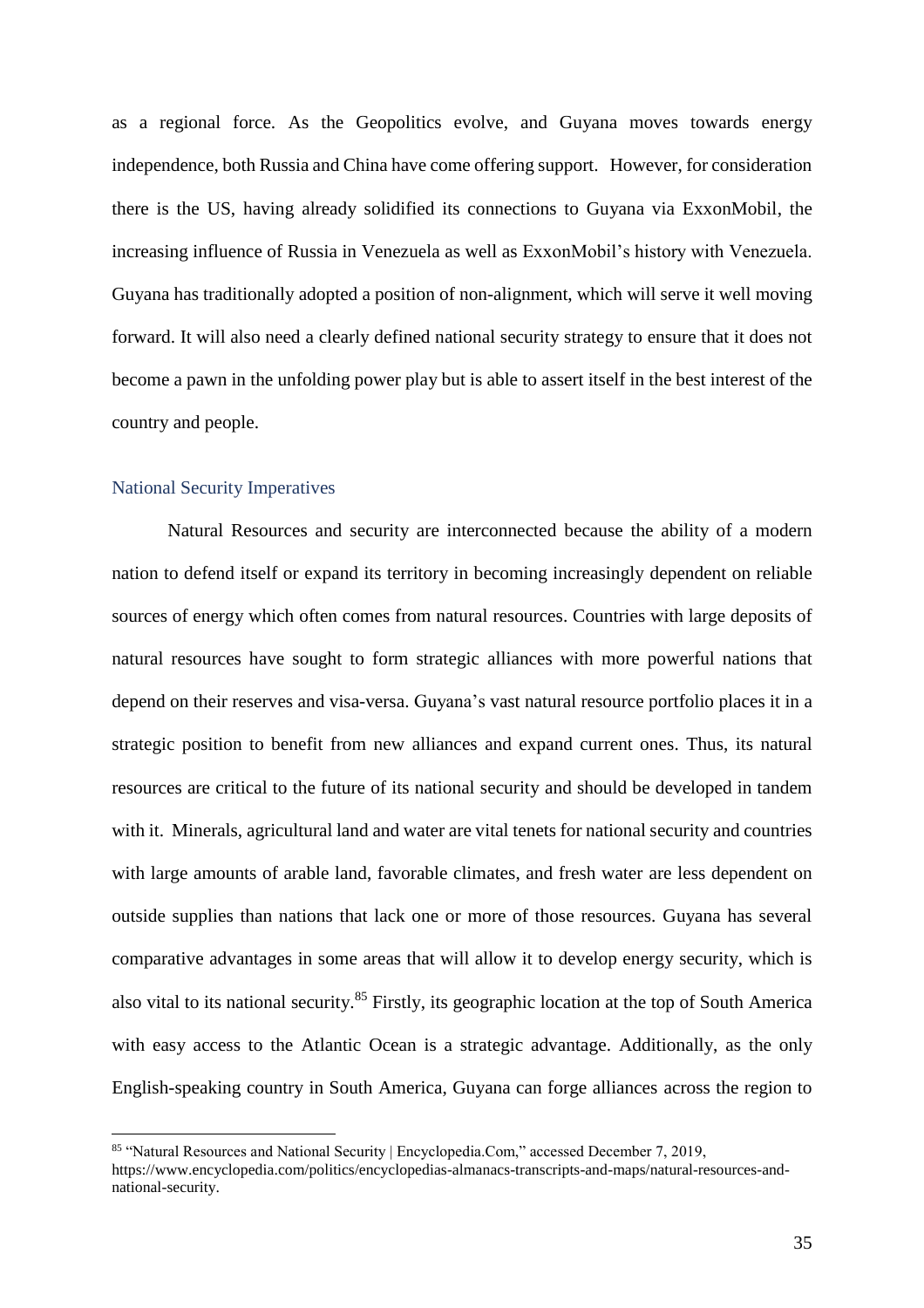expand its influence. Guyana also falls outside of the "hurricane zone" which means that it is not prone to the seasonal climate disruptions faced by the Caribbean. Vast resources such as water and sun can provide increased options for energy generation in the region, while arable lands can facilitate mega farms to guarantee food security for itself and others.

Therefore, it is an imperative first step for Guyana to expand its current defence framework of Total National Defence into a comprehensive national strategy that supports the coordination and orchestration of institutions and instruments of national power (diplomatic, informational, military, and economic). This will allow Guyana to identify its advantages and disadvantages in pursuit of a favorable foreign relations position and defense posture, capable of successfully deterring hostile action. Since the development of a national security strategy is an inclusive process, all national defence institutions (National Intelligence Centre, the Defence Secretariat, Defence Board and National Security Committee), as well as local and national stakeholders will need to be aligned for the development of a representative strategy that responds to the its most pressing needs and concerns.

Secondly, considering the scope of Guyana's natural resources portfolio and its impact on the economy, it is imperative that revenues be available to fuel growth and development in traditional sectors, namely mining and agriculture. This can cushion these sectors as the country transitions and ensure they remain viable pillars of support to the economy. Government officials have also pointed to Guyana's plans to use the revenue from the oil and gas sector to diversify and transform the traditional sectors, as it pursues a green development model.

Thirdly, Synergies must be found among existing strategies and development plans. Guyana has launched the Green State Development Strategy in keeping with the vision of President Granger on assuming office in 2015. The model is a blueprint for transitioning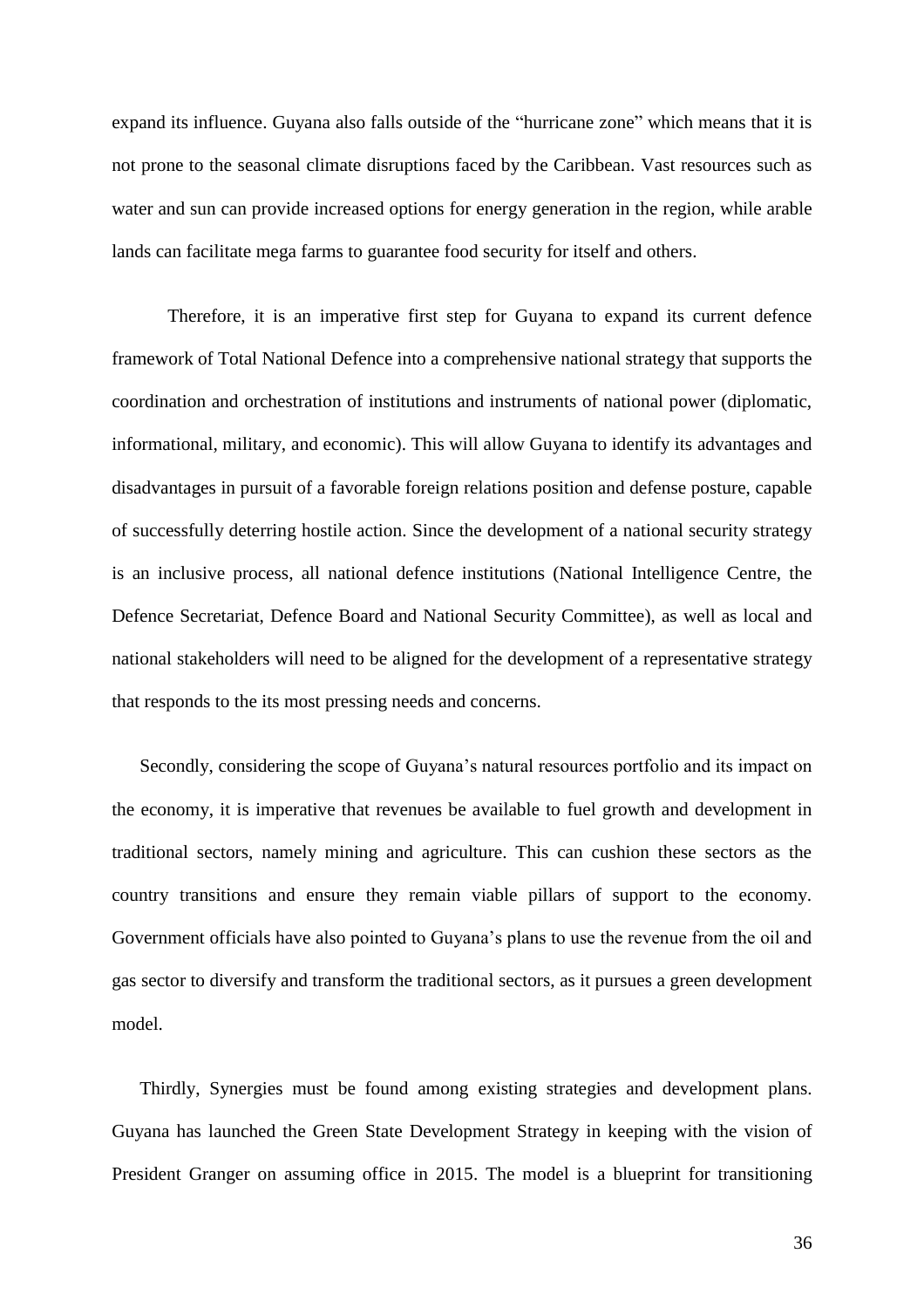Guyana to a green economy. The concept of a green economy is not a new one and have been adopted by countries around the world. Further, President David Granger, recently launched the "Decade of Development: 2020-2029", aimed at fueling growth in several areas across the ten regions of Guyana. The 'Decade' will include at least ten major sectors of development with heavy emphasis on education, to ensure that the system is more reflective of the needs of the new economy. It will also focus on access the promotion of social cohesion, food and energy security, transition to renewable and clean sources of energy as well as environmentally sustainable management of our natural resources among others. At its unveiling, the President assured that the objectives of the 'Decade' are aligned to the Green State Development Strategy (GSDS): Vision 2040, the Sustainable Development Agenda, and its 17 Sustainable Development Goals (SDGs). The vision is for Guyana to use its revenues from Petroleum to accelerate a green economy model that will support sustainable management of the country's natural resources for future generations. In support of this plan, Guyana has already committed to transitioning to renewable energy by 2025, and has pursued national efforts to bring the natural resources sector in particular, in compliance with its commitment. Further, synergies among the strategies must be underpinned by a comprehensive security strategy that systematically aligns development with security. This is imperative since, even though resources are bountiful, they are finite and require prudent management to ensure that every Guyanese benefits.

#### <span id="page-36-0"></span>Guyana rising: An alternative scenario

Some opponents of the decision to develop Guyana's petroleum potential have posited that balancing a green pathway and resource development are not synonymous. In defence, they have pointed to internal and external threats that the country will potentially face on its development trajectory. While the warnings must be heeded considering the many examples of countries who have squandered their resources, development of Guyana's oil resources

37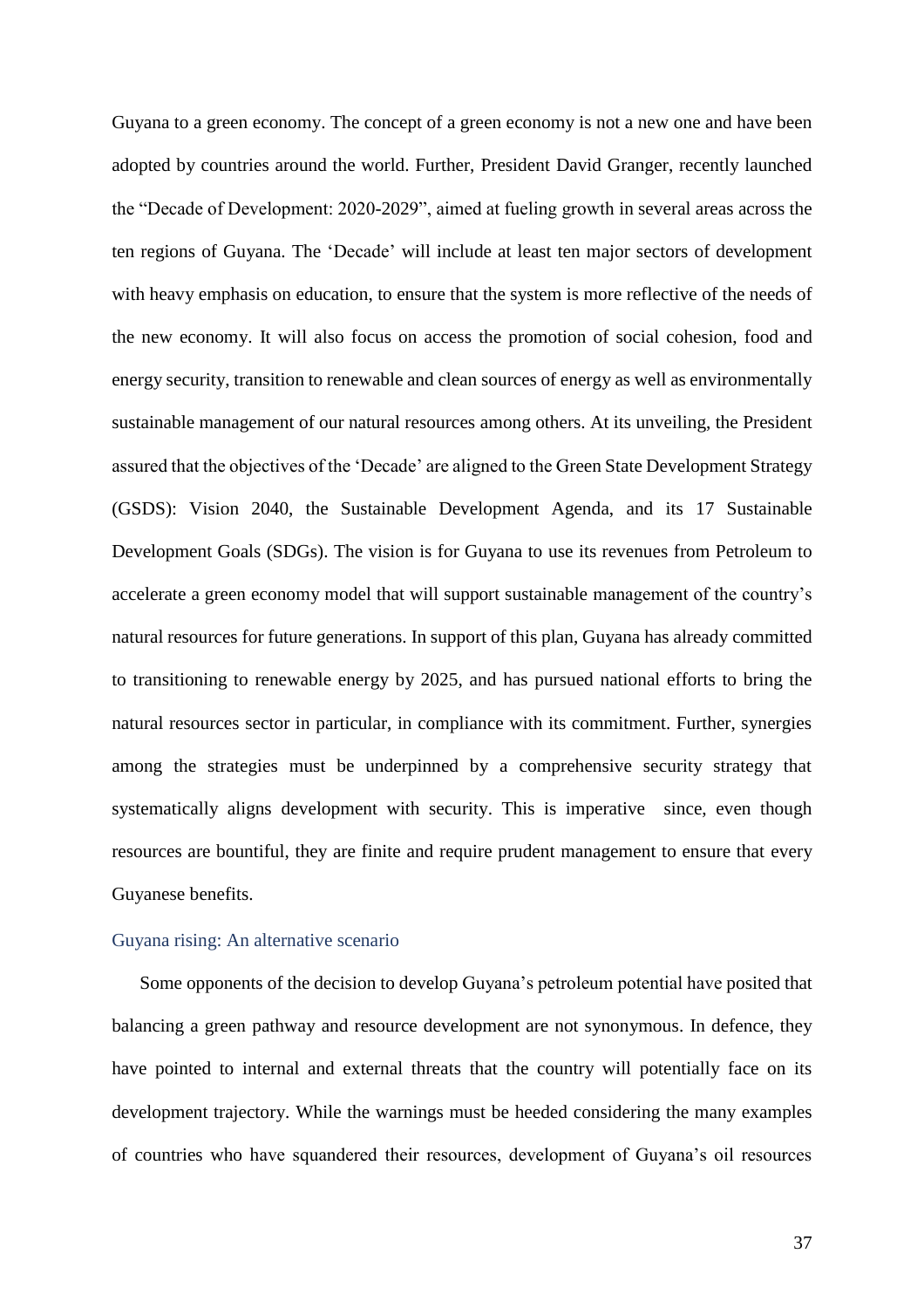provides a unique opportunity to enhance its security portfolio and better protect its citizens from internal and external threats. Norway is identified as a prime example of developing one's resources while pursuing a green economy pathway. This is key for Guyana to look at, and evaluate what aspects to adopt to the local context to support its long-term growth and sustainability.

Judging from its accomplishments in four short years, as well as its current development trajectory, Guyana is poised to be an example of sustainable management in tandem with resource development to other nations and is well positioned to become a "big brother" to other Caribbean countries who are experiencing downturns in their economies.

## <span id="page-37-0"></span>Conclusion

The business section of the Stabroek newspaper for January 24, 2020 carried an article titled: "Guyana's oil exports part of OPEC's price concerns: Oil Industry News". The article outlines OPEC's concerns about the impact of increased oil production specifically from Norway and Guyana that can potentially affect the supply and price of oil globally. While at a glance this may be of concern to some, it speaks volumes about the level of influence that Guyana can develop in the near future. Growing from a small, relatively unknown country in South America, to contributing to raising concern among the OPEC consortium by playing an important role in determining future oil prices, is quite a leap. However, this is the very kind of influence that the future holds for Guyana, and which should be incubated in an effective and well-planned security strategy. Guyana stands at a critical point in history as the coming decade will be a measure of the kind of economic, political and social existence its citizens will enjoy for generations to come. It is also the right time for Guyana to expand its security stance from territorial defence, to include strategic influence globally.

As Guyana rises, it will undoubtedly attract the envy of neighbours near and far and therefore should be careful not to underestimate the level and variety of threats that will be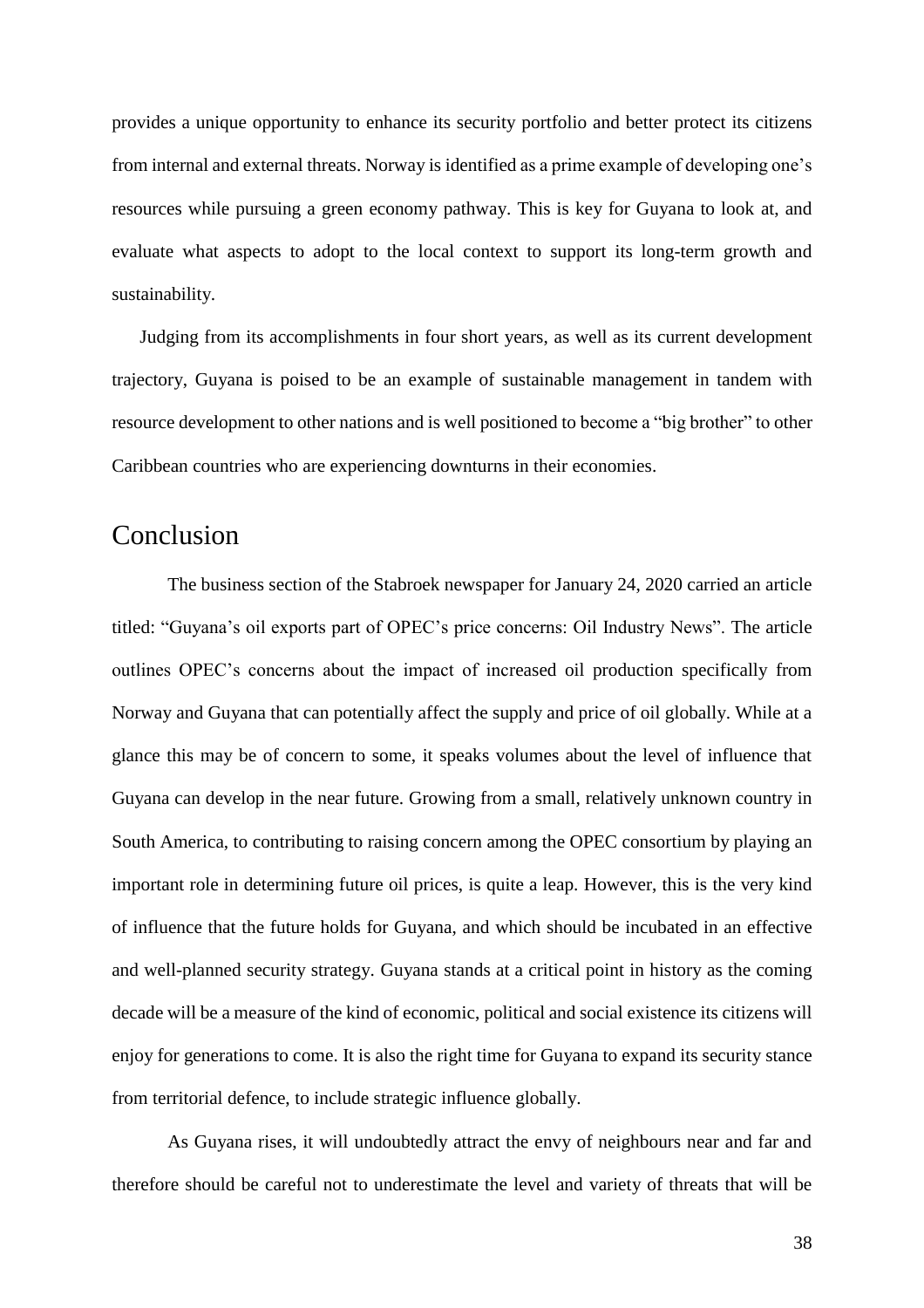directed towards it. Guyanese will need to become more security conscious to fully embrace the concept of Total National Defence in its current form. Total National Defence is not a new concept to Guyana and was explored in some form under President LFS Burnham. However, Guyana's current development presents the right environment for success as evidenced in the experiences of Singapore.

At its current juncture, Guyana can learn valuable lessons from nations at different stages of development to avoid any significant side effects from its impending wealth. A sound national security strategy will be key to safeguarding the patrimony as Guyana moves into its decade of development, with a green development focus and a view of rethinking its national security and defence.

## <span id="page-38-0"></span>Bibliography

- "Address of His Excellency Brigadier David Granger, President of the Cooperative Republic of Guyana, to the Annual Police Officers' Conference 2019 January 10, 2019." Accessed December 22, 2019. https://motp.gov.gy/index.php/2015-07-20-18-49- 38/2015-07-20-18-50-58/3349-address-of-his-excellency-brigadier-david-grangerpresident-of-the-cooperative-republic-of-guyana-to-the-annual-police-officersconference-2019-january-10-2019.
- "Address of His Excellency Brigadier David Granger, President of the Cooperative Republic of Guyana to the Guyana Defence Force Annual Officers' Conference 2019.01.24." Accessed January 24, 2020. https://motp.gov.gy/index.php/2015-07-20-18-49- 38/2015-07-20-18-50-58/3357-address-of-his-excellency-brigadier-david-grangerpresident-of-the-cooperative-republic-of-guyana-to-the-guyana-defence-force-annualofficers-conference-2019-01-24.
- Albassam, Bassam A. "Economic Diversification in Saudi Arabia: Myth or Reality?" Resources Policy 44 (June 1, 2015): 112–17. https://doi.org/10.1016/j.resourpol.2015.02.005.
- "Arms Transfers and Military Spending | SIPRI." Accessed December 2, 2019. https://www.sipri.org/research/armament-and-disarmament/arms-transfers-andmilitary-spending.
- The Strauss Center. "Brazil | Energy and Security." Accessed December 2, 2019. https://www.strausscenter.org/energy-and-security/brazil.html.
- "Bureau of Statistics Guyana." Accessed October 26, 2019. https://statisticsguyana.gov.gy/census.html#comp.
- United States Department of State. "Caribbean Basin Security Initiative." Accessed October 28, 2019. https://www.state.gov/caribbean-basin-security-initiative/.
- "CARICOM Crime and Security Strategy 2013." Accessed November 9, 2019. https://www.caricomimpacs.org/Portals/0/Project%20Documents/CCSS\_STRAT.pdf.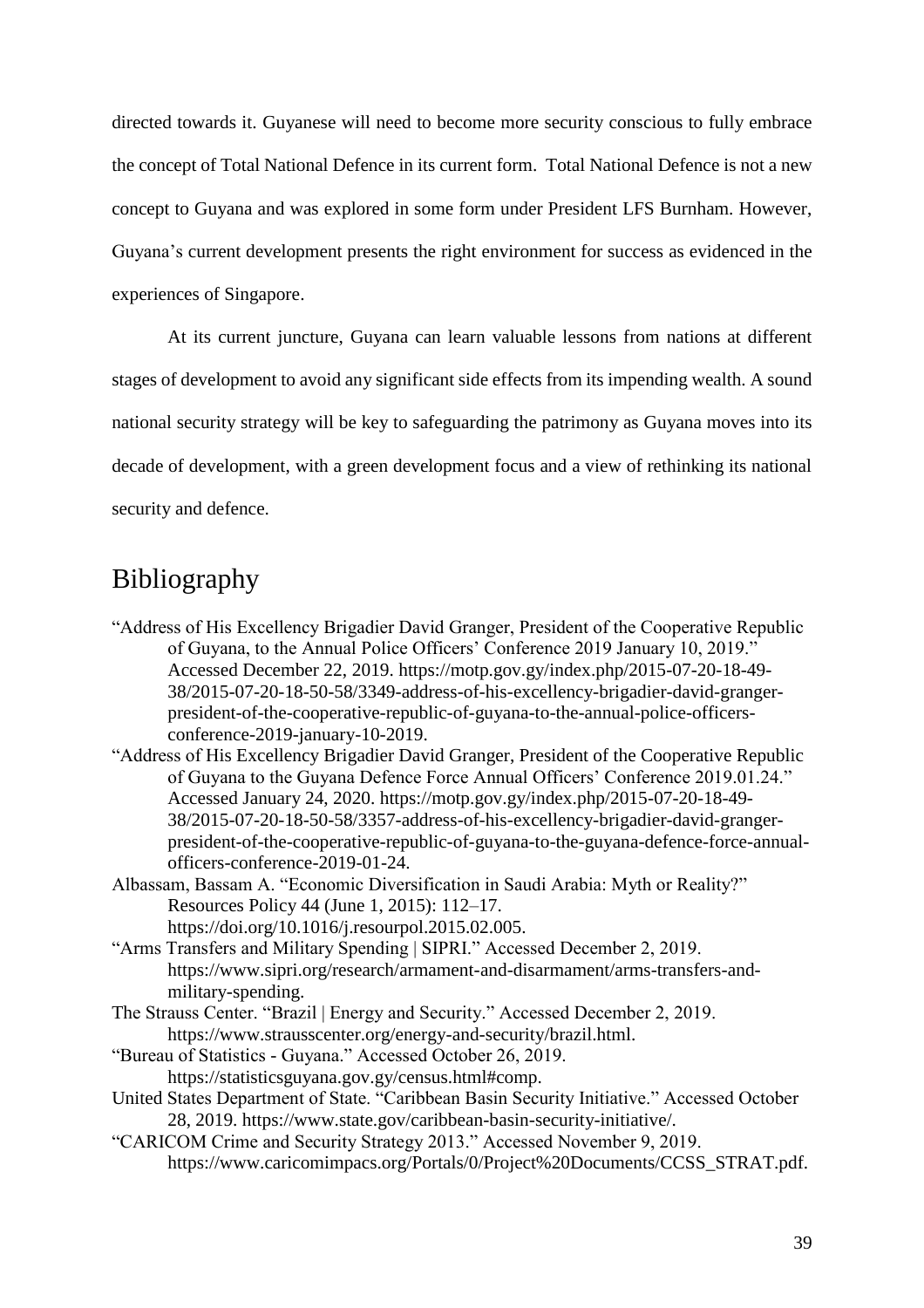ERM. "Case Study: ExxonMobil." Accessed November 30, 2019. https://www.erm.com/projects/exxonmobil/.

- COHA. "Filling the Void: China's Expanding Caribbean Presence." Accessed December 1, 2019. http://www.coha.org/filling-the-void-chinas-expanding-caribbean-presence/.
- CARICOM Today. "COMMUNIQUÉ Issued at Conclusion of 27th CARICOM Intersessional Meeting," February 19, 2016. https://today.caricom.org/2016/02/19/communique-issued-at-conclusion-of-27thcaricom-intersessional-meeting/.
- "Constitution | Parliament of Guyana." Accessed January 11, 2020. http://parliament.gov.gy/constitution.
- "Crime and Insecurity Rank High among Threats and Obstacles to Social and Economic Development in the Caribbean – Ministry of Foreign Affairs | Co-Operative Republic of Guyana." Accessed November 23, 2019.

https://www.minfor.gov.gy/statements/crime-and-insecurity-rank-high-amongthreats-and-obstacles-to-social-and-economic-development-in-the-caribbean/.

David A. Granger. "Guyana Review : Security, Stability, Sovereignty in Small States." In Caribbean Geopolitics: Security, Stability and Sovereignty in Small States. Guyana Review, 2008.

———. National Defence: A Small State in the Subordinate System. Georgetown, Guyana: Institute for Security and International Studies, 2012.

- ———. "The Securitization of Regional Integration." In Caribbean Geopolitics: Security, Stability and Sovereignty in Small States, 2008.
- "El Poder Militar También Alcanzó a Las Empresas Estatales | Transparencia Venezuela." Accessed December 5, 2019. https://transparencia.org.ve/el-poder-militar-tambienalcanzo-a-las-empresas-estatales/.
- enforcement, Nick Miroff closeNick MiroffReporter covering immigration, the Department of Homel, and SecurityEmailEmailBioBioFollowFollowReporter. "Why Venezuela Wants to Annex Two-Thirds of the Country next Door." Washington Post. Accessed December 22, 2019.

https://www.washingtonpost.com/news/worldviews/wp/2015/07/13/venezuelaguyana-essequibo-maduro-granger/.

- Enviromental Protection Agency Guyana. "State of the Enviroment Report," 2016. http://www.epaguyana.org/epa/downloads/epa-reports/download/18-epa-reports/280 state-of-the-environment-report.
- TalCual. "Explota La Crisis y Venezuela Sin Un Fonden Buchón Para Recuperar La Economía," July 20, 2018. https://talcualdigital.com/explota-la-crisis-y-venezuelasin-un-fonden-buchon-para-recuperar-la-economia/.
- ExxonMobil News Releases. "ExxonMobil Announces Significant Oil Discovery Offshore Guyana." Accessed October 26, 2019. https://news.exxonmobil.com/pressrelease/exxonmobil-announces-significant-oil-discovery-offshore-guyana.
- Georgetown Chamber of Commerce & Industry. "ExxonMobil Commits to Handle Costs to Clean up Spills from Guyana Operations That Affect T&T, Venezuela & Others," October 22, 2019. https://gcci.gy/exxonmobil-commits-to-handle-costs-to-clean-upspills-from-guyana-operations-that-affect-tt-venezuela-others/.
- "ExxonMobil's Guyana Deepwater Discovery Could Total 2 Bbbl, WoodMac Says." Accessed July 9, 2019. https://www.worldoil.com/news/2017/10/6/exxonmobilsguyana-deepwater-discovery-could-total-2-bbbl-woodmac-says.
- Francis Ferriera. "Rice of Rifles. Defence Policy for the 1990's." Guyana Review, no. 1.2 (1993): 20–21.
	- ———. "Which Way to the Front." Guyana Review, no. 7.94 (1999): 34–35.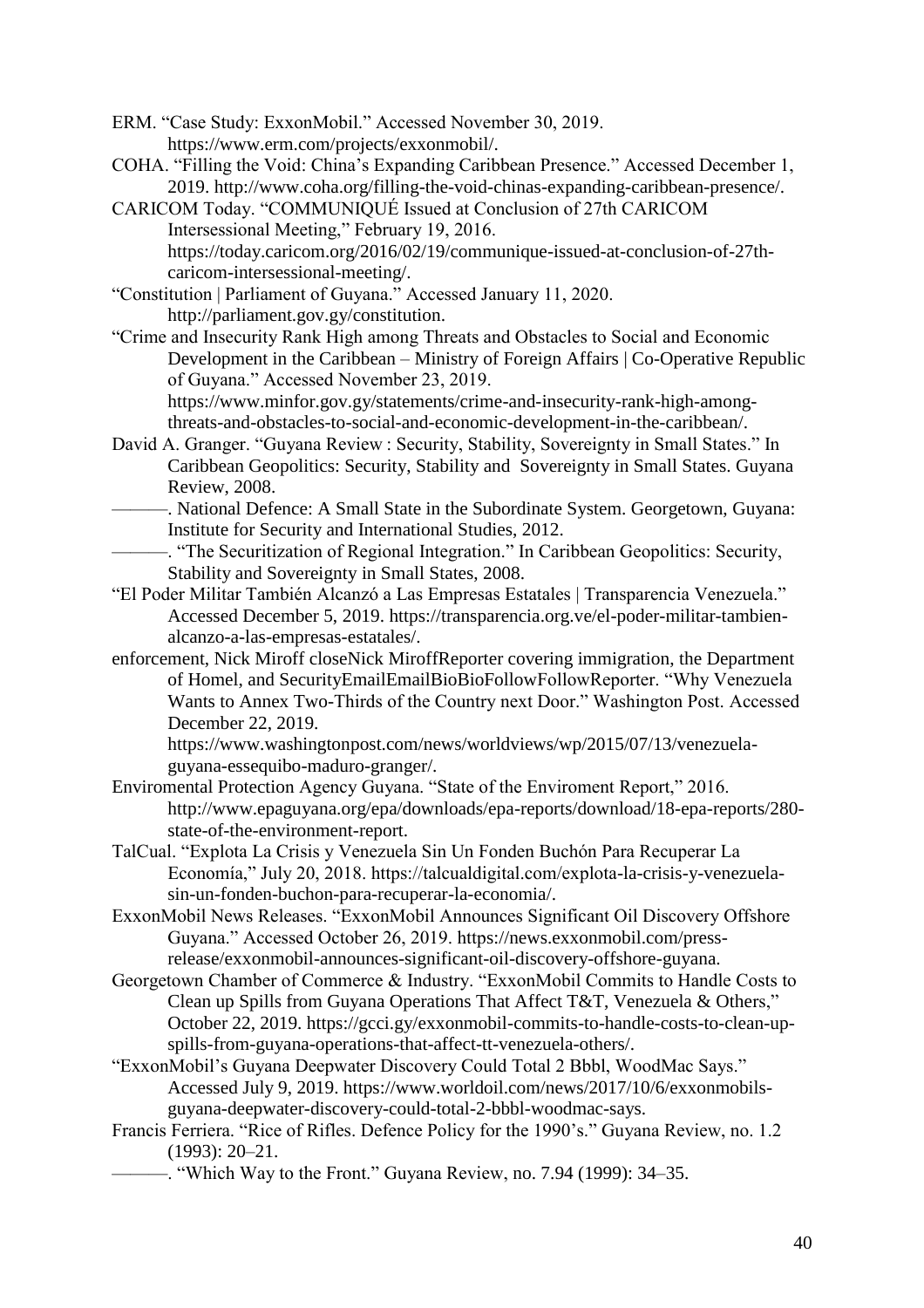- Stabroek News. "Frontiers: The Guyana-Suriname Maritime Boundary Award," October 30, 2007. https://www.stabroeknews.com/2007/10/30/guyana-review/frontiers-theguyana-suriname-maritime-boundary-award/.
- Stabroek News. "GDF Must Always Be Ready to Secure State," January 25, 2019. https://www.stabroeknews.com/2019/01/25/news/guyana/gdf-must-always-be-readyto-secure-state/.
- Kaieteur News. "Govt. Launches Consultations for Cybersecurity Strategy," July 3, 2019. https://www.kaieteurnewsonline.com/2019/07/03/govt-launches-consultations-forcyber-security-strategy/.
- Granger, David A. Caribbean Geopolitics: Security, Stability and Sovereignty in Small States. Ministry of the Presidency, Government of Guyana, 2015.
- Ministry of Finance. "Green Paper Managing Future Petroleum Revenues and Establishment Of A Fiscal Rule and Sovereign Wealth Fund," August 10, 2018. https://finance.gov.gy/sdm\_downloads/green-paper-managing-future-petroleumrevenues-and-establishment-of-a-fiscal-rule-and-sovereign-wealth-fund/.
- Griffith, Ivelaw L. "Caribbean Security on the Eve of the 21st Century," n.d., 91.
- UNDP in Guyana. "Guiana Shield Facility." Accessed December 21, 2019. https://www.gy.undp.org/content/guyana/en/home/operations/projects/environment\_a nd\_energy/project\_sample2.html.
- "Guyana | The Commonwealth." Accessed October 26, 2019. https://thecommonwealth.org/our-member-countries/guyana.
- "Guyana | The REDD Desk." Accessed October 27, 2019. https://theredddesk.org/countries/guyana.
- "Guyana: ExxonMobil Capitalizes on Largest Oil Find in 10 Years." Accessed October 28, 2019. https://www.telesurenglish.net/news/Guyana-ExxonMobil-Capitalizes-on-Largest-Oil-Find-in-10-Years-20170624-0004.html.
- Department of Public Information. "Guyana, Fastest Growing Economy in the World NASDAQ," June 28, 2019. https://dpi.gov.gy/guyana-fastest-growing-economy-inthe-world-nasdaq/.
- "Guyana First Voluntary National Review High-Level Ministry of Finance." Accessed October 26, 2019. https://finance.gov.gy/publications/7498/.
- ExxonMobil. "Guyana Project Overview." Accessed October 28, 2019. https://corporate.exxonmobil.com:443/Locations/Guyana/Guyana-project-overview.
- IMF. "Guyana: Staff Concluding Statement of the 2019 Article IV Mission." Accessed July 9, 2019. https://www.imf.org/en/News/Articles/2019/06/17/mcs061719-guyana-staffconcluding-statement-of-the-2019-article-iv-mission.
- "Guyana Terrorism Index | 2019 | Data | Chart | Calendar | Forecast | News." Accessed December 1, 2019. https://tradingeconomics.com/guyana/terrorism-index.
- Kaieteur News. "Guyana's Brain Drain at Worrying Levels …US State Dept. Highlights Shortage of Even Semi-Skilled Individuals," October 20, 2018. https://www.kaieteurnewsonline.com/2018/10/20/guyanas-brain-drain-at-worryinglevels-us-state-dept-highlights-shortage-of-even-semi-skilled-individuals/.
- "Guyana/Venezuela Controversy Caribbean Community (CARICOM)." Accessed November 23, 2019. https://caricom.org/guyana-venezuela-border-dispute.
- Guyana Tourism. "In Guyana, Sustainability Is the Journey and the Destination," October 16, 2019. https://www.guyanatourism.com/in-guyana-sustainability-is-the-journey-andthe-destination/.
- Krauss, Clifford. "With a Major Oil Discovery, Guyana Is Poised to Become a Top Producer." The New York Times, January 13, 2017, sec. Business.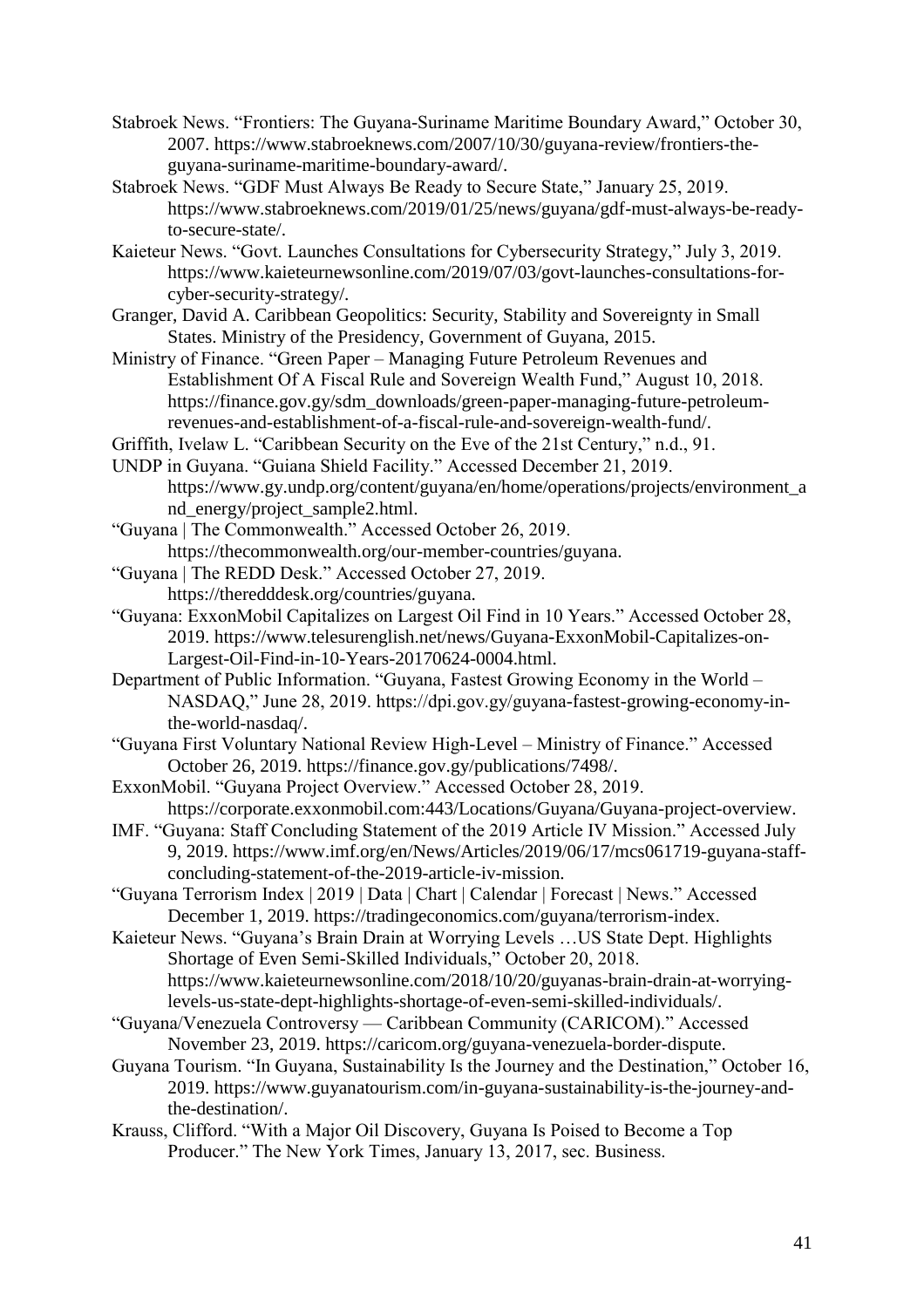https://www.nytimes.com/2017/01/13/business/energy-environment/major-oil-findguyana-exxon-mobile-hess.html.

- "Laws of Guyana Ministry of Legal Affairs." Accessed January 11, 2020. https://mola.gov.gy/information/laws-of-guyana?limit=1000&limitstart=1000.
- Mahdavi, Morgan D. Bazilian, Paasha. "New Oil Finds Could Mean a Tripling of Guyana's GDP." Foreign Policy (blog). Accessed November 29, 2019. https://foreignpolicy.com/2019/11/26/new-oil-finds-triple-guyana-gdp-avoidresource-curse/.
- Marshall, Svetlana. "Tullow Strikes Oil." Guyana Chronicle (blog), August 13, 2019. http://guyanachronicle.com/2019/08/13/tullow-strikes-oil.
- "Military Spending: The Other Side of Saudi Security." Accessed January 24, 2020. https://www.csis.org/analysis/military-spending-other-side-saudi-security.
- "MINDEF Singapore." Accessed December 18, 2019. /web/portal/mindef/defencematters/defence-topic/defence-topic-detail/total-defence.
- "Mining\_Information\_Kit\_for\_Guyana\_2012.Pdf." Accessed October 26, 2019. https://www.goldsourcemines.com/\_resources/guyana/Mining\_Information\_Kit\_for\_ Guyana\_2012.pdf.
- UN News. "Misery for Venezuelans Continues Ahead of 2020 Elections: UN Rights Chief Bachelet," December 18, 2019. https://news.un.org/en/story/2019/12/1053791.
- National Bureau of Statistics. "Final 2012 Census- Compendium 2," July 2016.
- "Natural Resources and National Security | Encyclopedia.Com." Accessed December 7, 2019. https://www.encyclopedia.com/politics/encyclopedias-almanacs-transcriptsand-maps/natural-resources-and-national-security.
- United States Department of State. "Nicolás Maduro: Corruption and Chaos in Venezuela." Accessed January 12, 2020. https://www.state.gov/nicolas-maduro-corruption-andchaos-in-venezuela-2/.
- November 28, Roberto Mansilla Blanco /, and 2018Click to read this article in SpanishClick to read this article in English. "Russia in Latin America: Geopolitics and Pragmatism." Global Americans, November 28, 2018.
	- https://theglobalamericans.org/2018/11/russia-in-latin-america-geopolitics-andpragmatism/.
- Stabroek News. "On Basis of per Capita Income…World Bank Ranks Guyana Second Poorest in Caricom," December 30, 2013. https://www.stabroeknews.com/2013/12/30/news/guyana/basis-per-capitaincomeworld-bank-ranks-guyana-second-poorest-caricom/.
- "OSAC." Accessed November 28, 2019. https://www.osac.gov/.
- "Political Risk, Terrorism and Political Violence Maps 2018 | Aon." Accessed January 12, 2020. https://www.aon.com/2018-political-risk-terrorism-and-political-violencemaps/index.html.
- "President Granger Outlines 'Total National Defence' Policy -at Meeting with GDF Officers." Accessed January 24, 2020. https://motp.gov.gy/index.php/2015-07-20-18- 49-38/2015-07-20-18-50-14/376-president-granger-outlines-total-national-defencepolicy-at-meeting-with-gdf-officers.
- Stabroek News. "President Issues Proclamation to Prorogue Parliament Speaker," November 10, 2014.

https://www.stabroeknews.com/2014/11/10/news/guyana/president-issues-noticeprorogue-parliament/.

AW. "Saudi Arabia Ups Defence Spending in Face of Iranian Threats | Jareer Elass." Accessed December 1, 2019. https://thearabweekly.com/saudi-arabia-ups-defencespending-face-iranian-threats.